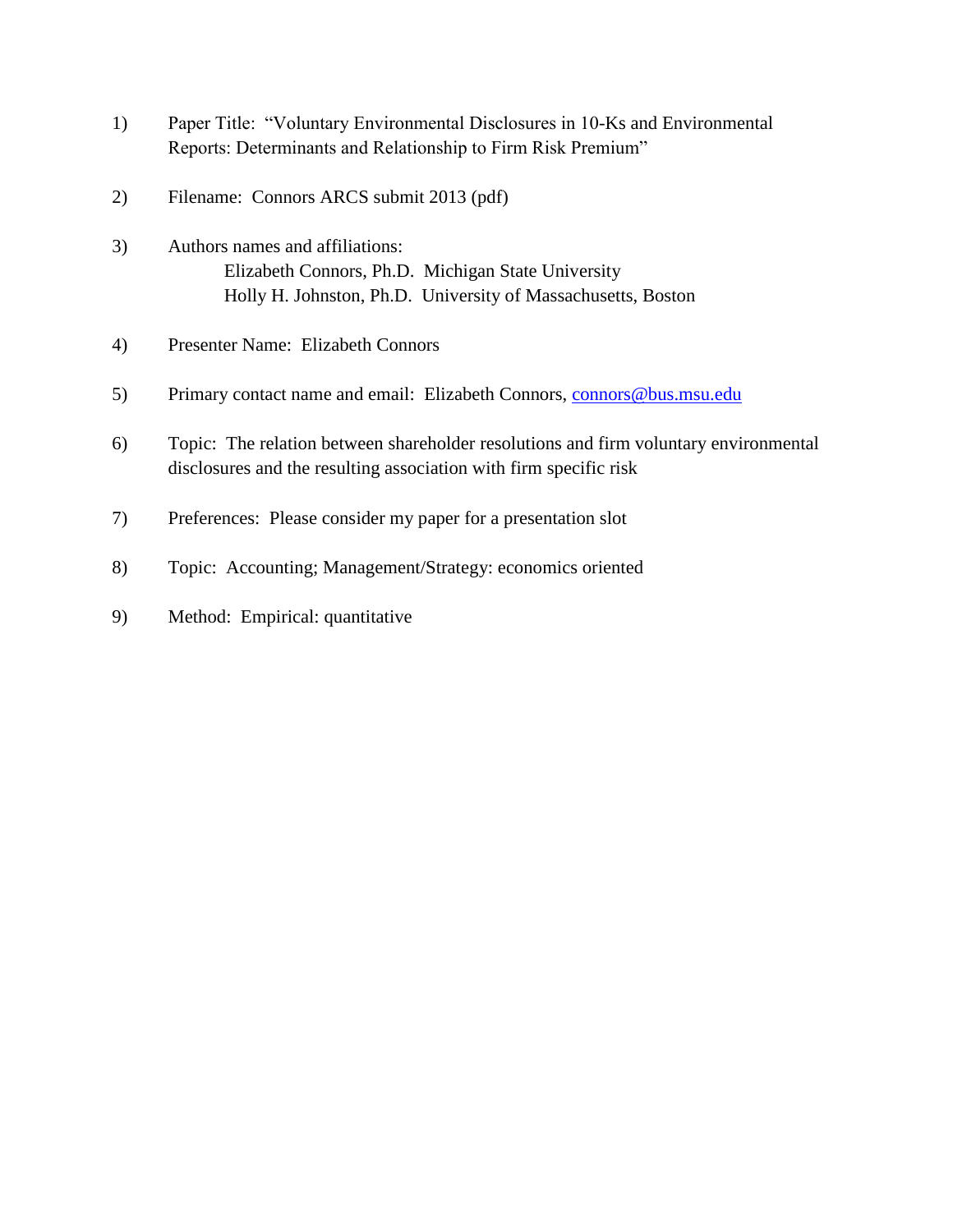# **Voluntary Environmental Disclosures in 10-Ks and Environmental Reports: Determinants and Relationship to Firm Risk Premium**

#### **Abstract**

We investigate the effect of corporate environmental performance, measured as Toxics Release Inventory and CO2 equivalent emissions on the levels of environmental disclosure in both Forms 10-K and standalone Sustainability or Environmental Reports (CERs). We then evaluate the association between environmental disclosure levels and estimated firm risk premium. Our sample consists of firms in the chemical and electric utilities industry, publicly traded in U.S. markets, and covers the years 2005 – 2009. Our results suggest that companies with higher emissions have higher levels of environmental disclosure in Forms 10-K and lower levels of disclosure in CERs. Controlling for environmental performance, there is a positive association between the levels of disclosure in Forms 10-K and CERs. Disclosure level for both reporting types is positively associated with public scrutiny, measured as shareholder resolutions relating to environmental disclosures. The association between firm risk premium and disclosure levels in both types of reports is significantly positive for our sample of chemical companies and insignificant for our sample of firms in the electric utilities industry.

Keywords: environmental disclosure, environmental performance, cost of equity capital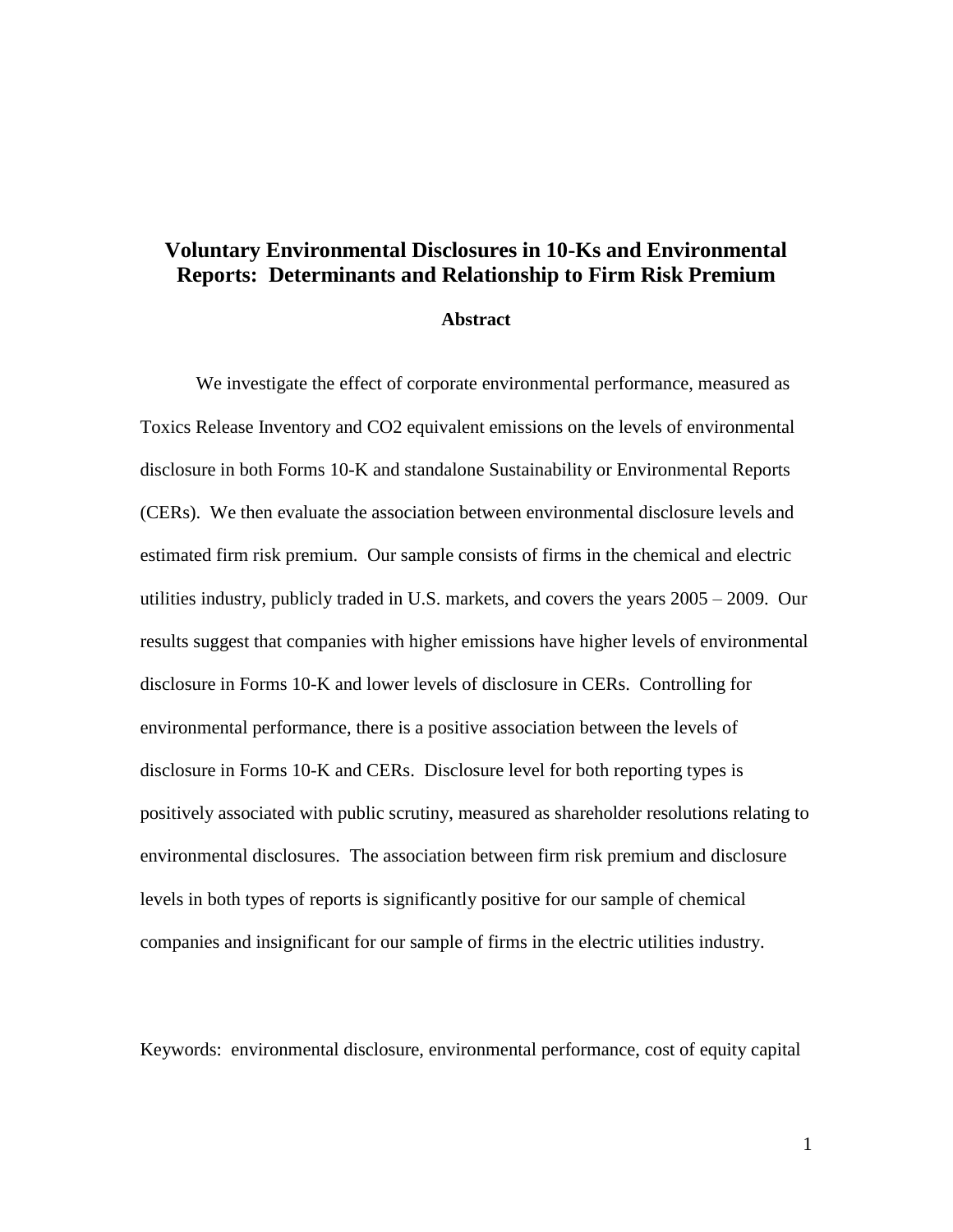#### **I. INTRODUCTION**

This study evaluates the role of environmental performance and public scrutiny on firm voluntary environmental disclosure choice and the resulting effect of such disclosures on firm risk premium. The questions of why firms engage in voluntary disclosure and the firm cost of capital effects were raised by Healy and Palepu (2001). We address these questions in the context of voluntary environmental disclosures in the environmental section of Corporate Sustainability Reports or stand-alone Corporate Environmental Reports (CERs) and in 10-K or Annual reports (10-K). We model management's decision to disclose in these two types of reports as a function of private information regarding environmental performance as well as demand for disclosure through shareholder resolutions. When voluntary and mandatory disclosures are made public, we analyze the effect of the voluntary disclosures, environmental performance disclosures and public scrutiny on firm risk premium.

Our study builds upon and extends current research in the area of voluntary environmental disclosures. Unlike prior studies which evaluate the effect of environmental performance on CER disclosure alone (Clarkson et al. 2008, 2011; Connors and Silva-Gao 2011), or on 10-K disclosures (Cho and Patten 2007; Ingram and Frazier 1980; Wiseman 1982; Patten 2002), or on a blend of both (Plumlee et al. 2008), we explicitly test whether the association between environmental performance and disclosure in each type of report is distinct. The motives of management for providing voluntary disclosures in each type of report may be different, and investors, in turn, may view the value of disclosures differently depending on the reporting mode.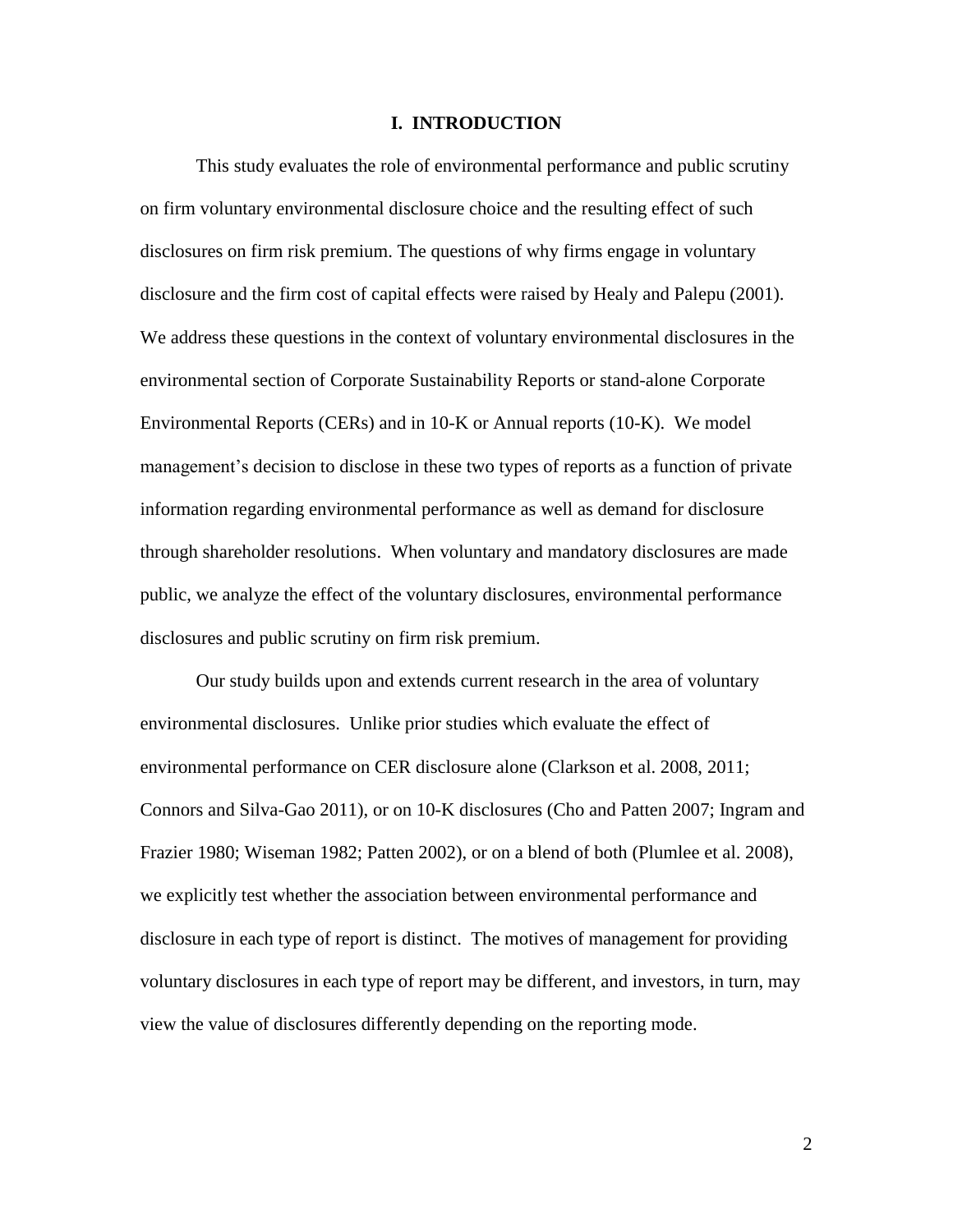We also evaluate the effect of shareholder resolutions on disclosure choice. While size is often considered to be a proxy for public scrutiny in disclosure literature, it does not specifically capture the effects of stakeholder pressure to improve particular types of voluntary disclosures. We measure the effects of shareholder resolutions relating to environmental performance disclosure in order to capture the "demands of a broader group of stakeholders" (Moser and Martin 2012) which may conflict with the interests of some investors (Bénabou and Tirole 2010). Shareholder resolutions relating to environmental performance and disclosure are often proposed by non-government organizations (NGOs) such as environmental and/or religious groups with minimal share ownership (O'Rourke 2003; Byrd and Cooperman 2012).

Finally, we examine the effect of firm voluntary environmental disclosures on firm risk premium in the period in which both the firm's disclosures and third-party environmental performance disclosures are made public. Our model assumes that a manager knows her firm's environmental performance in any given time period and determines the extent and timing of environmental disclosures to coincide with thirdparty environmental performance data release to the public in the subsequent time period, depending on the year in question.

Our study includes two measures of environmental performance, namely Toxics Release Inventory (TRI) and CO2 equivalent (CO2e) emissions. This greatly expands the measure of environmental performance from previous studies that have used TRI as a single measure (Clarkson et al. 2004, 2008; King and Lenox 2001, 2002; Konar and Cohen 1997). The measures also allow us to avoid the use of social ratings, such as those developed by Kinder, Lydenberg, Domini Research and Analytics (KLD) and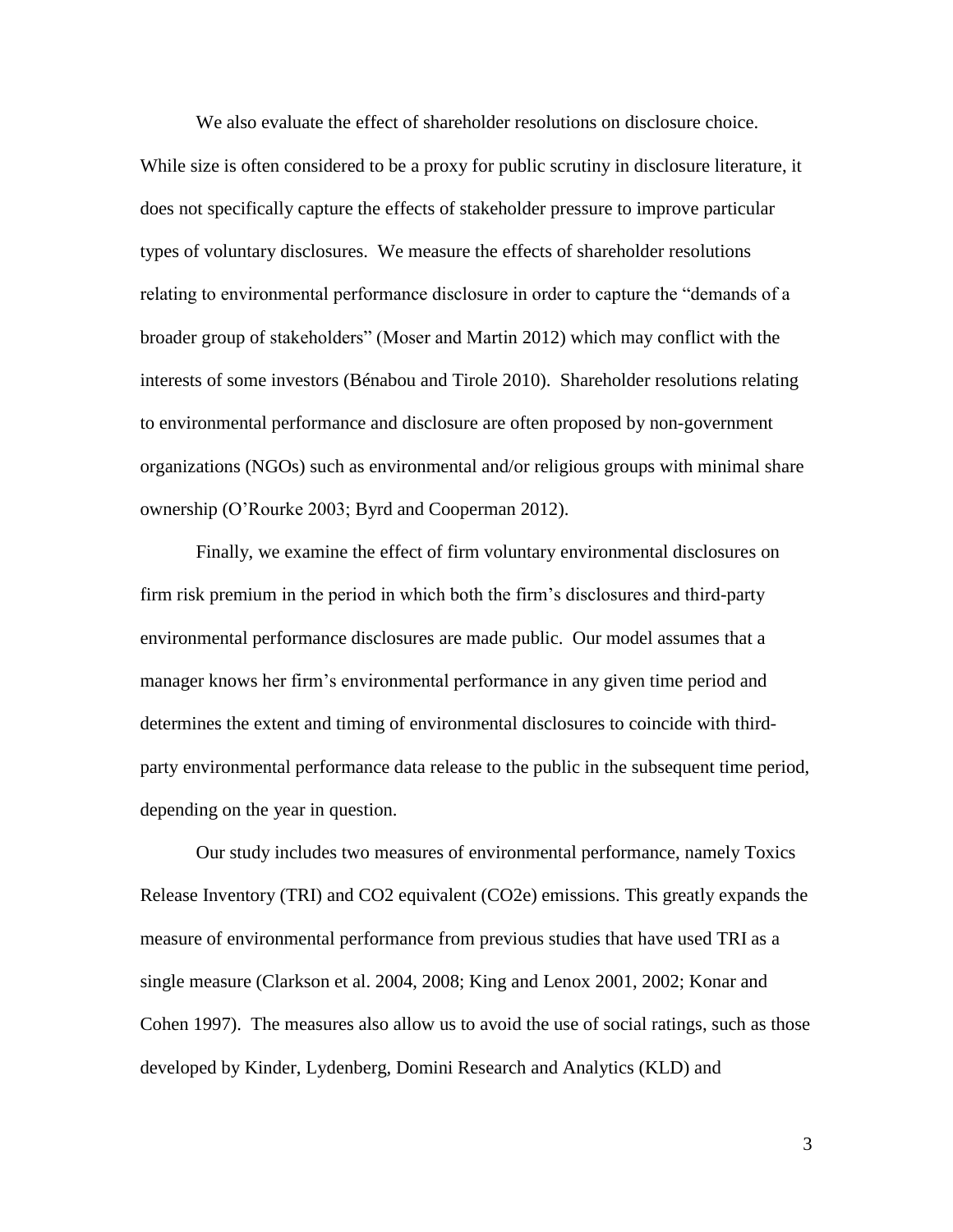increasingly used in research on environmental performance and disclosure (Dhaliwal et al. 2011). The KLD ratings have been criticized for lack of predictive ability (Chatterji et al. 2009; Sharfman 1996) and are not an appropriate measure for our study. It is unlikely that the KLD ratings affect management disclosure choice due to a lack of transparency (Chatterji and Levine 2006) and timeliness. We focus on publicly traded U.S. companies in two highly polluting industries, electric utilities and chemicals, in order to minimize the possible influence of end consumer preferences and to increase the power of our tests and the clarity of our results. Our data covers disclosure years 2005 - 2009. Although this time period is not of sufficient length to conduct meaningful trend analysis, it does reduce the potential bias of evaluating a single year.

The results of our study show that our sample companies with high emissions provide more voluntary disclosure in their 10-Ks and less in their CERs than companies with low emissions. Our regression results indicate that the extent of voluntary 10-K and CER disclosures is positively correlated when controlling for environmental performance. Firms that are the target of shareholder resolutions relating to disclosure provide more voluntary environmental information in both 10-Ks and CERs, depending on which report is the focus of the resolution. In addition, companies in the chemical industry that provide more extensive disclosure in both types of reports have a higher risk premium than those that do not. Our results do not show a significant association between disclosure and risk premium in the electric industry. Public scrutiny is associated with higher firm risk premium in both industries.

Recently, considerable attention has been given to attempts to determine which environmental, social and governance (ESG) metrics matter to a broad variety of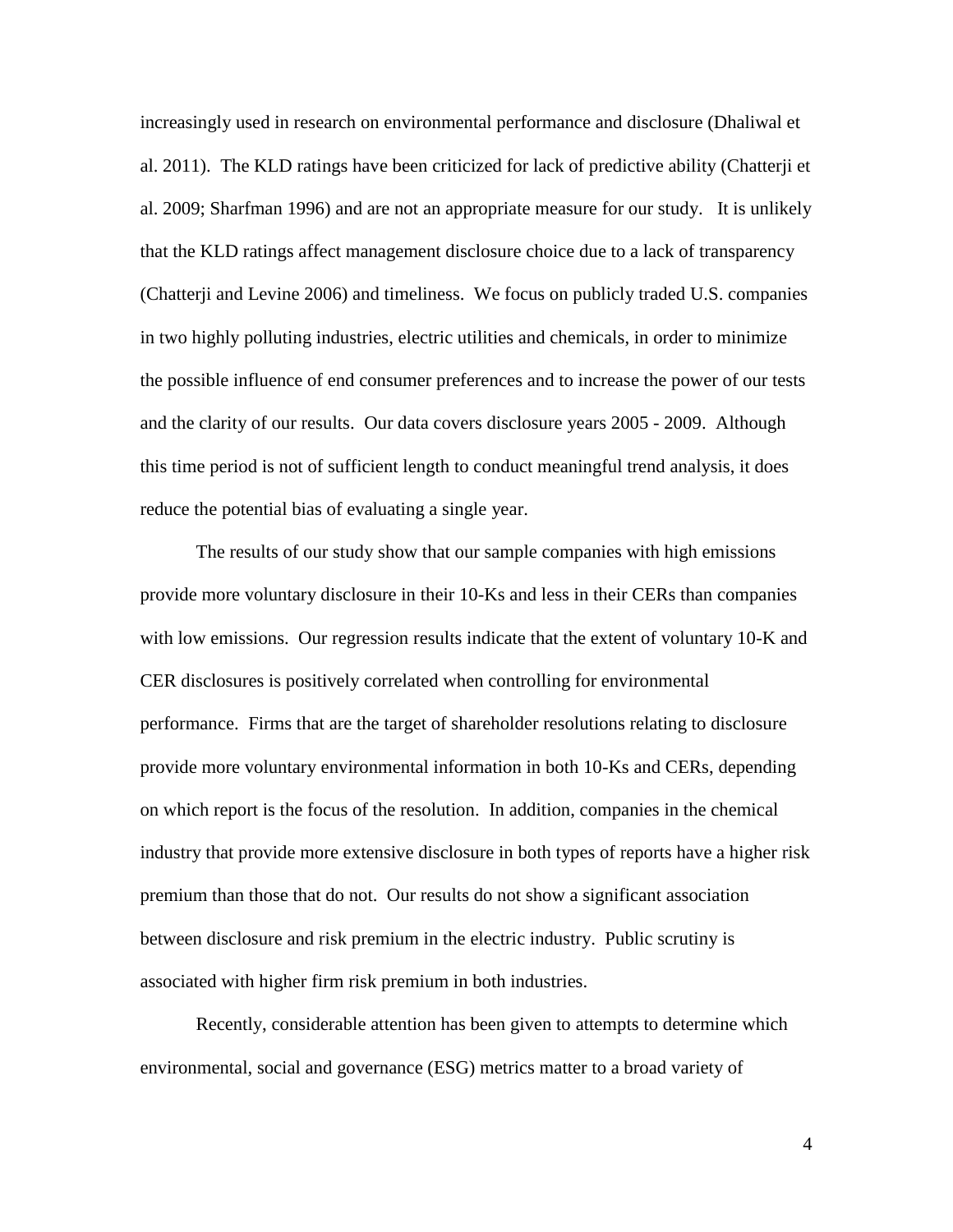corporate stakeholders and whether those disclosures should be standardized and mandated (Hespendheide and Koehler 2012; Soyka and Bateman 2012). The International Integrated Reporting Council (IIRC) has been a strong advocate for firms to produce "integrated reports" which show how strategy, governance and performance contribute to firm value (IIRC, 2012). Several public accounting firms and research groups have given support to the integrated reporting framework (Deloitte 2012; KPMG 2012; PwC 2012; UBS Investment Research 2012; Initiative for Responsible Investment 2010). One of the important steps in this process requires determining which measures of non-financial performance are valued by stakeholders (IIRC, 2012). As an initial step in this process, the results of our study provide insight into the relationship between a subset of environmental performance measures and shareholder assessment of firm risk in two important U.S. industry sectors. Further, our study extends current disclosure literature by introducing a self-constructed measure of 10-K environmental disclosures that is relatively detailed and complete for the sample industries. Analyses based on this measure, as well as the detailed Clarkson et al. (2008) measure of disclosure in CERs, provide a fuller representation of disclosure choice and practices than has been presented in previous studies.

The remainder of this paper is presented as follows: Section II discusses the related research and develops hypotheses. Section III describes the sample and the methodology of the study. Section IV presents the descriptive statistics and empirical results and Section V presents a summary and conclusions.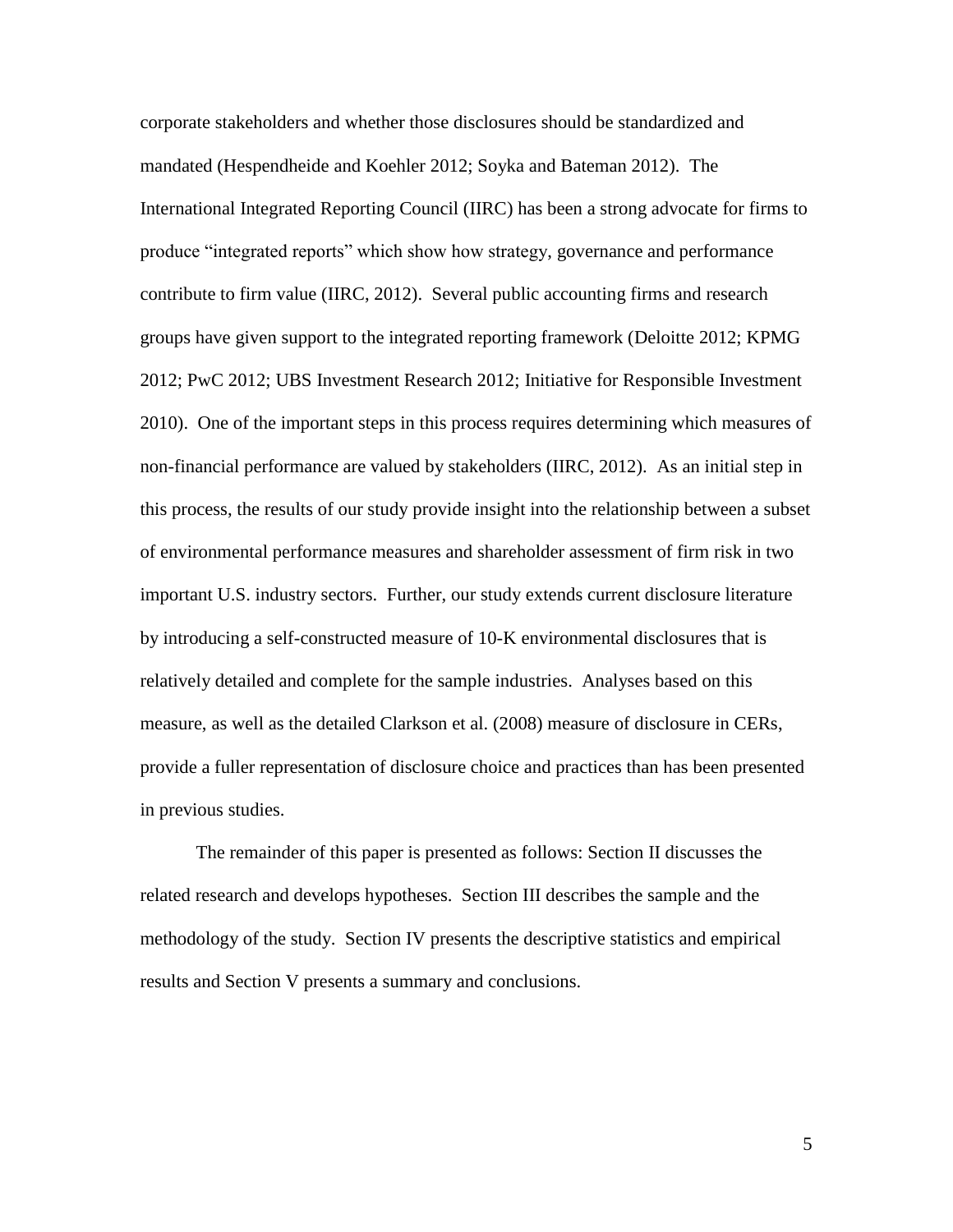#### **II. Related Research and Hypothesis Development**

Several studies have studied the precursors to, or effects of, voluntary environmental disclosures in CERs (Clarkson et al. 2008, 2011; Connors and Silva-Gao 2011) and in 10-K/Annual Reports (Blacconiere and Patten 1994; Cho and Patten 2007; Ingram and Frazier 1980; Patten 2002; Barth et al. 1997; Wiseman 1982), or do not distinguish between disclosures in CERs and 10-K/Annual Reports (Plumlee et al. 2008). We argue that the level of disclosures in CERs and 10-K/Annual Reports are jointly determined, endogenous choice variables and are a function of related, but distinctly separate processes. While there is no disclosure theory to support the notion that firms use these two reporting avenues as substitutes or compliments, it is unlikely that firms make the disclosure decisions relating to them in isolation.

H1: Voluntary environmental disclosures in CERs and in 10-Ks are jointly determined, endogenous choice variables.

There are costs and benefits associated with corporate disclosure. Dye (1985) and Verrecchia (1983) develop models which show that managers will withhold proprietary information if it is expected that its disclosure would provide competitive advantage to competitors or draw scrutiny of regulators or other interested third parties. Managers may also withhold information if it is believed that investors and other stakeholders can find it from other sources at lower cost. Alternatively, managers have incentives to disclose good performance information in order to reveal their performance type and to differentiate their firms from those with poor performance (Dye 1985; Verrecchia 1983). One of the difficulties facing environmental disclosure researchers is determining the definition of "good" environmental performance for the signal and making sure that the measure of performance, the message service (Hirshleifer and Riley 1992), is appropriate.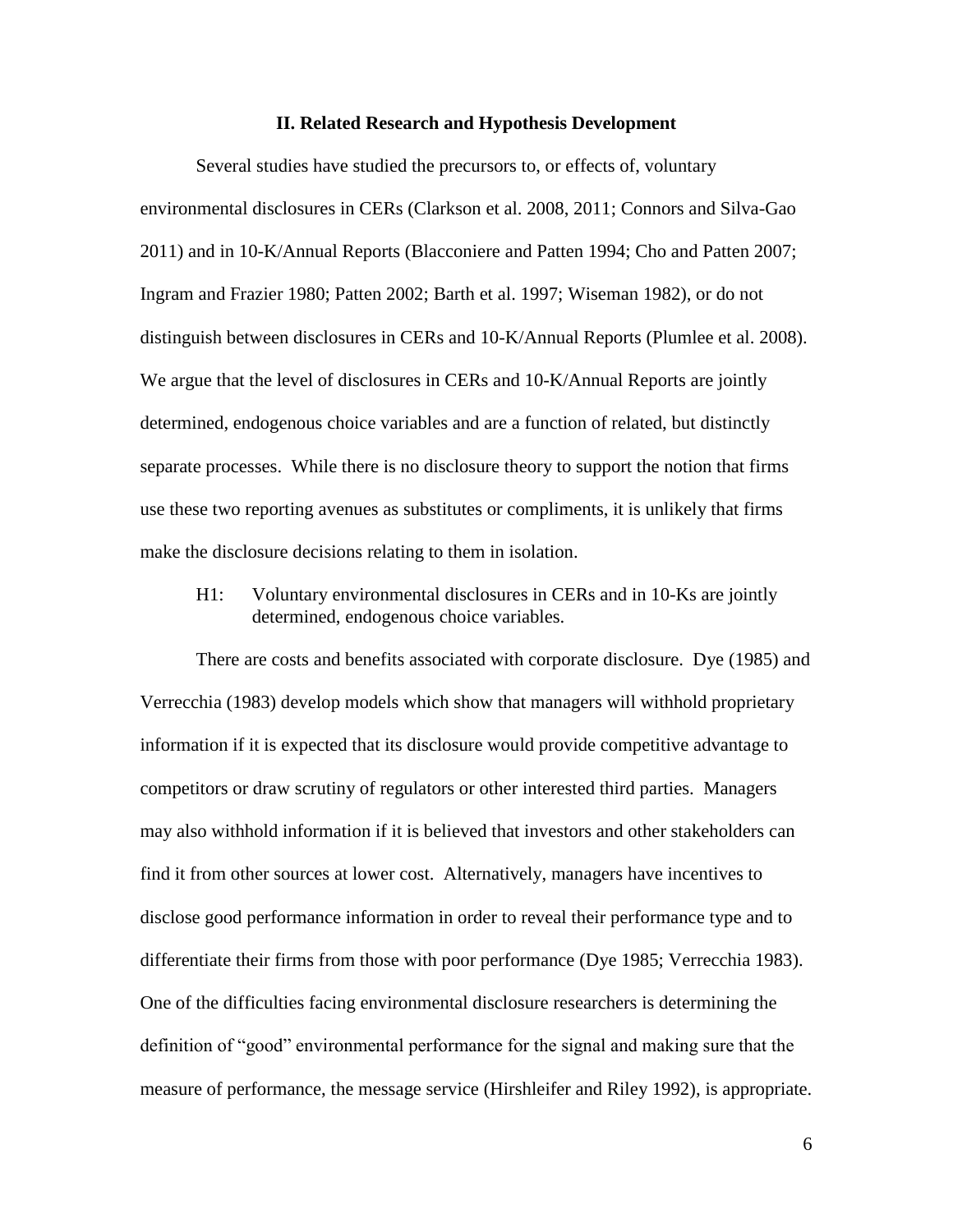Empirical studies do not show a clear relationship between firm environmental performance and voluntary disclosure. Clarkson et al. (2008) found that good environmental performance in the form of lower TRI emissions is associated with more extensive environmental disclosure in CERs. Al-Tuwaijri et al. (2004) modeled environmental performance, financial performance, and environmental disclosure as jointly determined by firm strategy and also found that environmental performance is positively associated with environmental disclosure. However, Delmas and Blass (2010) found the opposite results in a small sample study. Bewley and Li (2000) found that poor environmental performers disclosed more voluntary environmental information in their Annual Reports, and neither Wiseman (1982) or Freedman and Wasley (1990) found a statistically significant relationship between disclosure and performance.

Our study evaluates the decision to report environmental information in both CERs and 10-Ks. The motivations for doing so may differ between firms. For example, firms may choose to provide little voluntary information in financial statements given potential litigation and audit costs and shift environmental disclosures to CERs. Alternatively, firms may determine that providing environmental reports to the public is costly and choose to limit their environmental disclosures to those provided in 10-Ks. Given this complexity and the inconclusive results of previous studies, we propose the following non-directional hypothesis:

H2: Voluntary environmental disclosure is associated with environmental performance.

Environmental activists often target larger and highly visible firms because they are more likely to result in media and public attention (Lenox and Eesley 2009). In addition, Reid and Toffel (2009) found that firms that are targeted by shareholder actions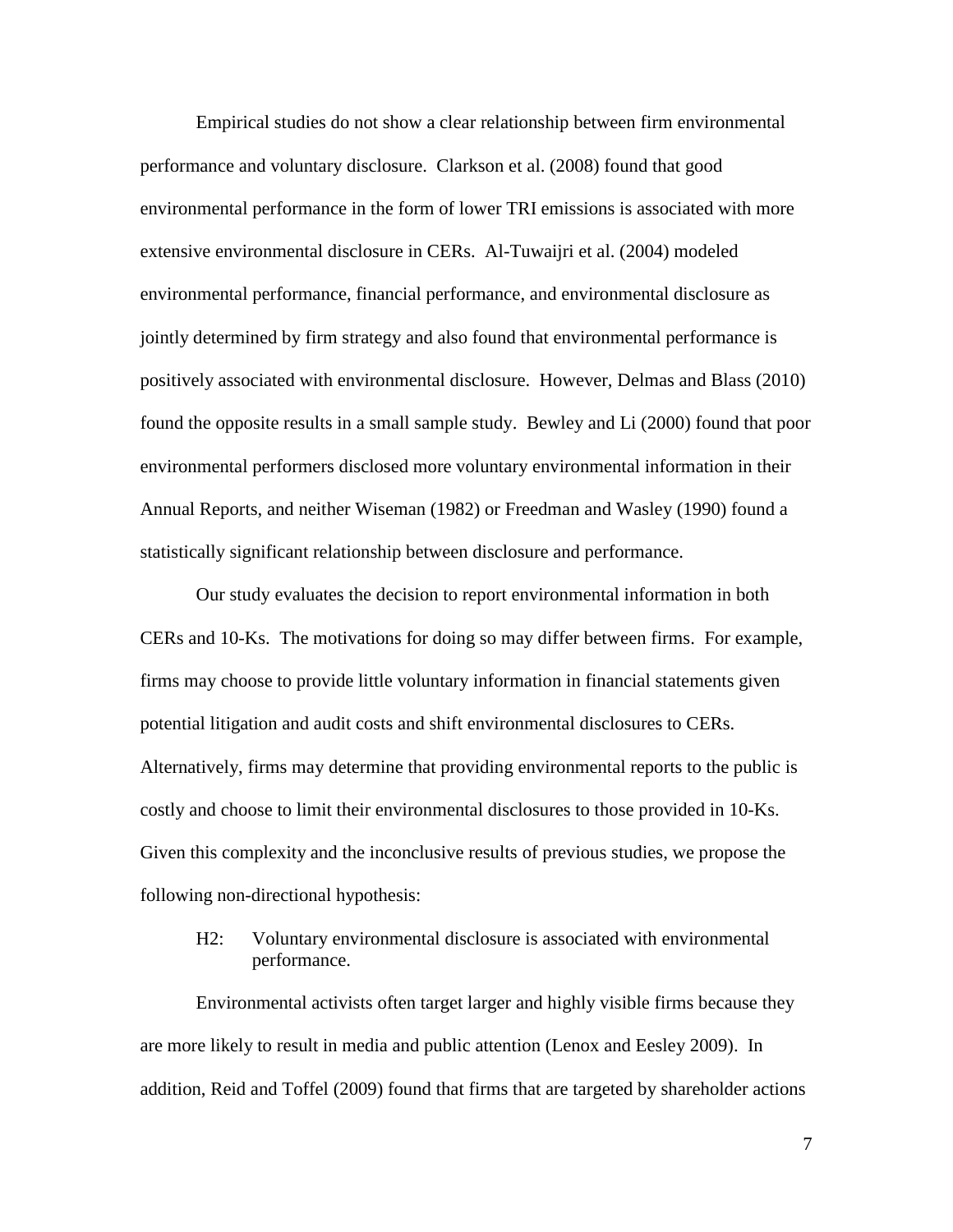on the environment are more likely to voluntarily disclose environmental information to the Carbon Disclosure Project, a third party reporting agency. Therefore, we expect that the firms in our sample that are targeted by shareholder resolutions in any particular year will have higher voluntary environmental disclosures.

## H3: Voluntary environmental disclosures are positively associated with shareholder resolutions.

Botoson and Plumlee (2002) found that cost of equity capital is positively associated with the level of financial disclosure in annual reports, but negatively associated with the level of disclosure in quarterly reports. Botoson (1997) found that the relationship between annual report disclosure level and the cost of equity capital is conditional on analyst following, with only firms with a low analyst following receiving a lower cost of capital benefit from greater disclosure.

Dhaliwal et al. (2011) focused on the decision to issue CERs for the first time and did not measure the extent or levels of disclosure within those reports. They found that firms with a high cost of equity capital were more likely to issue first time CERs and were subsequently rewarded with a lower cost of equity capital. The authors argued that CER reporting is a mechanism for firms to signal superior corporate social performance. This result may not hold in all cases. For example Marquis and Toffel (2011) documented extensive selective environmental disclosure across a very large sample of corporations in 46 nations. Their results suggest that firms do not always fully report environmental performance. This sort of "greenwashing" may lead analysts and investors to discount or ignore environmental disclosures in either CERs or 10-Ks, or both. Therefore, we propose a non-directional hypothesis regarding the relationship between voluntary environmental disclosures and the cost of equity capital/risk premium.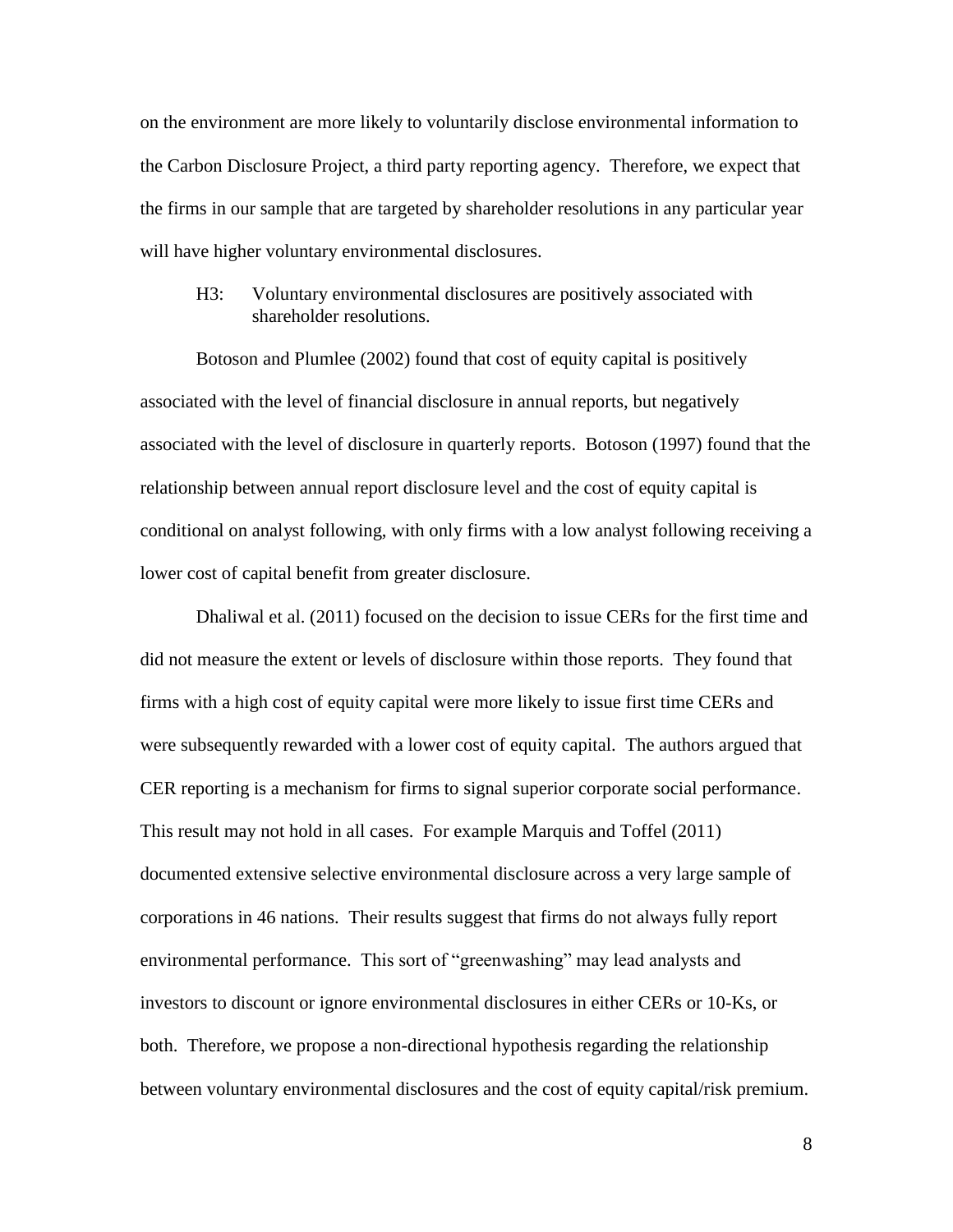H4: Firm risk premium is associated with voluntary environmental disclosures.

### **III. SAMPLE AND METHODOLOGY**

#### **Sample Description**

 $\overline{a}$ 

The sample in our study is taken from publicly traded U.S. firms in the electric utility and chemical industries. While this sample choice limits the ability to generalize from the results, it allows us to collect extensive data on toxic chemical emissions through the Environmental Protection Agency (EPA). The two industries have some of the highest levels of chemical and carbon emissions in the U.S. and include a relatively large number of firms. We study the voluntary environmental reporting of the sample firms for the period 2005 - 2009. This time period was limited by the availability of data on CO2e emissions.

Specifically, we employ a sample of 35 chemical (SIC 28) companies and 39 electric utilities (SIC 49) for which we have sufficient TRI (six years), CO2e (five years), 10-K/Annual Report, CRSP, Compustat, and I/B/E/S data, for a total of 171 and 193 firm-year observations, respectively. We use two measures of firm environmental performance. The first is pounds of annual TRI emissions. The EPA requires companies in these two industries to report these data annually to the administration, at the plant level. The EPA then makes the plant level data available to the public for all plants in the U.S. at the same time. We aggregated these data to the parent level on a company-bycompany and year-by-year basis in order to assure accuracy of the parent company data.<sup>1</sup>

<sup>&</sup>lt;sup>1</sup> The EPA cautions that its parent company data for this time period is often inaccurate and incomplete. We assigned all of the plants in the TRI database in each SIC code to their parent companies and subsequently followed plant closures, sales, and acquisitions to update the data annually. This was the method employed by the Investor Responsibility Resource Center and currently is the method used by Abt Associates, an environmental research and consulting group.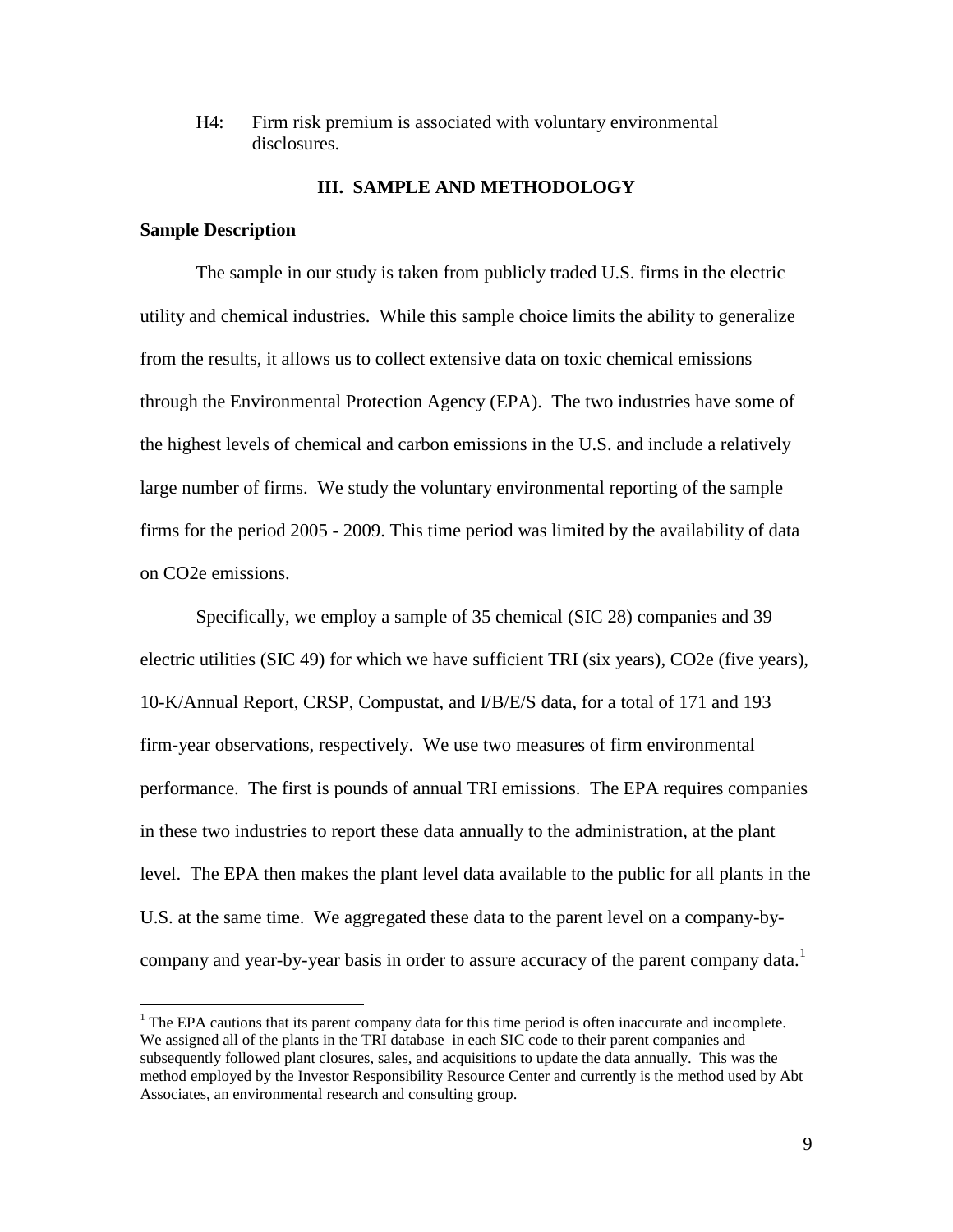The second measure of environmental performance is the emissions of CO2e which we collected from a database maintained by Trucost. Trucost collects its data on emissions directly from company management and from publicly available sources, when available. If these avenues are not sufficient, Trucost uses a proprietary input-output model to calculate emissions on nine greenhouse gases and converts the emissions to CO2e based on Global Warming Potential factors published by the Intergovernmental Panel on Climate Change (Trucost 2009, p. 35).

In order to quantify the voluntary disclosures in CERs we employ the index proposed by Clarkson et al. (2008). The index is based on the Global Reporting Initiative (GRI) Sustainability Guidelines of 2002. The disclosure index includes 95 items of which 35 are "yes"/"no" indicators. The remaining 60 items score disclosure of ten environmental performance indicators on a scale of 0-6. We employed a method similar to Clarkson et al. (2008) for assigning points to this scale. We assigned two points for disclosure of actual emissions and 1 point each for disclosure of conservation and recycling results, company historic trends, company emissions targets, and comparative industry averages.

We constructed an environmental disclosure content analysis index for 10- K/Annual Reports by examining a number of reports for companies in the electrics and chemical industries and developing a scoring model that included all of the environmental disclosures and categories presented in the reports during our sample period. This method of building an index potentially limits its usefulness in studies of other industries. For example, companies in the retail industry are unlikely to be involved in environmental litigation or have direct environmental compliance or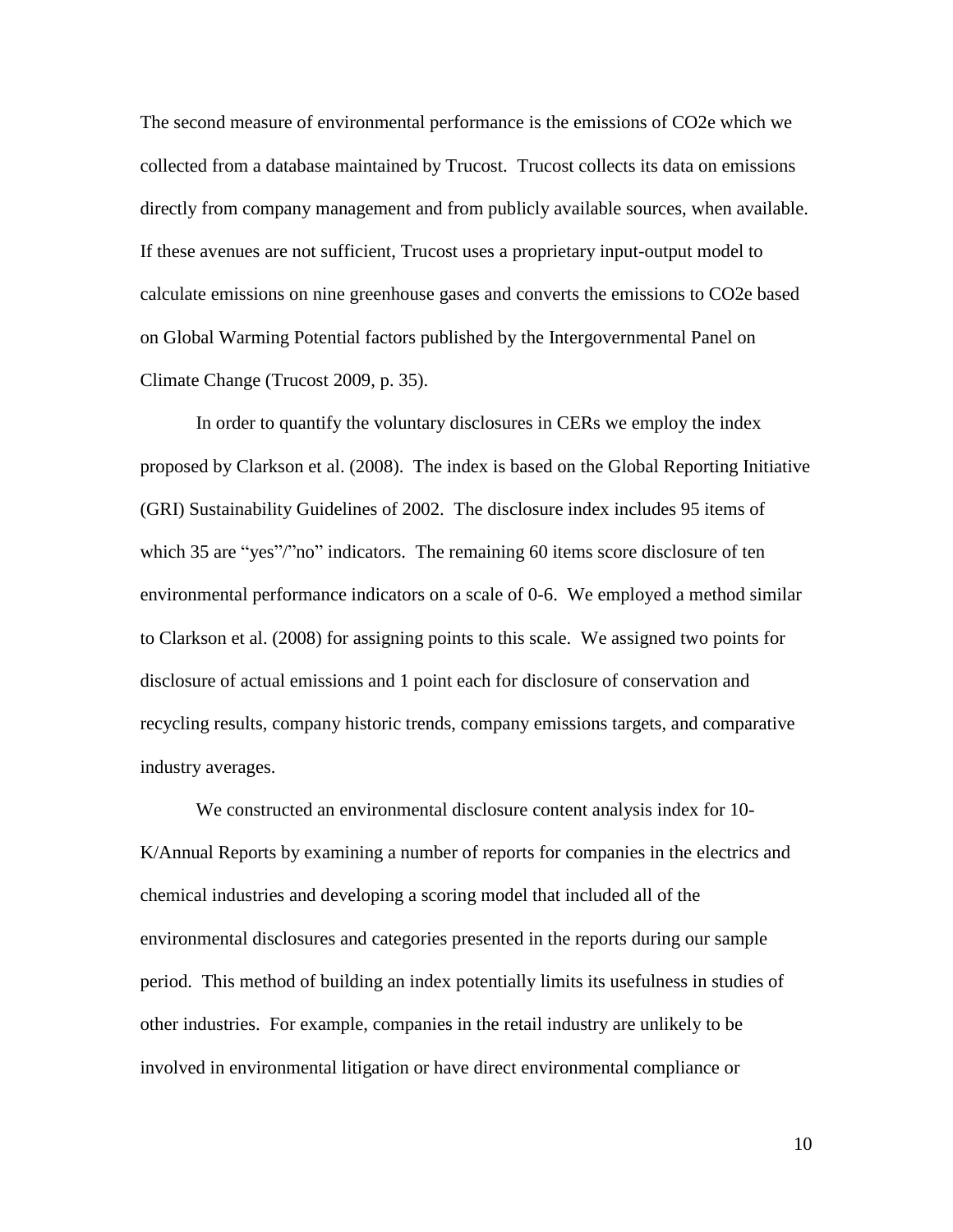remediation costs. Nevertheless, the index is applicable to the industries of interest in this study and eliminates the need to score on an index that includes extraneous or irrelevant items. Consistent with the Clarkson et al. (2008) index, no attempt was made to determine whether the disclosures convey "good" or "bad" news.

#### **Models and Variable Definitions**

To test H1 – H3, we model firm voluntary environmental disclosures in CERs and 10-Ks as endogenous and jointly determined. Furthermore, we assume that managers make decisions regarding environmental disclosures in reports that will be released to the public in fiscal year *t* during fiscal year *t-1* based on knowledge of the firm's estimated TRI and CO2e emissions and proposed shareholder resolutions for the year. Our model is specified as the following set of linear structural equations:

$$
CERDisc_{it} = \alpha_1 + \beta_{11} \text{ 10KDisc}_{i,t} + \beta_{12} \text{ EMITfs1}_{i,t-1} + \beta_{13} \text{ EMITfs2}_{i,t-1} + \beta_{14} \text{SHResESR}_{i,t-1} + \beta_{15} \text{ LevAssets}_{i,t-1} + \beta_{16} \text{ lnMVE}_{i,t-1} + \beta_{17} \text{ ROA}_{i,t-1} + \beta_{18} \text{ BWpdff}_{i,t} + \beta_{19} \text{ IndustDV}_{i,t} + \varepsilon_{1i,t}
$$
\n(1)  
\n10KDisc<sub>it</sub> =  $\alpha_2 + \beta_{21} \text{ CERDisc}_{i,t} + \beta_{22} \text{ EMITfs1}_{i,t-1} + \beta_{23} \text{ EMITfs2}_{i,t-1}$ 

$$
+ \beta_{24} SHRes1OK_{i,t-1} + \beta_{25} LevAssets_{i,t-1} + \beta_{24} SHRes1OK_{i,t-1} + \beta_{25} LevAssets_{i,t-1} + \beta_{26} AbnAccr_{i,t-1} + \beta_{27} lnMVE_{i,t-1} + \beta_{28} ROA_{i,t-1} + \beta_{28} BWpdff_{i,t} + \beta_{29} IndustDV_{i,t} + \varepsilon_{2i,t}
$$
 (2)

All of the variables in equations (1) and (2) are defined in Exhibit 1 (*i* indexes firms and *t* indexes years).

In equation (1), *CERDisc* is the total score from the Clarkson et al. (2008) index as applied to CERs for our sample firms. (Firm-year observations without CERs are scored at zero.) The variable *10KDisc* is the total score from the 10-K/Annual Report index, and *SHResESR* represents the total number of shareholder resolutions requesting improved environmental disclosure in CERs filed against each firm. Data regarding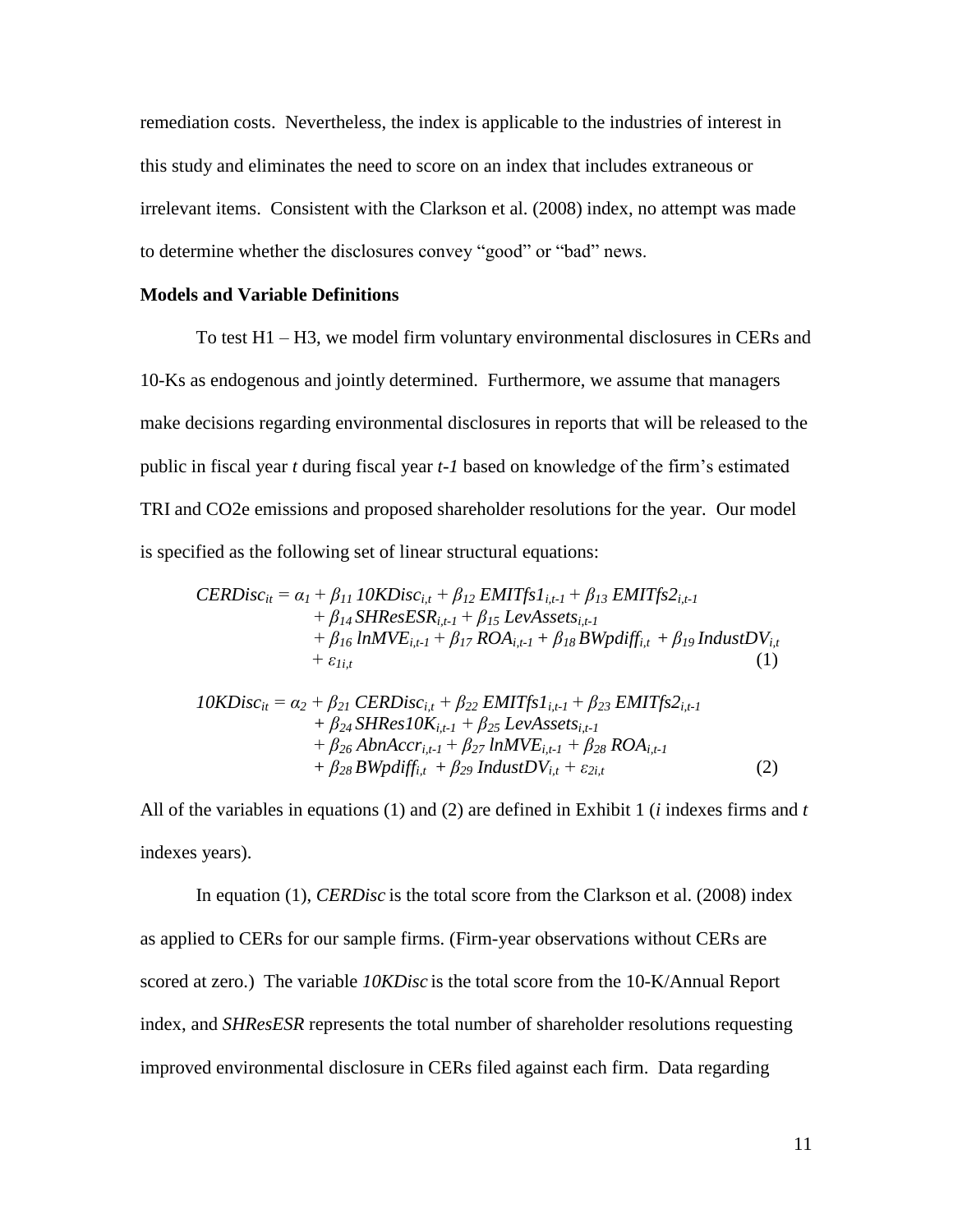shareholder resolutions was obtained from the Interfaith Center on Corporate Responsibility (ICCR) which maintains a database of all social justice resolutions filed by their members as well as non-members. The ICCR coordinates shareholder resolutions and the tracking of resolutions with Ceres, a leading sustainability organization in the U.S.

The variables *EMITfs1* and *EMITfs2* are maximum likelihood estimation (MLE) factor scores resulting from linear combinations of TRI emissions scaled by U.S. sales in five categories (air, water, land, underground injection, and off-site transfers) and tons of CO2e emissions scaled by global sales. We include four control variables in equation (1). *LevAssets* is a measure of leverage, the ratio of total debt to total assets. *lnMVE* is a proxy for firm size defined as the natural logarithm of the market value of common equity. *ROA* is a measure of return-on-assets. *IndustDV* is an indicator variable that equals 1 if the firm is an electric utility and 0 otherwise.

Equation (2) includes the explanatory variable *SHRes10K* which represents the total number of shareholder resolutions filed requesting improved environmental disclosure in 10-K reports for each firm. This equation also includes a control variable *AbnAccr* which is the absolute value of estimated abnormal or discretionary accruals for each firm (Dechow et al. 1995). This variable controls for the possibility that a firm's level of reporting regarding environmental performance is simply an extension of the firm's relatively good or poor quality financial reporting in its 10-K and annual reports.

The following linear equation contains our model of the determinants of a firm's cost of equity capital or risk premium and provides a test of H4: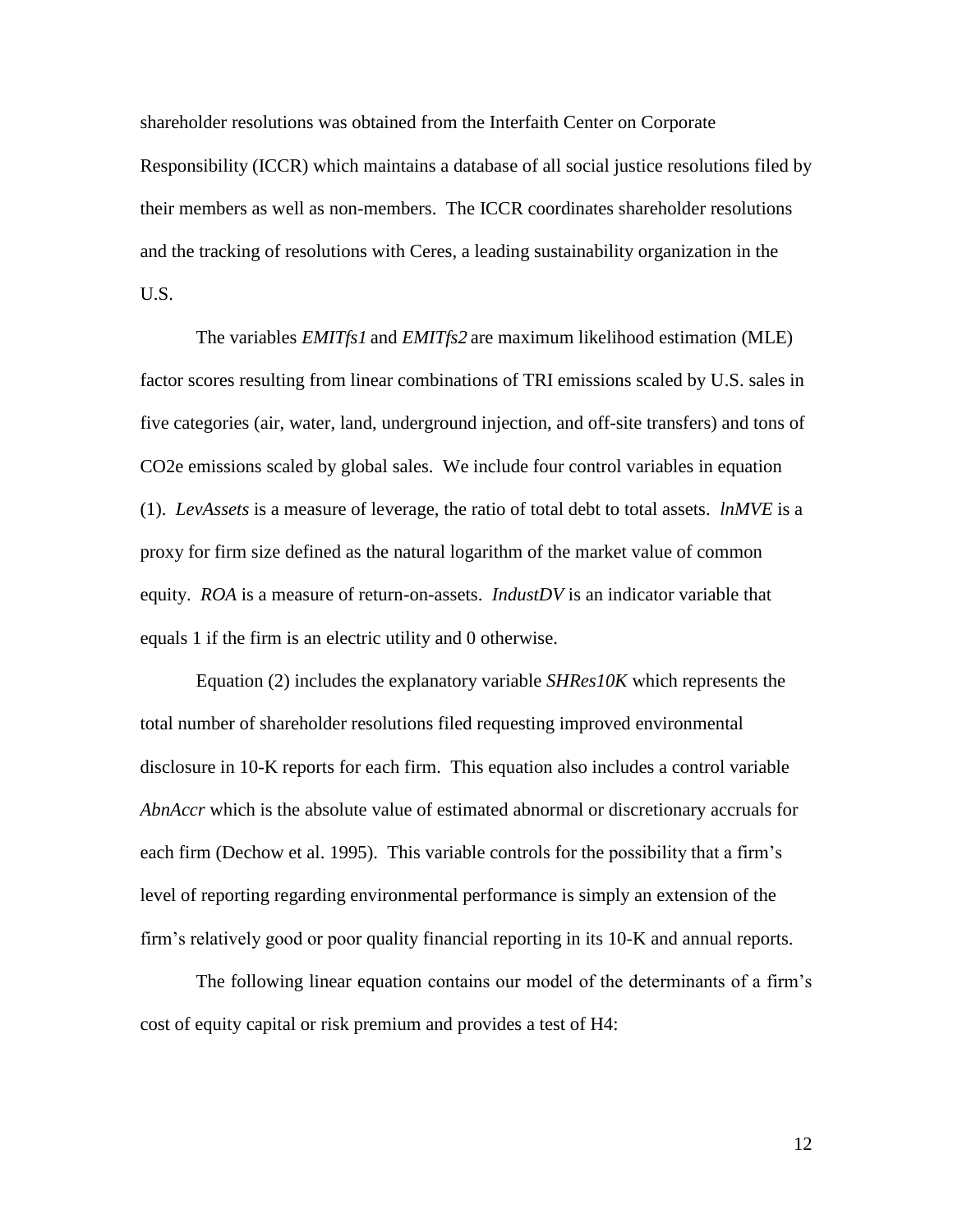$$
BWpdf_{i,t} = \alpha_3 + \beta_{31} \; 10KDisc_{i,t} + \beta_{32} \; CERDisc_{i,t} + \beta_{33} \; EMITfs1_{i,t-1} + \beta_{34} \; EMITfs2_{i,t-1} + \beta_{35} \; SHRes1OK_{i,t} + \beta_{36} \; LevMVE_{i,t} + \beta_{37} \; UBeta_{i,t} + \beta_{38} \; LTGrowth_{i,t} + \beta_{39} \; SDfeps_{i,t} + \beta_{3,10} \; lnMVE_{i,t} + \beta_{3,11} \; IndustDV_{i,t} + \varepsilon_{3i,t}
$$
(3)

*BWpdiff* is an estimate of firm risk premium introduced in Baginski and Wahlen (2003). They argued that, as long as forecasted earnings per share, book values and dividends follow clean surplus accounting, the residual income valuation model is equivalent to the dividend valuation model and a firm's observed stock price in period *t* may be conceptualized as:

$$
P_{it} = B_{it} + \sum_{s=1}^{\infty} E_{it} [epS_{i,t+s} - r B_{i,t+s-1}] / (1+r)^s
$$

where:

 $P_{it}$  = firm *i*'s stock price at the end of its fiscal year *t*,  $B_{it}$  = firm *i*'s book value per share at the end of its fiscal year *t*,  $eps<sub>i,t+s</sub>$  = firm *i*'s earnings per share at the end of its fiscal year *t*+s, s  $\geq$  1,  $r = \text{firm } i$ 's discount rate, and  $E_{it}$ [ ] = the expectations operator as of period *t*.

To estimate a risk-free share price value,  $RFV_{it}$ , for each firm *i* in period *t*, which can then be compared to the observed share price, Baginski and Wahlen (2003) compute:

$$
RFV_{it} = B_{it} + \sum_{s=1}^{4} E_{it} [\,\, eps_{i,t+s} - r_{rf}B_{i,t+s-1}]/\,\left(1 + r_{rf}\right)^s \\ + E_{it} [\,\, eps_{i,t+5} - r_{rf}B_{i,t+4}]/\,\left(r_{rf} - g\right)\left(1 + r_{rf}\right)^4
$$

where  $r_{rf}$  is the risk-free discount rate and *g* is the long-run nominal growth rate in

abnormal earnings common to all firms.

We operationalize the expected  $eps_{i,t+s}$  with  $feps_{i,t+s}$ , the mean of all analyst

forecasts of earnings per share for firm *i* for fiscal year *t+s*, available at the end of each

firm *i*'s fiscal year *t*, from I/B/E/S International, Inc., Detail History, Detail. For the risk-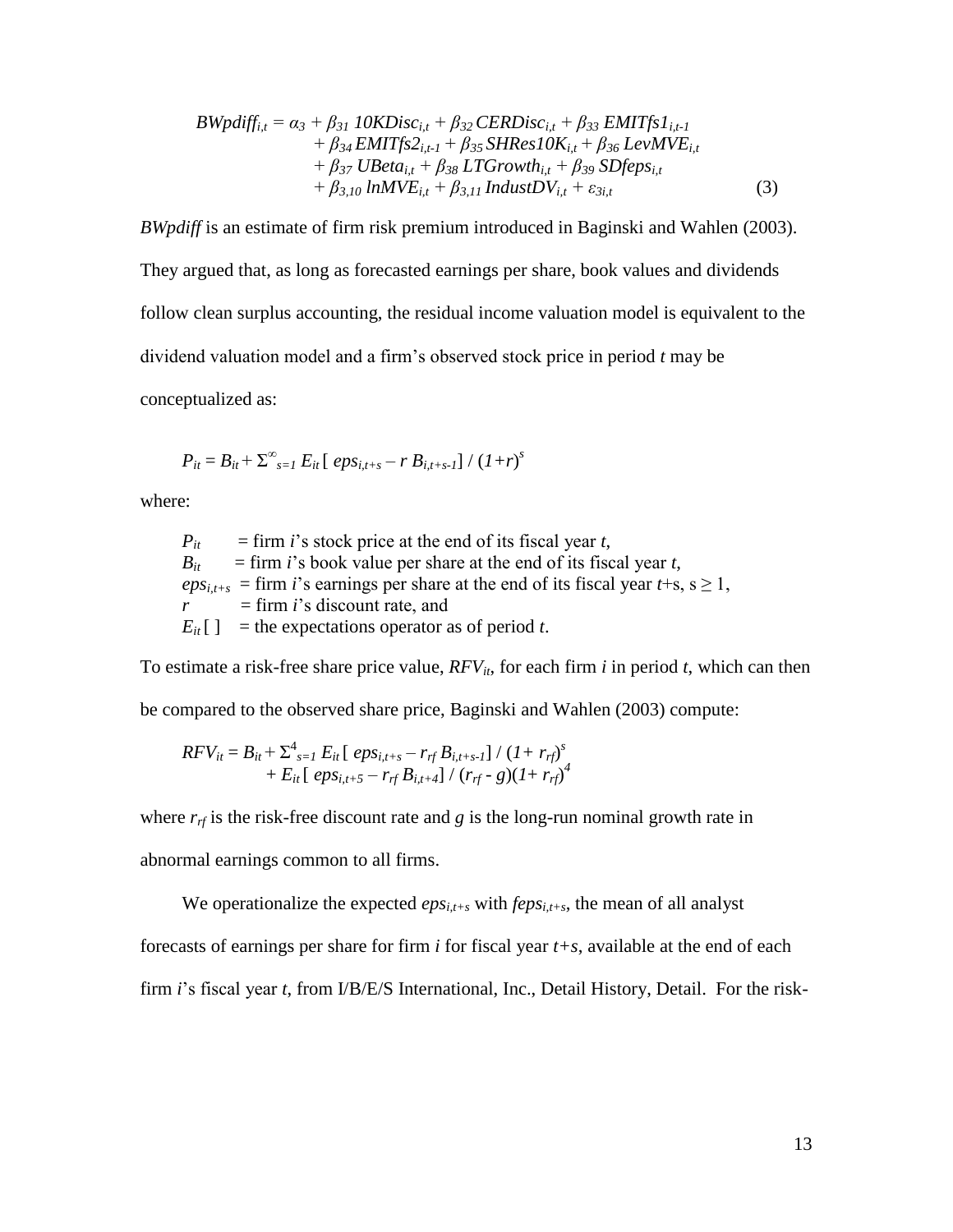free rates, we employ Daily Treasury Yield Curve Rates on ten-year U.S. Treasury bills.<sup>2</sup> Following Baginski and Whalen (2003), we compute expected book values per share as:

$$
B_{i,t+s} = (1 - DivPayout_{it}) B_{i,t+s-1}
$$

where the dividend payout ratio,  $DivPayout_{it}$ , for firm *i* for period *t* and all periods  $t+s$ equals dividends per share divided by earnings per share during period *t* (dividends per share are computed as dividends on common/ordinary stock divided by common shares outstanding used to compute EPS Basic, all divided by EPS Basic excluding extraordinary items). Finally, following Baginski and Wahlen (2003) and others, we assume that  $g$ , the long-run nominal growth rate in abnormal earnings beyond year  $t+5$ , equals three percent. In order to capture the reduction in the firm's stock price due to risk we calculate:

### $BWpdf_{it} = P_{it} - RFV_{it}$

*10KDisc* and *CERDisc* are the dependent variables in equations (1) and (2) above. *EMITfs1* and *EMITfs2* are MLE factor scores representing environmental performance from the prior year. It is important to note that the underlying emissions data are not provided to the public by the EPA or Trucost until the current year. Therefore, these variables represent the most current public information regarding these emissions types.

Equation (3) includes six control variables of which four have not previously been defined. (These variables are also defined in Exhibit 1.) *LevMVE* is a market-oriented measure of leverage, the ratio of debt to the market value of common equity. Cost of equity capital is expected to be increasing in the degree of leverage (Fama and French

 2 See www.treasury.gov/resource-center/data-chart-center/interestratestatistics.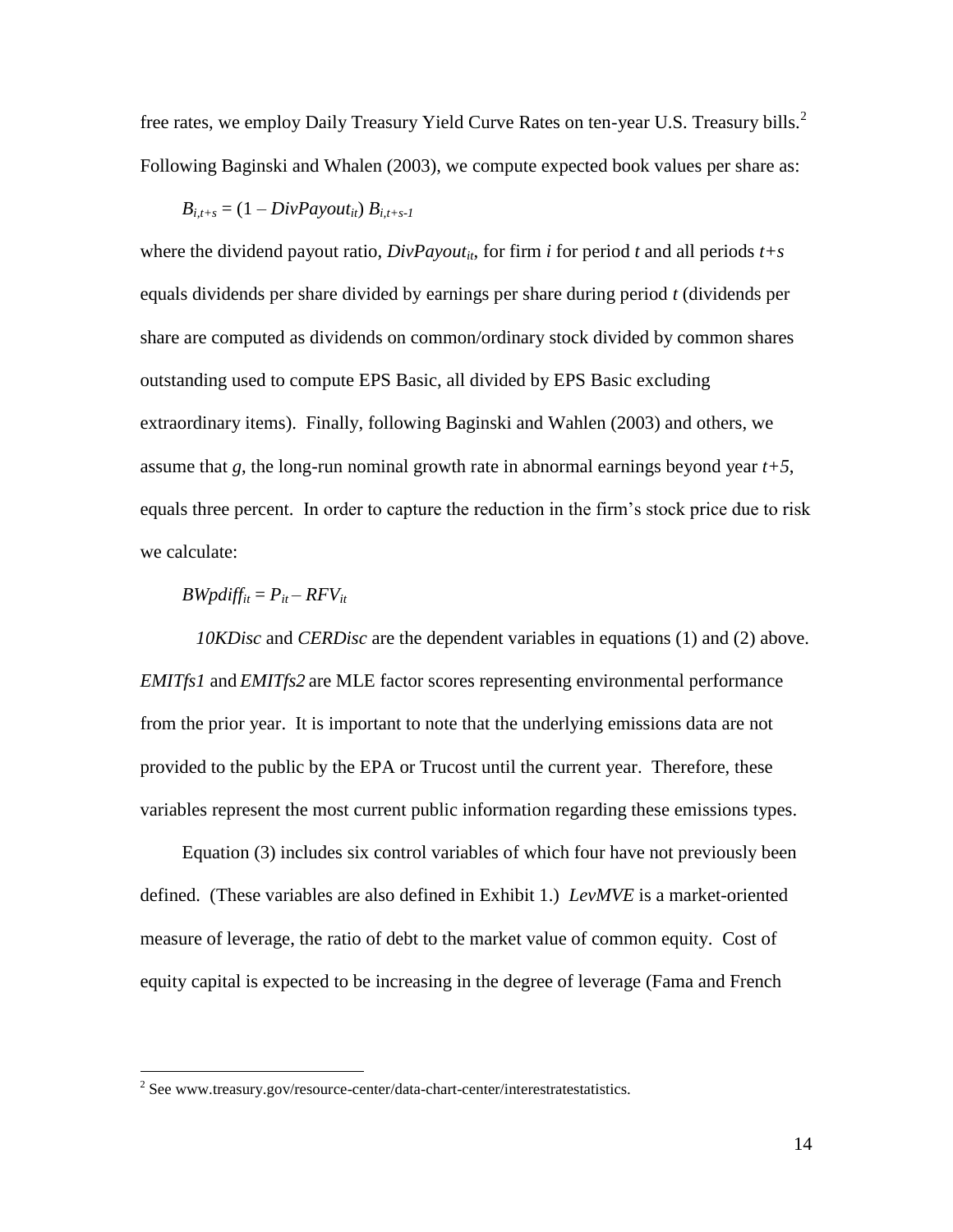1992). *UBeta* is the unlevered firm beta, a measure if firm-specific risk (Botosan and Plumlee 2005). Following Botosan and Plumlee (2005), we measure *UBeta<sub>it</sub>* as:

 $UBeta_{it} = MktBeta_{it} / (1 + LTDebt_{it} / MVE_{it})$ 

where *LTDebt* is long-term debt and  $MVE_{it}$  is the market value of common equity.

*LTGrowth* is the expected long-term growth in earnings as measured by the percentage change in analyst forecasts of earnings per share from period *t+2* to period *t+3* (Botosan and Plumlee 2005). *SDfeps* is a measure of information risk, estimated as the standard deviation of analysts' forecasts of earnings per share for period *t+1*.

#### **IV. RESULTS**

#### **Descriptive Statistics**

Table 1 provides descriptive statistics by industry and in total for measures of firm size and other variables utilized in our analyses. The average global sales revenues of the chemical and electric utility companies in our sample are very similar at \$7,538 million and \$8,124 million respectively. On average, our sample electric utilities have higher total assets, lower return on assets, higher leverage, and lower beta and unlevered beta than our sample companies in the chemical industry. The electric utilities in our sample also have a lower mean Baginski and Whalen (2003) estimated risk premium.

We analyze the mean differences of emissions by industry in Table 2. On average, our sample of electric utilities have larger TRI emissions to air (t-stat.=-4.04, p<0.0001) and to land (t-stat.=-9.50, p<0.0001) and have higher CO2e emissions (t-stat.=-20.01, p<0.0001). Our sample of chemical companies have higher emissions to water (tstat.=7.45,  $p<0.0001$  and to underground injection (t-stat.=5.44,  $p<0.0001$ ). Overall, though, the difference in total TRI emissions between industries is not significant.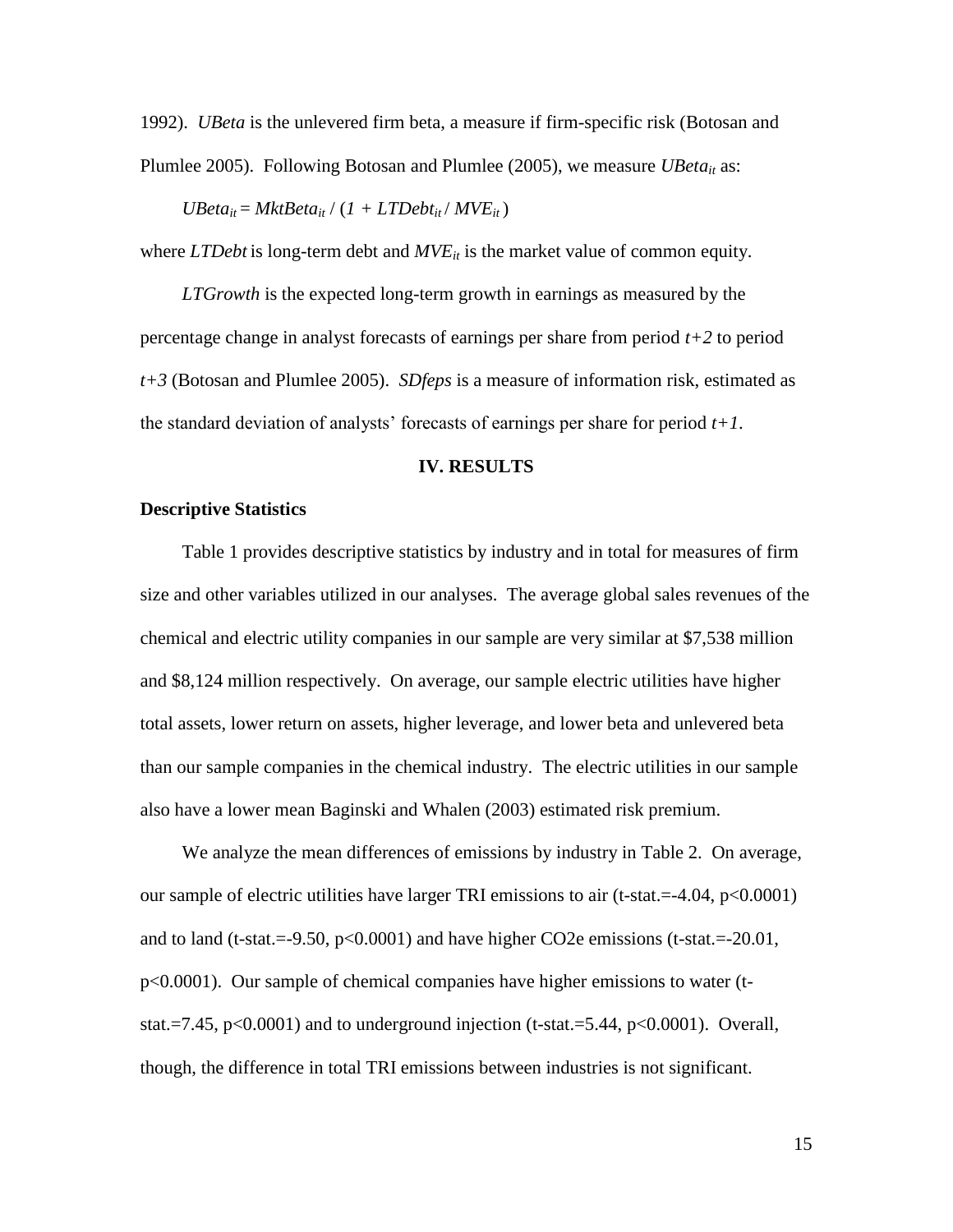Table 3 provides detail regarding the number and percentage of our sample firms that provide CERs to the public. There has been a trend toward a greater number of firms reporting. In 2005 a smaller percentage of the chemical companies provided CERs than of the electric utilities, but by 2009 more than 55 percent of the chemical companies provided CERs as opposed to 45 percent of the electric utilities. This suggests that, during our sample period, chemical company managers, for some reason, grew to find the publication of CERs somehow more beneficial.

The analysis in Table 4 presents results similar to Clarkson et al. (2008) and provides evidence that the information contained within the reports is not extensive. Of the hard disclosures<sup>3</sup>, our reporting firms provided information regarding the existence of an environmental management department in 23% of the reports and almost never discussed independent verification or assurance of the information in the reports. The reporting companies most often provided some information regarding greenhouse gas emissions (1.11 on a scale of 0-6) followed by information on other air emissions, waste generation, and compliance performance. Of the soft disclosures, the reports contained a CEO statement on environmental performance 30.1% of the time and discussed employee training in environmental management 41.6% of the time.

There are significant differences in CER disclosure categories between industries. While the results in Table 3 indicate that the sample chemical companies produced more CERs, the results in Table 5 suggest that, in terms of disclosure content, the sample electric utilities disclosed more in five of the seven categories in Clarkson et al. (2008) index. They show that our sample electric utilities present more information on items

 $\overline{a}$ 

<sup>&</sup>lt;sup>3</sup> Clarkson et al. (2008) classify the items in their scoring model as either "hard" or "soft" disclosure measures. Hard disclosures are considered to be more objective than soft disclosures.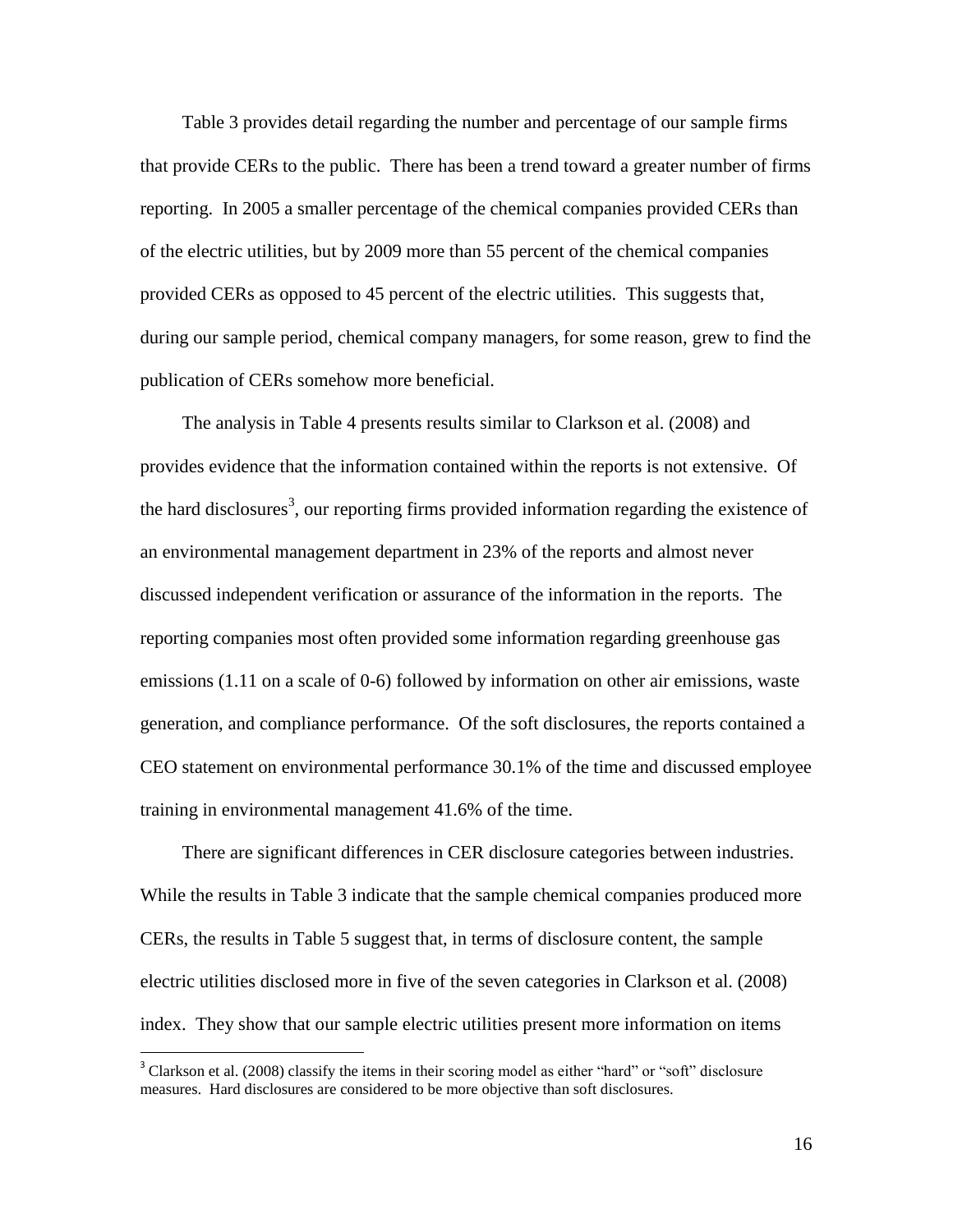that relate to credibility or outside verification of environmental programs and initiatives  $(t-stat = -4.46, p < .0001)$ , environmental spending  $(t-stat = -2.50, p < 0.10)$ , vision and strategy (t-stat. $=2.71$ ,  $p<0.01$ ), environmental profile (t-stat. $=6.09$ ,  $p<0.0001$ ) and environmental initiatives (t-stat.  $=3.17$ ,  $p<0.01$ ) than our sample chemical companies. Overall, though, the difference between total disclosure scores within the two industries is not significant. That is largely due to the fact that the A3 category is coded on a scale of 0-6, giving it a heavy weight. The difference between industries on A3, environmental performance indicators, however, is not significant.

Our review and coding of environmental disclosure in 10-Ks and, in a few instances, Annual Reports has shown that most disclosures can be found in the footnotes to the financial statements, usually under the heading "Environmental Matters". The "Risk Factors", "Legal Proceedings" and "Management's Discussion and Analysis" sections of the reports were also reviewed. These sections normally reflect the information in the footnotes and often direct the reader to the footnotes for full details and explanation. It appears that the environmental disclosures in these reports are largely voluntary. Disclosure related to D1. "Litigation" is likely motivated by compliance with SFAS 5, Accounting for Contingencies. Nevertheless, the footnote disclosure rules under this Statement allow substantial management discretion and non-conservative reporting. We also documented few, if any, disclosures for which Item 103 of Regulation S-K applied. $4$  In all of the other categories, the dollar amounts of disclosures that we observed were far below conventional materiality levels.

 $\overline{a}$ 

<sup>&</sup>lt;sup>4</sup> Specifically, Instruction 5 to Item 103 states:

<sup>&</sup>quot;Notwithstanding the foregoing, an administrative or judicial proceeding (including, for purposes of A and B of this Instruction, proceedings which present in large degree the same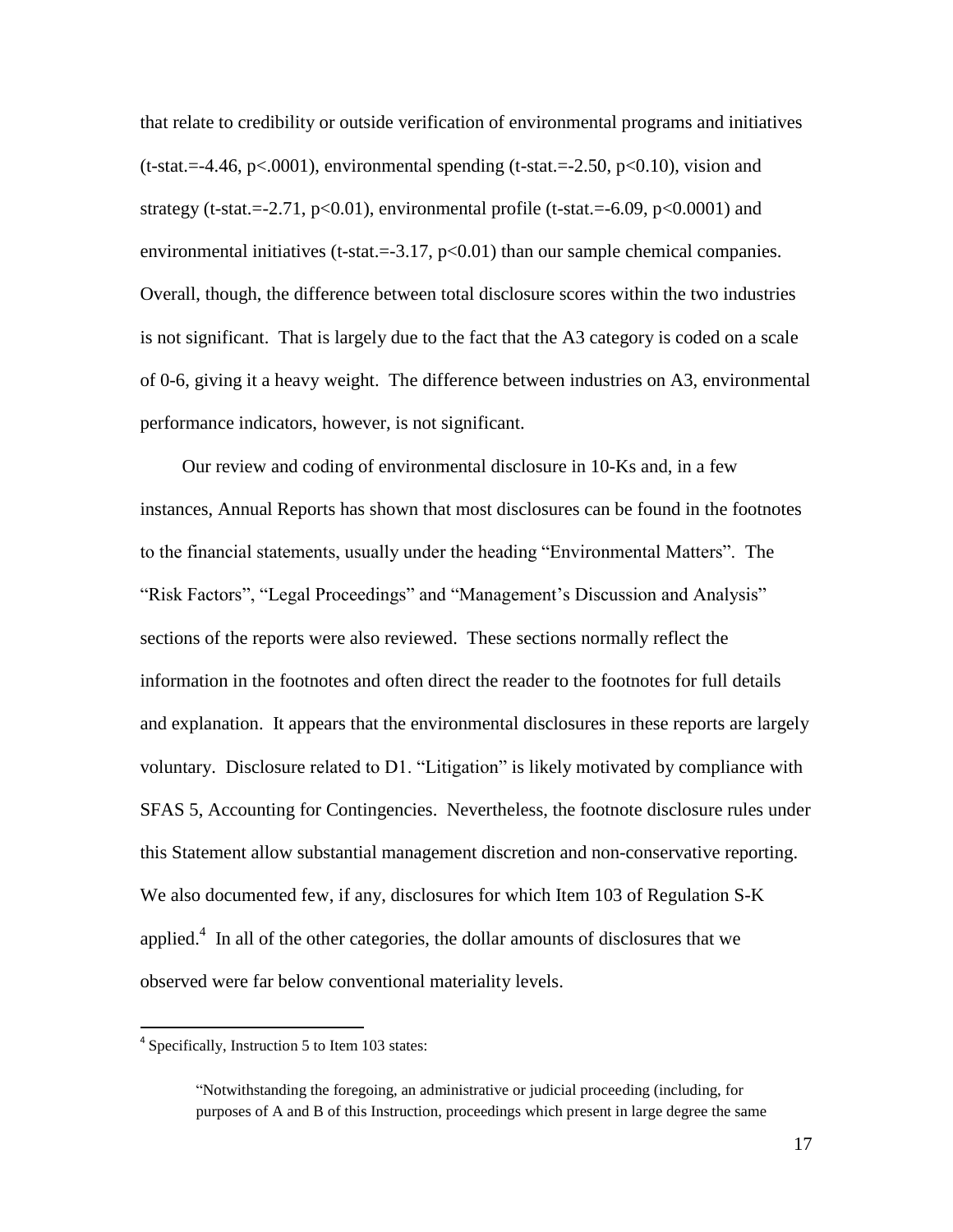Table 6 provides the percentages of firm-year 10-K environmental disclosures. The disclosures of our sample electric utilities reflect the fact that most of their emissions are to the air on our measures of TRI and CO2e. The percentage of reports that discuss litigation relating to the Clean Air Act (60.1%) or relating to carbon dioxide (20.2%) are much higher than the reports of our sample chemical companies which tend to report litigation relating to other types of environmental damage (47.7%). The electric company reports were also more likely to discuss management strategies relating to air (23.8%) or greenhouse gases (31.6%) than chemical company reports. The analysis reported in Table 7 shows that our sample of electric utility companies provided more environmental disclosures than the chemical companies in all categories except D2. "Dollars spent on penalties and fines" and D4. "Regulatory compliance and remediation costs" in which there are no statistically significant differences in reporting. Consistent with the Clarkson et al. (2008) scoring model, we have further classified our categories as either hard

issues) arising under any Federal, State or local provisions that have been enacted or adopted regulating the discharge of materials into the environment or primary for the purpose of protecting the environment shall not be deemed "ordinary routine litigation incidental to the business" and shall be described if:

(A) Such proceeding is material to the business or financial condition of the registrant;

 $\overline{a}$ 

(B) Such proceeding involves primarily a claim for damages, or involves potential monetary sanctions, capital expenditures, deferred charges or charges to income and the amount involved, exclusive of interest and costs, exceeds 10 percent of the current assets of the registrant and its subsidiaries on a consolidated basis; or

(C) A governmental authority is a party to such proceeding and such proceeding involves potential monetary sanctions, unless the registrant reasonably believes that such proceeding will result in no monetary sanctions, or in monetary sanctions, exclusive of interest and costs, of less than \$100,000; provided, however, that such proceedings which are similar in nature may be grouped and described generically." [http://www.sec.gov/rules/interp/2010/33-9106.pdf.](http://www.sec.gov/rules/interp/2010/33-9106.pdf)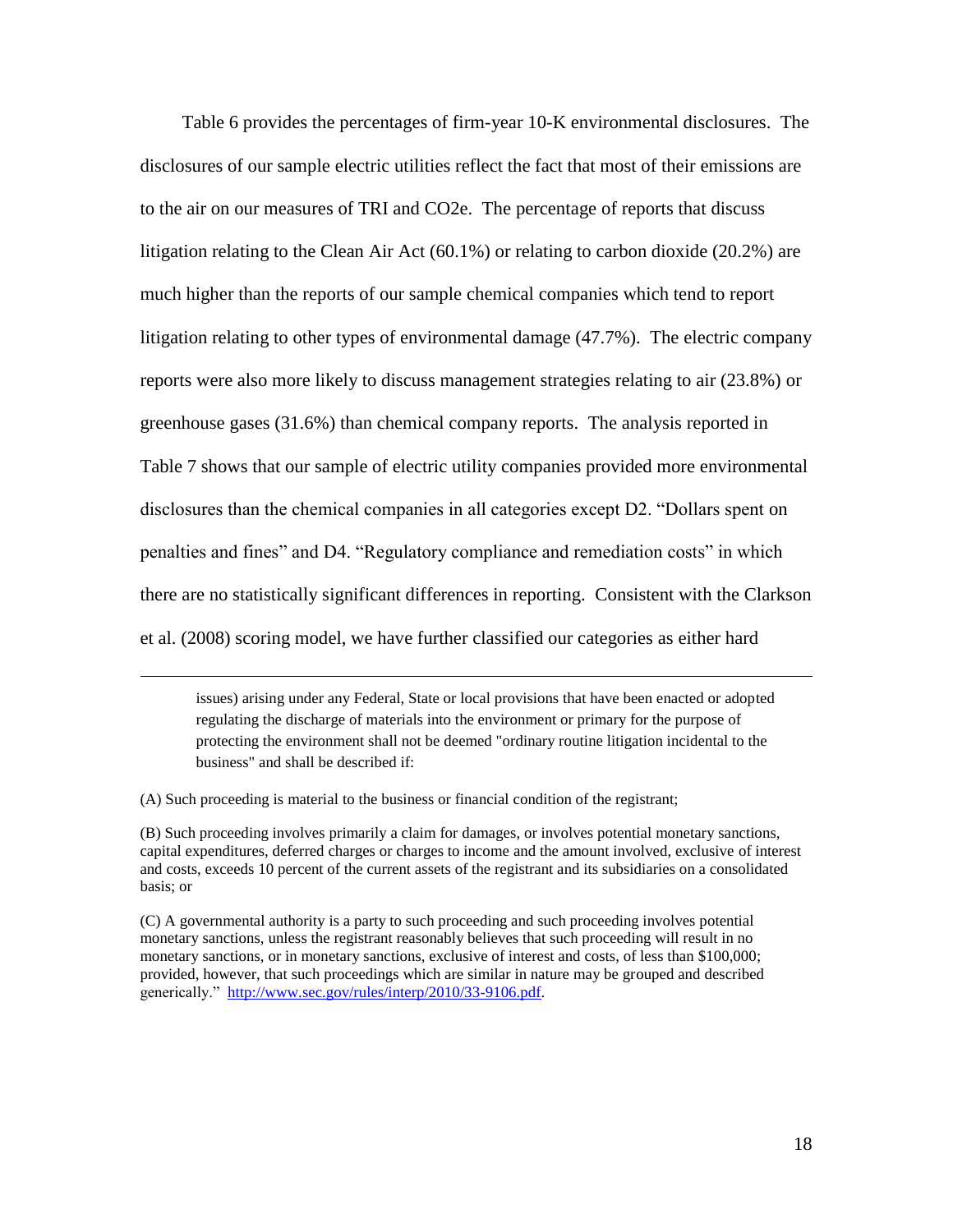disclosures or soft disclosures. We consider categories D1 through D6 to be hard disclosures because they tend to be more objective and verifiable than those in category D7, which we consider to be comprised of soft disclosures. Our sample electric utilities provide more disclosures than chemical companies on both hard and soft disclosures.

#### **Empirical Results Relating to Disclosure**

 $\overline{a}$ 

H1 predicts that voluntary environmental disclosures in 10-Ks and CERs, as modeled in equations (1) and (2), are endogenous and jointly determined by firm management. A Hausman (1978) test rejects the null hypothesis of no endogeneity  $(F_{(1)})$  $328$  = 2282.43 p<0.0000), supporting H1. Also, from an econometric perspective, using ordinary least squares (OLS) to estimate the coefficients in equations (1) and (2) may result in inconsistent coefficient estimates. Therefore, we have employed two-stage least squares (2SLS) to estimate the coefficients. $5$ 

Table 8 provides the results of our 2SLS regression analyses. Column (1) presents the results for equation  $(1)$ , and Column  $(2)$  presents the results for equation  $(2)$ . In equation (1), there is a positive correlation between *CERDisc* and *10KDisc* (z-stat.=3.91, p<0.0000) as predicted. In equation (2), there is a positive correlation between *10KDisc*  and *CERDisc* (z-stat.=4.48, p<0.0000). These results also lend support to H1. Because both signs are positive, these results may also suggest that managers may consider CER and 10-K disclosures to be complements, as opposed to substitutes; that is, managers who

<sup>&</sup>lt;sup>5</sup> Further, when panel data are employed and errors are serially and/or contemporaneously correlated, OLS variance-covariance matrix estimators can be biased downward (Wooldridge 2002). As a result, OLS tstatistics can be biased upward. The errors may also be heteroscedastic. Breusch-Pagan (1979)/Cook-Weisberg (1983)  $\chi^2$  test statistics reject homoscedasticity. Therefore, we have estimated the variancecovariance matrices for equations (1), (2) and (3) in a manner which simultaneously clusters observations by firm (Wooldridge 2002) and adjusts for heteroscedasticity (White, 1980).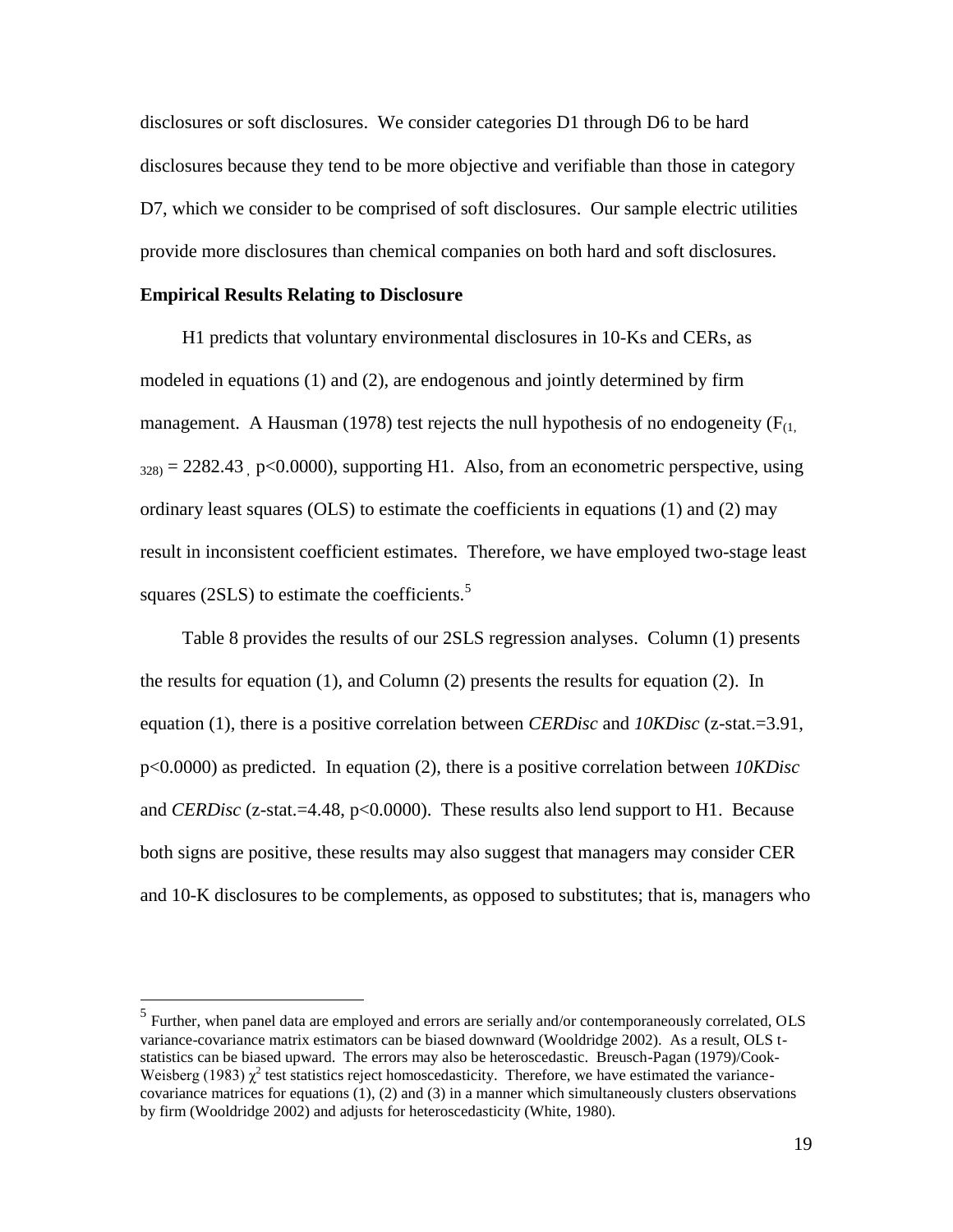consider disclosures in one of the two forms to be beneficial may also find disclosures in the other form to be beneficial.

The results in Table 8 show negative correlations between *CERDisc* and *EMITfs1*  $(z-stat = 2.36, p<0.05)$  and *EMITfs2* ( $z-stat = -1.89, p<0.10$ ), indicating that firms with *lower* TRI and CO2e emissions disclose more in CERs than firms with higher levels of pollution. This result supports H2. These results are consistent with those of Clarkson et al. (2008), who hypothesized the good environmental performers disclose more in order to signal their performance type and thereby to achieve a competitive advantage. These results are also consistent with those of Al-Tuwaijri et al. (2004). In contrast, the results for equation (2) indicate that firms with *higher* levels of emissions voluntarily disclose more in their 10-Ks, as evidenced by the significant and positive coefficients on *EMITfs1*  $(z-stat = 1.82, p < 0.05)$  and *EMITfs2*  $(z-stat = 1.62, p < 0.10)$ . These results suggest that managers take different factors into account in determining CER and 10-K environmental disclosures. For example, compliance with SFAS 5 and concerns regarding litigation may influence 10-K disclosure decisions more than CER disclosure decisions.

H3 is also supported. Shareholder resolutions requesting greater disclosure in CERs are positively associated with CER disclosure as shown by the coefficient on *SHResCER* (z-stat.=2.02,  $p<0.05$ ) in column (1). Shareholder resolutions requesting improved disclosure in 10-Ks are positively associated with 10-K disclosure as evidenced by the coefficient on *SHRes10K* (z-stat.=3.71, p<0.001).

Among the remaining variables in equation (2), it is interesting to note that the coefficient estimate for *AbnAccr* is not significant, which is consistent with there not being a relationship between the sample firms' earnings quality or financial disclosure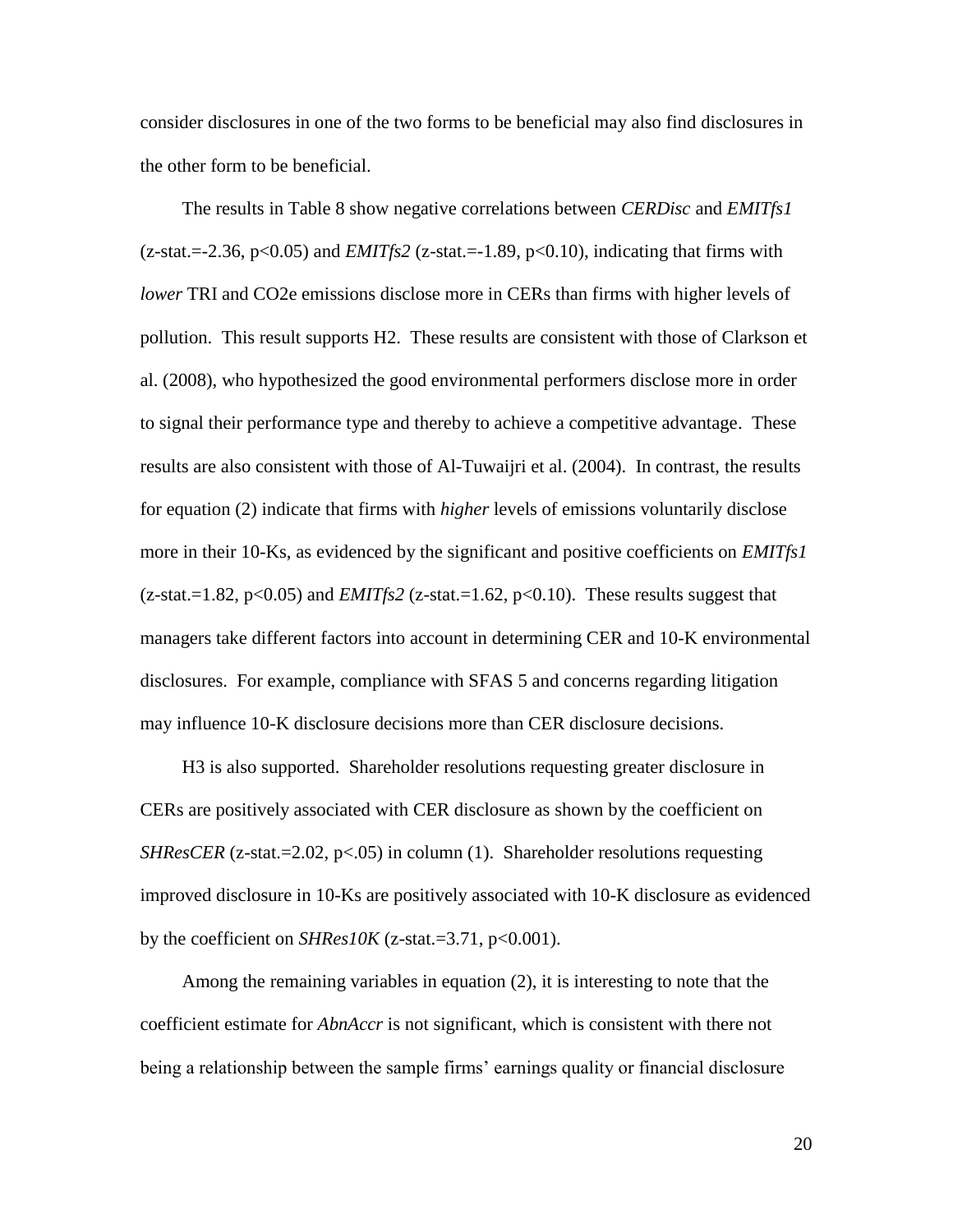policies and their environmental disclosure policies. Also, firms with larger MVE may disclose less in their 10-Ks, and firms with higher Baginski and Whalen (2003) risk premia may disclose less in their 10-K reports.

#### **Empirical Results Relating to Cost of Equity Capital/Risk Premium and Disclosure**

H4 proposes that the estimated firm risk premium is associated with voluntary environmental disclosures. If this association is negative, it can be surmised that investors and analysts are influenced by the additional information to reduce their estimate of the riskiness of the firm's future cash flows. If the association is positive, these stakeholders find something in the information that implies greater risk. Table 9 presents the OLS regression results of equation (3). With the exception of the equation which employs *10KSoft* as the independent variable capturing disclosure, all of the regressions show a positive and significant coefficient on the disclosure variables. These results suggest that investors and analysts interpret greater disclosures in CERs as indicating greater firm risk. These results also suggest that these stakeholders interpret greater overall and hard disclosures in 10-Ks as indicating greater firm risk but do not find soft disclosures in 10-Ks credible or warranting such an interpretation. The results also show a consistently positive and highly significant relationship between shareholder resolutions regarding improved disclosure in 10-Ks and the estimated firm risk premium.

The results in Table 9 also show significant negative associations between estimated risk premium and the first environmental performance factor score when considered in conjunction with, or while controlling for, environmental disclosures in 10- K reports. These coefficient estimates are less significant or not significant when considered in conjunction with, or while controlling for, environmental disclosures in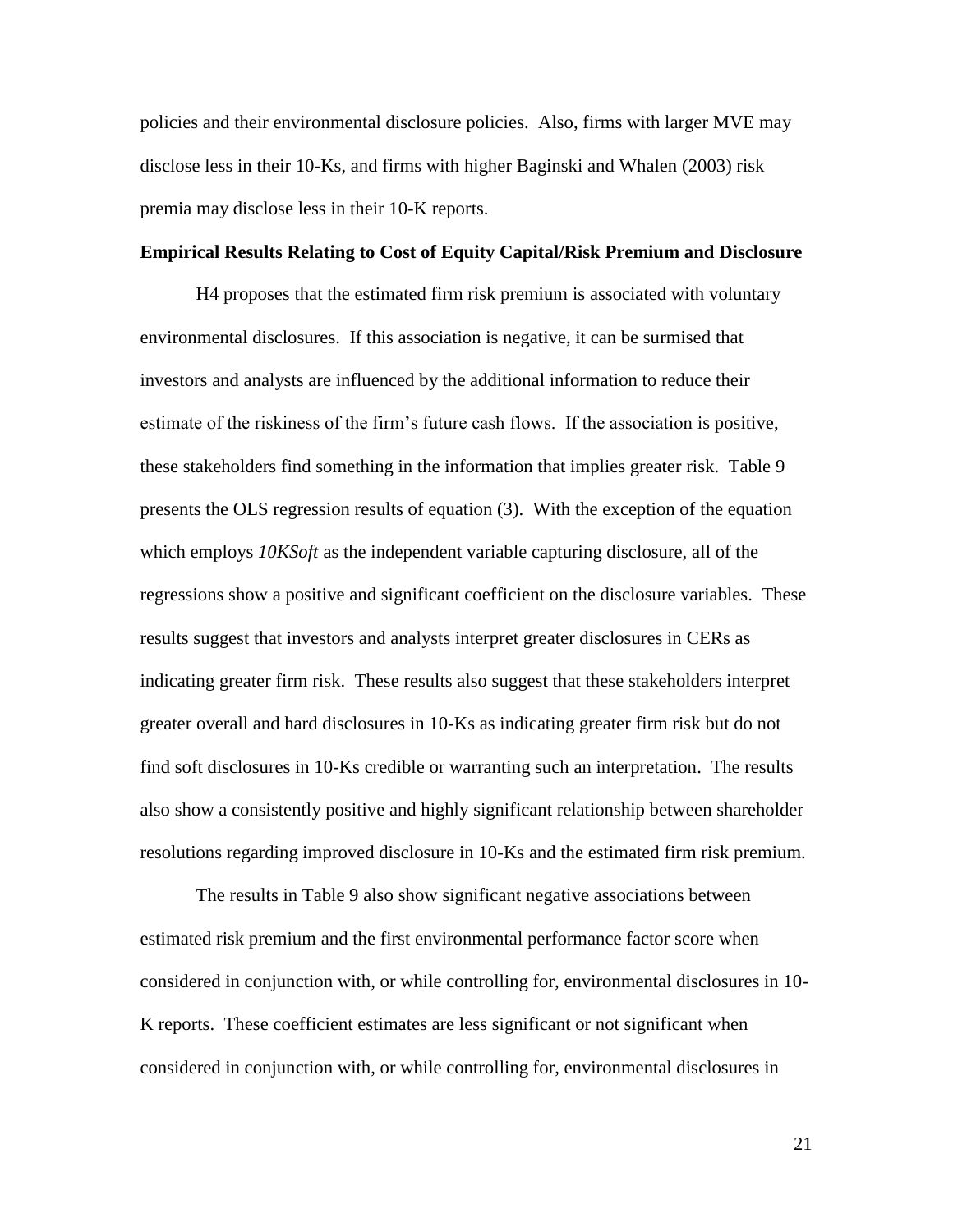CERs. None of the t-statistics for the second factor score is significant. At first, we found these results counter to what we had expected and puzzling. However, the tstatistics for the coefficient estimates for the variables capturing leverage in relation to MVE (*LevMVE*), long-term growth (*LTGrowth*), and information risk (*SDfeps*) are highly significant. It may be that investors and financial analysts consider these dimensions of financial performance to be much more important as risk indicators than environmental performance as captured by TRI and Trucost CO2e emissions.

Further analysis using an interaction term between the indicator variable for industry and each of our measures of disclosure is presented in Table 10. The results show significant differences for the relationship between voluntary disclosure and firm risk premium by industry. Our industry indicator variable is coded 1 for the electric utility industry and 0 for the chemical industry. The coefficients on the interaction terms are not significantly different from zero on any of the disclosure models, suggesting that there is no statistically significant association between environmental disclosure and firm risk premium in the electric utility industry. Chow F-tests show that the coefficients on disclosure for electric utilities are significantly different from the corresponding coefficients for the chemical companies in all CER models and in the total 10-K and hard 10-K disclosure model. Therefore, investors and analysts view the added risk from voluntary disclosures very differently between these two industries.

#### **V. SUMMARY AND CONCLUSIONS**

The results of this study, as well as its limitations, yield several interesting opportunities for further research. We find that there is a positive association between the level of environmental disclosure in 10-Ks and CERs and that the disclosure level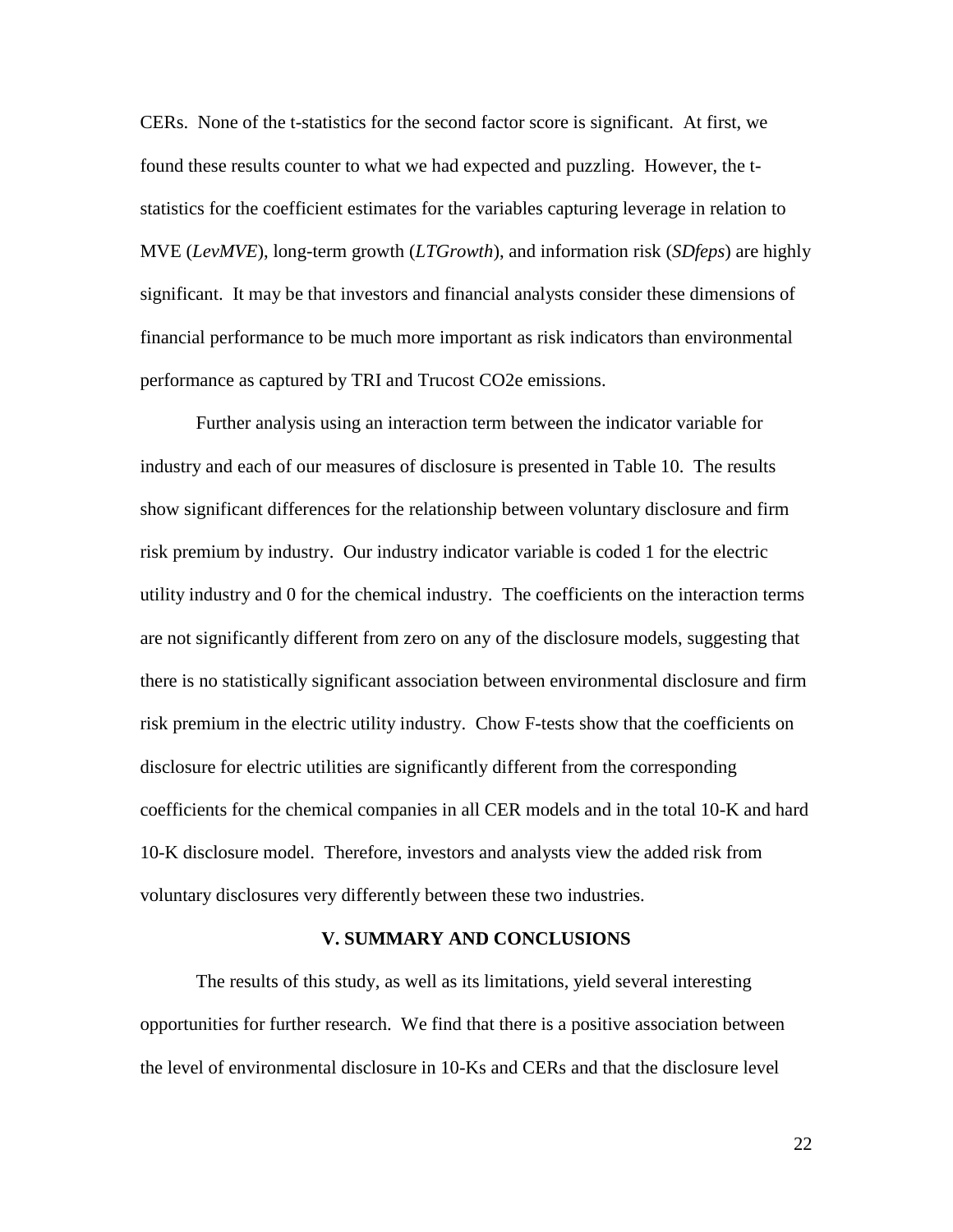appears to be from a coordinated disclosure strategy. Analysis of press releases in addition to 10-Ks and CERs may provide an even fuller picture of the disclosure strategies of companies.

We also find that shareholder resolutions are positively associated with both disclosure and cost of equity capital. Lenox and Eesley (2009) document spillover effects within industries. The effects of shareholder resolutions targeting one particular company may be felt throughout its industry. With a larger sample of industries and a longer time series, this effect may be detected within the realm of environmental and social disclosure shareholder resolutions.

We find significant differences in the association between firm risk premium and disclosure for our two sample industries. This implies that analysts and shareholders view the costs and benefits of higher levels of disclosure differently depending on industry. This result, combined with disclosure differences between industries on nearly every category of 10-K and CER disclosure should provide empirical evidence in support of possible industry-by-industry approaches to mandated disclosures or integrated reporting. Finally, the positive association between voluntary environmental performance disclosure and risk premium is troubling. Bénabou and Tirole (2010) suggest that such "slow repricing" may occur because financial markets are learning how to evaluate the information presented. Certainly, it is difficult to conclusively determine whether information relating to environmental performance is "good news" or "bad news" in the conventional sense when the direct costs of improved performance can be high and the long-run benefits may be expected to occur well beyond two or three periods in the future.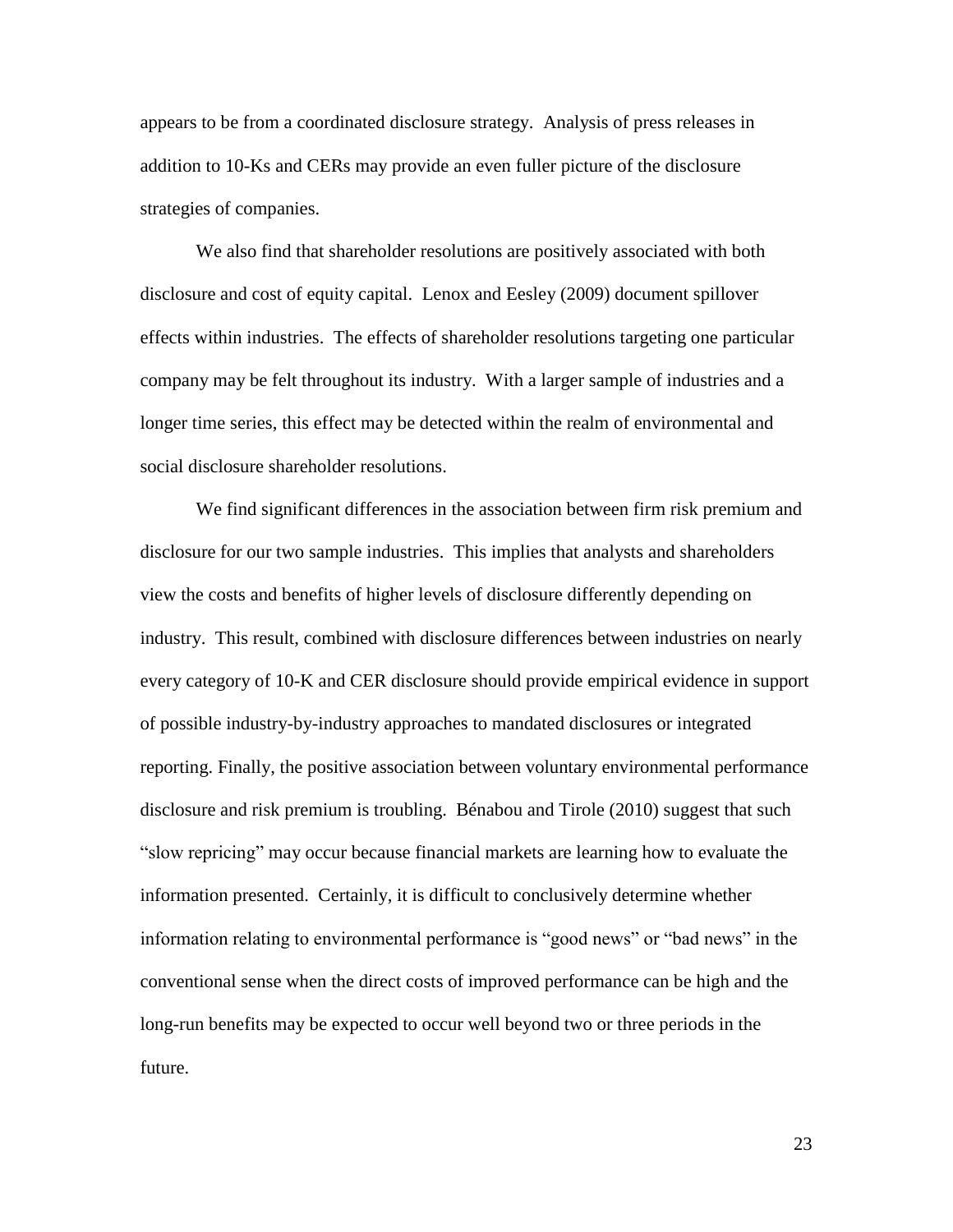### **REFERENCES**

Al-Tuwaijri, S. A., Christensen, T. E. and K. E. Hughes II. 2004. The Relations Among Environmental Disclosure, Environmental Performance, and Economic Performance: A Simultaneous Equations Approach. *Accounting, Organizations and Society* 29 (5-6): 447- 471.

Baginski, S. P., and J. M. Whalen. 2003. Residual Income Risk, Intrinsic Values, and Share Prices. *The Accounting Review* 78 (1): 327-351.

Bénabou, R. and J. Tirole. 2010. Individual and Corporate Social Responsibility. *Economica* 77: 1-19.

Bewley, K. and Y. Li. 2000. Disclosure of Environmental Information by Canadian Manufacturing Comnpanies: A Voluntary Disclosure Perspective. *Advances in Environmental Accounting and Management* 1: 201-226.

Botosan, C. A., and M. A. Plumlee. 2005. Assessing Alternative Proxies for the Expected Risk Premium. *The Accounting Review* 80 (1): 21-53.

\_\_\_\_\_. 2002. A Re-examination of Disclosure Level and the Expected Cost of Equity Capital. *Journal of Accounting Research* 40 (1) (March): 21-40.

Botosan, C. A. 1997. Disclosure Level and the Cost of Equity Capital. *The Accounting Review* 72 (3): 323-349.

Brammer, S. and S. Pavelin. 2008. Factors Influencing the Quality of Corporate Environmental Disclosure. *Business Strategy and the Environment* 17: 120-136.

Breusch, T., and A. Pagan. 1979. A Simple Test for Heteroscedasticity and Random Coefficient Variation. *Econometrica* 47 (5): 1287-1294.

Byrd, J. and E. Cooperman. 2012. Let's Talk: An Analysis of the "Vote vs. Negotiated Withdrawal" Decision for Social Activist Environmental Health Shareholder Resolutions. Working Paper, University of Colorado, Denver.

Chatterji, A. K., D. I. Levine and M.W. Toffel. 2009. How Well Do Social Ratings Actually Measure Corporate Social Responsibility? *Journal of Economics and Management Strategy* 18 (1): 125-169.

Chatterji, A.K. and D. I. Levine. 2006. Breaking Down the Wall of Codes: Evaluating Non-financial Performance Measurement. *California Management Review* 48 (2): 29-51.

Cho, C. H. and D. M. Patten. 2007. The Role of Environmental Disclosures as Tools of Legitimacy: A Research Note. *Accounting, Organizations, and Society* 32 (7/8): 639- 647.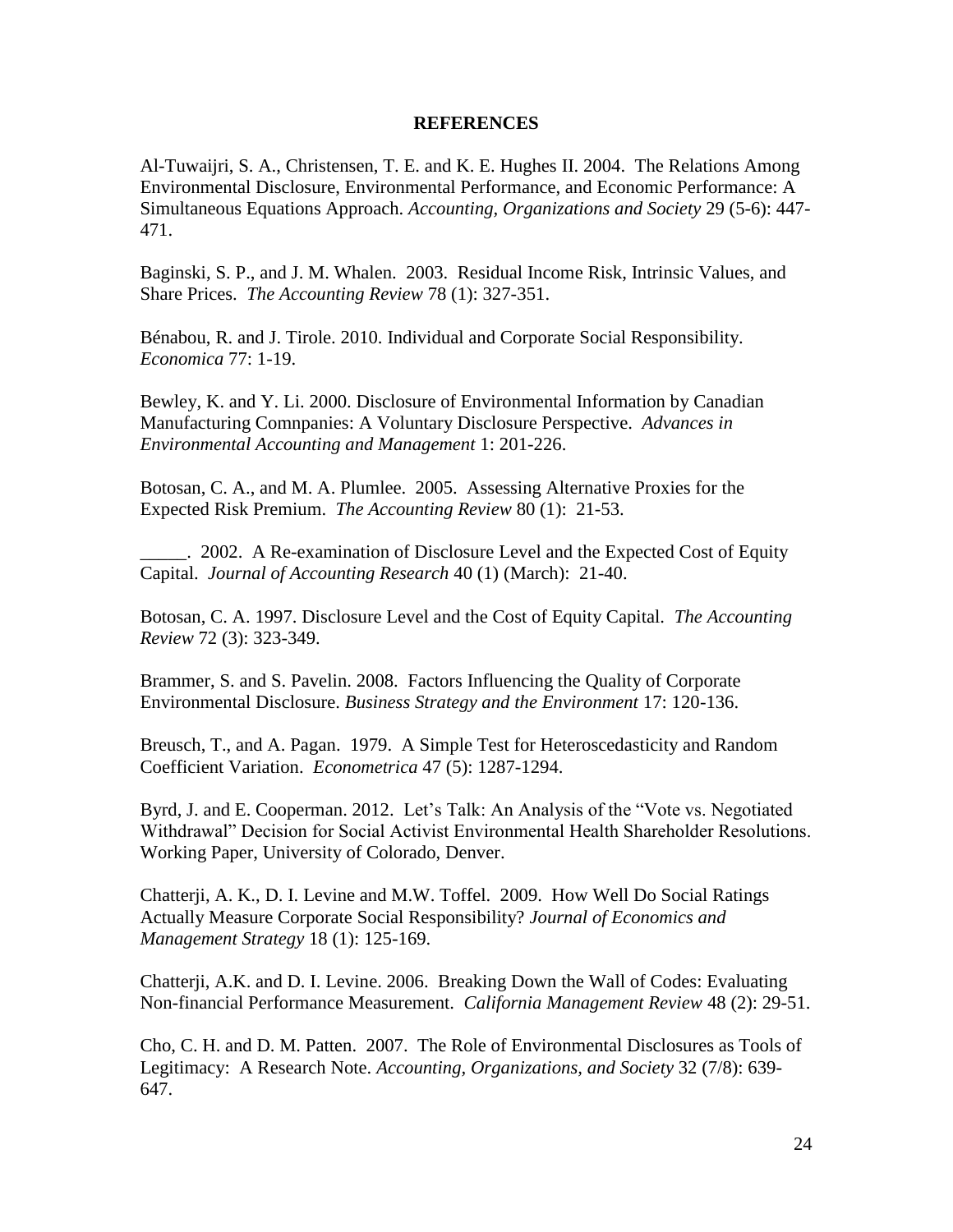Chow, G. C. 1960. Tests of Equality between Sets of Coefficients in Two Linear Regressions. *Econometrica* 28 (July): 591-605.

Clarkson, P. M., Y. LI, G. D. Richardson and F. P. Vasvari. 2011. Does it Really Pay to be Green? Determinants and Consequences of Proactive Environmental Strategies. *Journal of Accounting and Public Policy* 30: 303-327.

\_\_\_\_\_. 2008. Revisiting the Relation between Environmental Performance and Environmental Disclosure: An Empirical Analysis. *Accounting, Organizations and Society* 33: 303-327.

\_\_\_\_\_, Y. Li, and G. D. Richardson. 2004. The market valuation of Environmental Expenditures by Pulp and Paper Companies. *The Accounting Review* 79 (2): 329-353.

Cochran, W. G., and G. M. Cox. 1950. *Experimental Design*. New York, John Wiley & Sons, Inc.

Connors, E., H. H. Johnston and L. Silva-Gao. 2011. The Informational Value of Toxics Release Inventory Performance. *Sustainability Accounting, Policy and Management Journal* forthcoming.

\_\_\_\_\_, and L. Silva-Gao. 2011. Corporate Environmental Performance, Disclosure and Leverage: *An Integrated Approach, International Journal of Banking, Accounting and Finance* 1 (3): .

Cook, R. D., and S. Weisberg. 1983. Diagnostics for Heteroscedasticity in Regression. *Biometrika* 70 (1): 1-10.

Delmas, M. and V. D. Blass. 2010. Measuring Corporate Environmental Performance: The Tradeoffs of Sustainability Ratings. *Business Strategy and the Environment* 19: 245- 260.

Dhaliwal, D. S., O.Z. Li, A. Tsang and Y. G. Yang. 2011. Voluntary Nonfinancial Disclosure and the Cost of Equity Capital: The Initiation of Corporate Social Responsibility Reporting. *The Accounting Review* 86 (1): 59-100.

Dechow, P. M., R. D. Sloan, and A. P. Sweeney. 1995. Detecting Earnings Management. *The Accounting Review* 70 (2) (April): 193-225.

Deloitte. 2012. Making Investment Grade: The Future of Corporate Reporting. Accessed 12/6/2012. http://www.deloitte.com/assets/Dcom-SouthAfrica/Local%20Assets/Documents/Making\_Investment\_Grade.pdf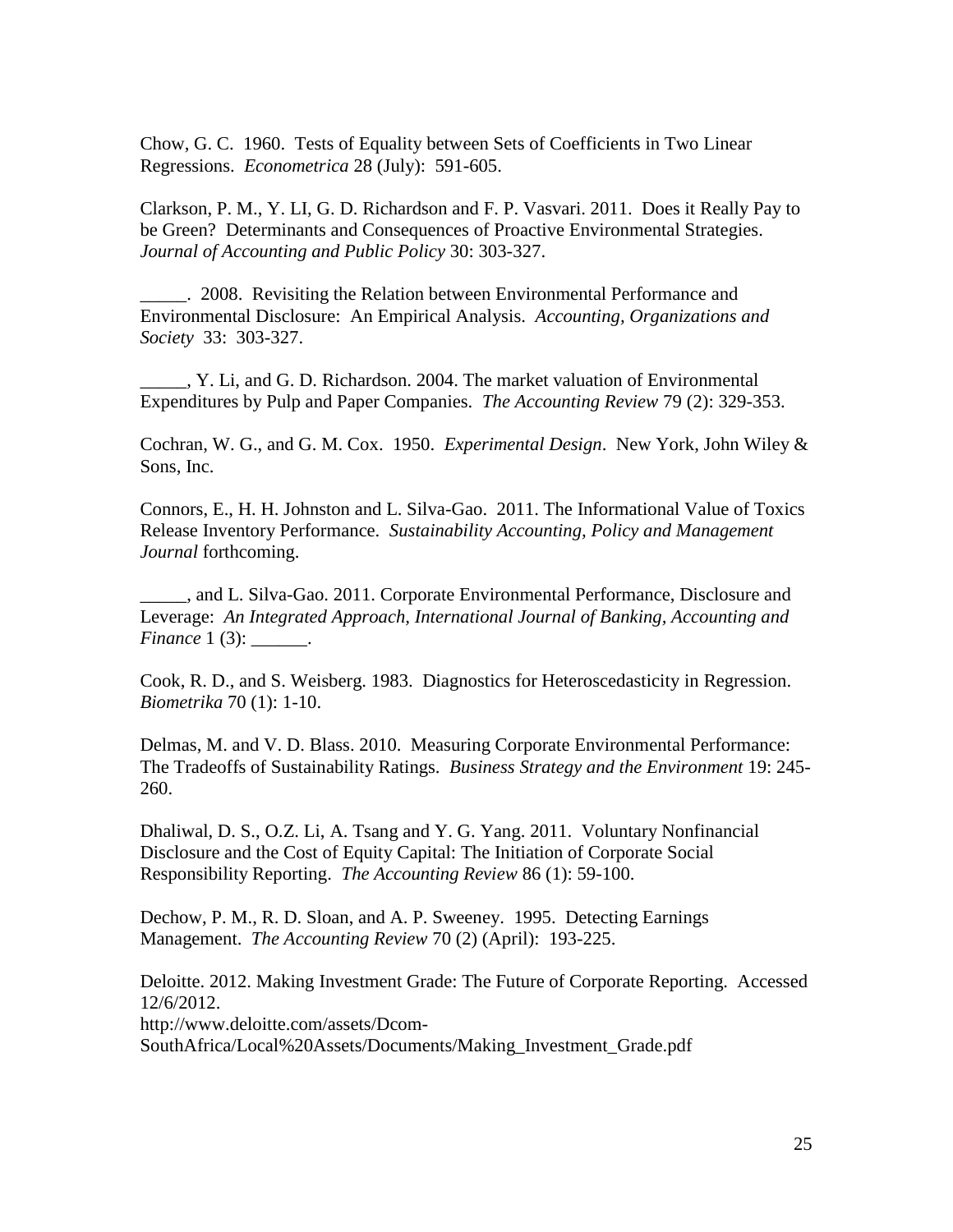Dye, R. A. 1985. Disclosure of Non-proprietary Information. *Journal of Accounting Research* (Spring): 123-145.

Easton, P. D. 2004. PE Ratios, PEG Ratios, and Estimating the Implied Expected Rate of Return on Equity Capital. *The Accounting Review* 79 (1): 73-95.

Fama, E. and K. R. French. 1992. The Cross Section of Expected Returns. *Journal of Finance* 47: 427-465.

Freedman, M. and C. Wasley. 1990. The Association Between Environmental Performance and Environmental Disclosure in Annual Reports and 10 Ks. *Advances in Public Interest Accounting* 3: 183-193.

Hausman, J. A. 1978. Specification Tests in Econometrics. *Econometrica* 46: 931-959.

Healy, P. M. and K. G. Palepu. 2001. Information Asymmetry, Corporate Disclosure, and the Capital Markets: A Review of the Empirical Disclosure Literature. *Journal of Accounting & Economics* 31: 405-440.

Hirshleifer, J. and Riley, J.G. (1992), *The Analytics of Uncertainty and Information*, Cambridge University Press, Cambridge, UK.

Hespenheide, E. and D. A. Koehler. 2012. Disclosure of Long-Term Business Value. Deloitte Development LLC, New York.

Ingram, R. W. and K. Frazier. 1980. Environmental Performance and Corporate Disclosure. *Journal of Accounting Research* 18 (2): 614-622.

International Integrated Reporting Council. 2012. Understanding Transformation, Building The Business Case for Integrated Reporting. Accessed 12/6/2012. http://www.theiirc.org/wp-content/uploads/Business-Case/sources/indexPop.htm

King, A. and M. Lenox. 2002. Exploring the Locus of Profitable Pollution Reduction. *Management Science* 48 (2): 289-299.

\_\_\_\_\_. 2001. Does it Really Pay to be Green? An Empirical Study of Firm Environmental and Financial Performance. *The Journal of Industrial Ecology* 5 (1): 105- 116.

KPMG. 2012. Integrated Reporting, Performance Insight Through Better Business Reporting, Issue 2. Accessed 12/6/2012. http://www.kpmg.com/Global/en/IssuesAndInsights/ArticlesPublications/integratedreporting/Documents/integrated-reporting-issue-2.pdf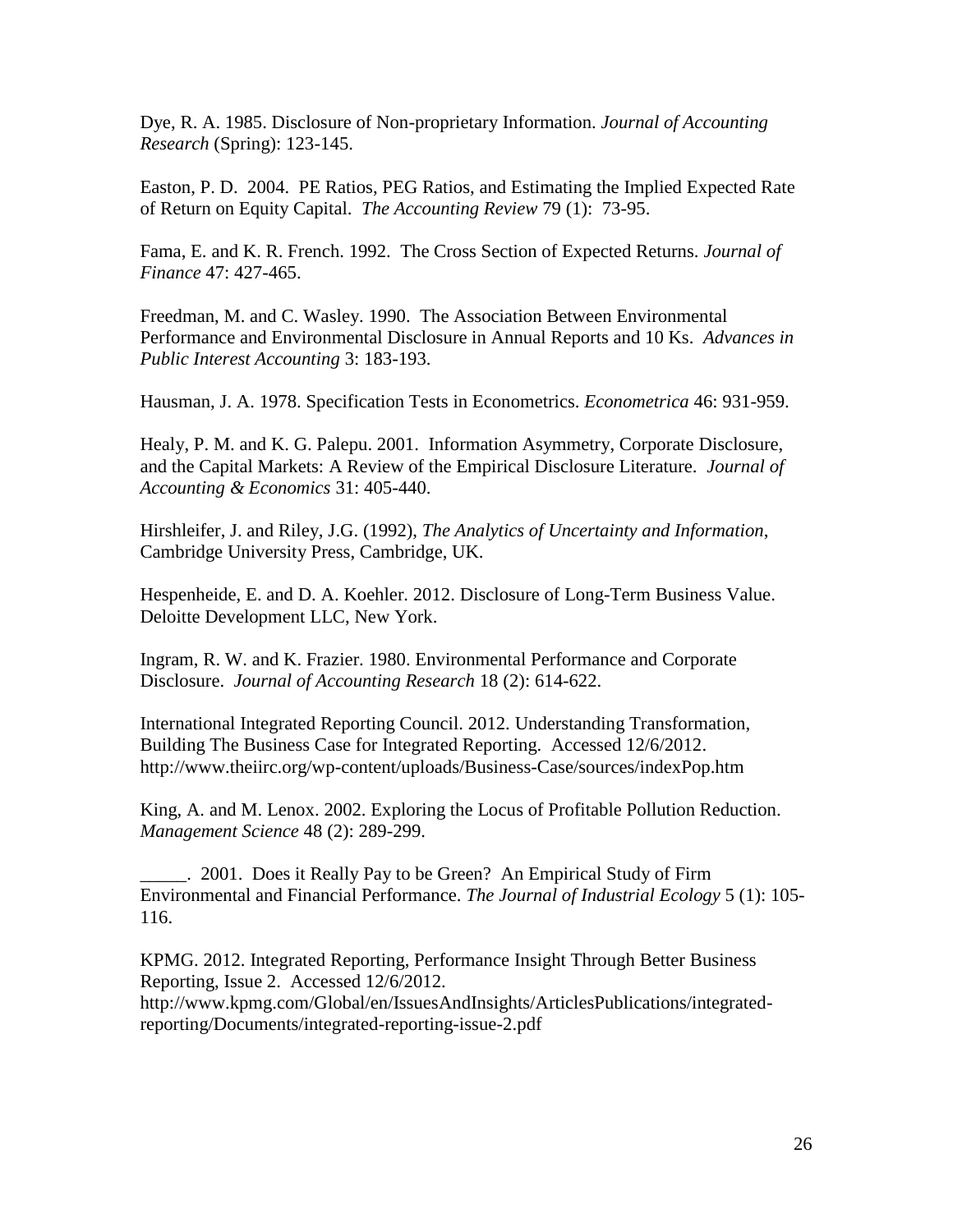Lenox, M.J. and C. E. Eesley. 2009. Private Environmental Activism and the Selection and Response of Firm Targets. *Journal of Economics & Management Strategy* 18 (1): 45-73.

Marquis, C. and M..W. Toffel. 2011. The Globalization of Corporate Environmental Disclosure: Accountability or Greenwashing? Harvard University Working Paper.

Moser, D. and P. R. Martin. 2012. A Broader Perspective on Corporate Social Responsibility Research in Accounting. *The Accounting Review* 87 (3): 797-806.

Ohlson, J. and Juettner-Nauroth, B. 2005. Expected EPS and EPS Grown as Determinants of Value. *Review of Accounting Studies* 10: 346-365.

O'Rourke, A. 2003. A New Politics of Engagement: Shareholder Activism for Corporate Social Responsibility. *Business Strategy and the Environment* 12 (4): 227-239.

Patten, D. 2002. The Relation Between Environmental Performance and Environmental Disclosure: A Research Note. *Accounting, Organizations, and Society* 27: 763-773.

Plumlee, M., D. Brown and S. Marshall. 2008. The Impact of Voluntary Environmental Disclosure Quality on Firm Value. Working paper. University of Utah.

PricewaterhouseCoopers. 2011. Tomorrow's Corporate Reporting, A Critical System at Risk. Accessed 12/6/2012.

http://www.pwc.com/gx/en/corporate-reporting/integratedreporting/publications/tomorrows-corporate-reporting-a-critical-system-at-risk.jhtml

Reid, E.M. and M. W. Toffel. 2009. Responding to Public and Private Politics: Corporate Disclosure of Climate Change Strategies. *Strategic Management Journal* 30 (11): 1157-1178.

Sharfman, M. 1996. The Construct Validity of the Kinder, Lydenberg & Domini Social Performance Ratings Data. *Journal of Business Ethics* 15: 287-296.

Soyka, P. A. and M. E. Bateman. 2012. Finding Common Ground on the Metrics that Matter. The Investor Responsibility Research Center Institute, New York.

UBS. 2012. UBS Investment Research Q-Series: What is "Integrated Reporting"? Accessed 12/6/2012. http://www.theiirc.org/wp-content/uploads/2012/06/UBS-What-Is-Integrated-Reporting.pdf

Verrecchia, R. 1983 Discretionary Disclosure. *Journal of Accounting and Economics* 5: 179-194.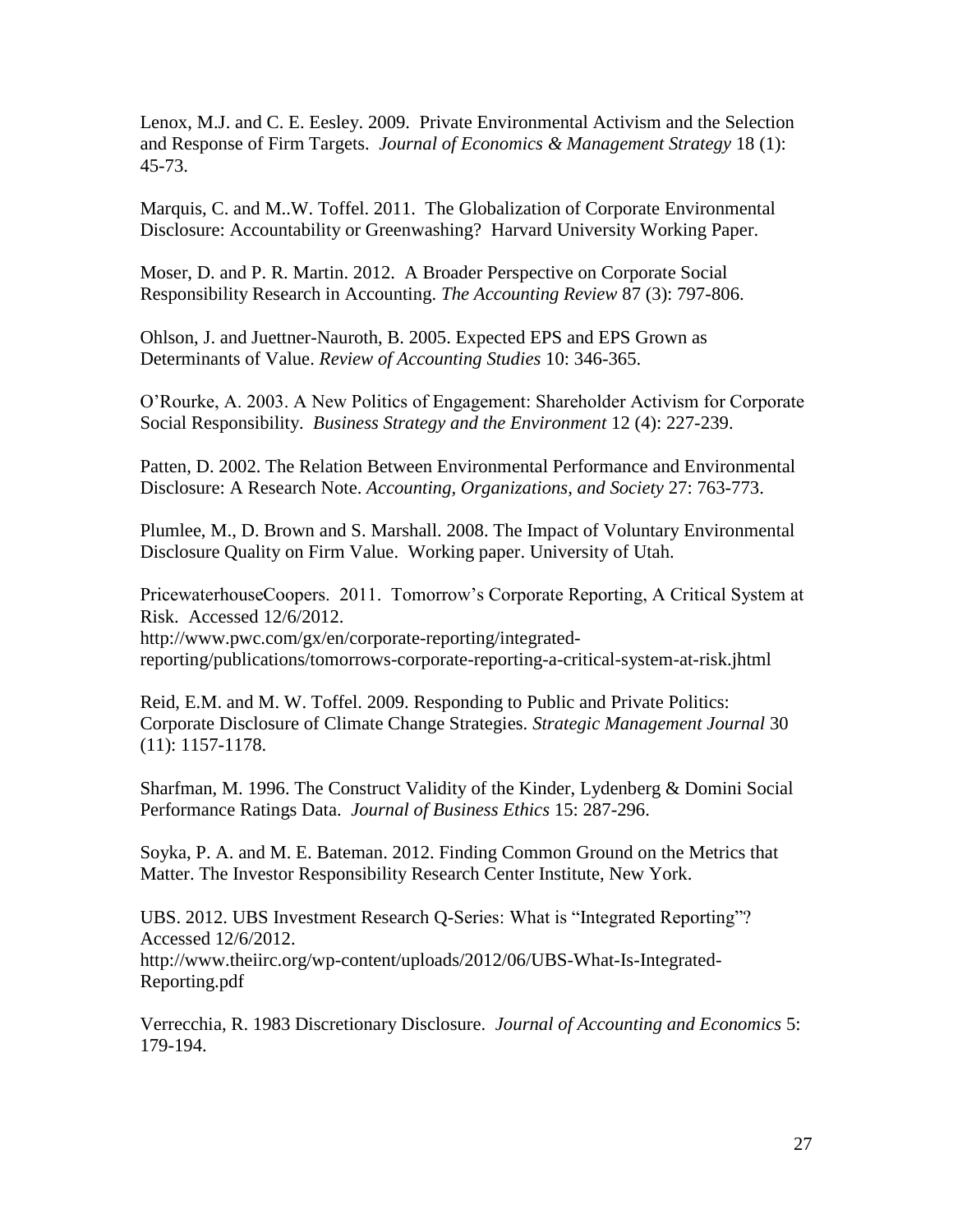White, H. 1980. A Heteroskedasticity-consistent Covariance Matrix Estimator and a Direct Test for Heteroskedasticity. *Econometrica* 48 (4): 817-838.

Wiseman, J. 1982. An Evaluation of Environmental Disclosure Made in Corporate Annual Reports. *Accounting, Organizations, and Society* 71 (1): 553-563.

Wooldridge, J. M. 2002. *Econometric Analysis of Cross Section and Panel Data*. MIT Press, Cambridge, MA.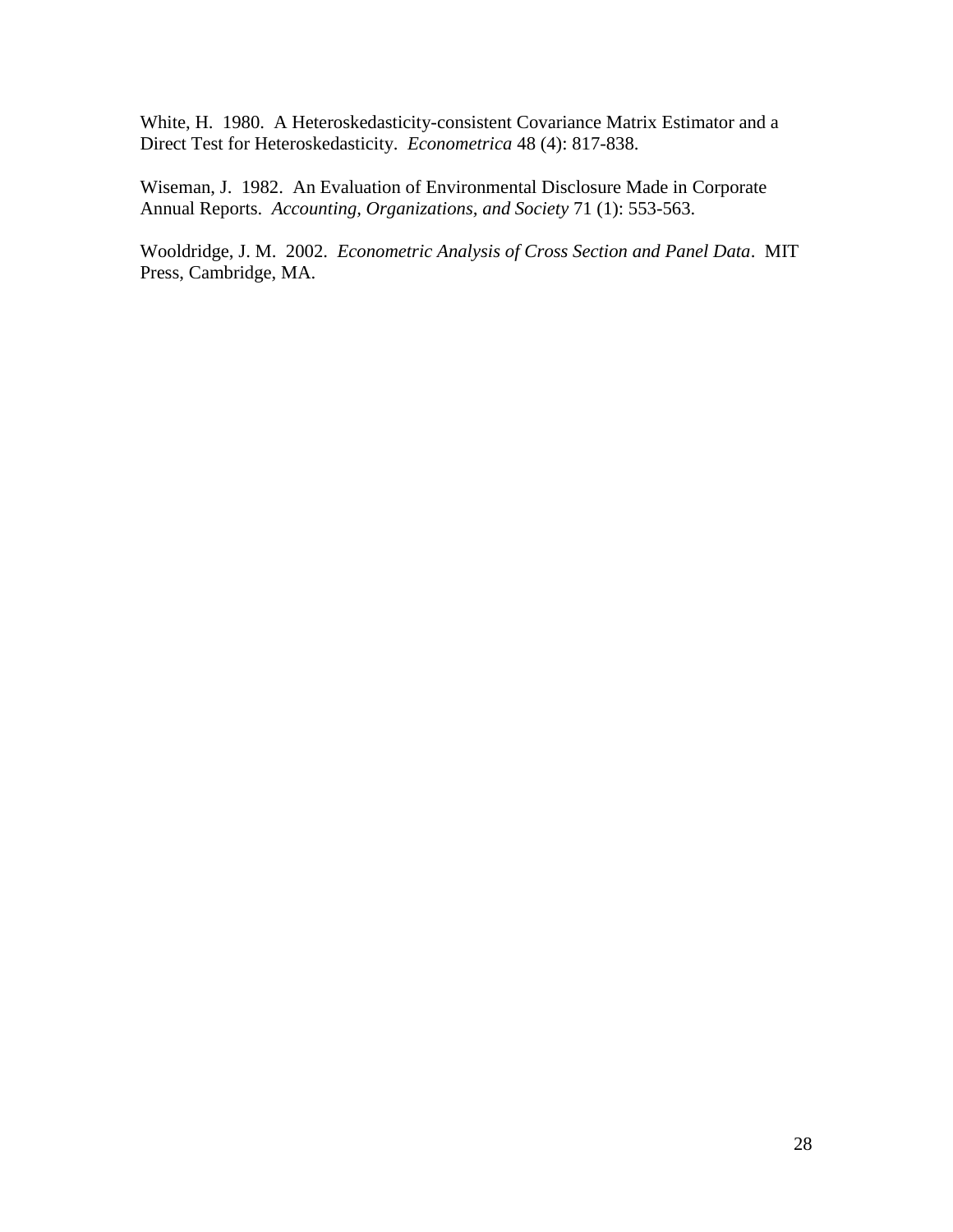# **Exhibit 1 Variable Descriptions**

| <b>CERDisc</b>  | total score from Clarkson et al. (2008) index measuring voluntary<br>environmental disclosure in corporate environmental or sustainability<br>reports,                                        |
|-----------------|-----------------------------------------------------------------------------------------------------------------------------------------------------------------------------------------------|
| <b>CERHard</b>  | hard disclosures in corporate environmental or sustainability reports,<br>Clarkson et al. (2008) A1-A4,                                                                                       |
| <b>CERSoft</b>  | soft disclosures in corporate environmental or sustainability reports,<br>Clarkson et al. (2008) A5-A7,                                                                                       |
| 10KDisc         | total score of items measuring environmental disclosure in 10-K or annual<br>reports,                                                                                                         |
| 10KHard         | hard disclosures in 10-K or annual reports, D1-D6,                                                                                                                                            |
| 10KSoft         | soft disclosures in 10-K or annual reports, D7,                                                                                                                                               |
| <b>BWpdiff</b>  | Baginski and Whalen (2003) measure of firm risk premium,                                                                                                                                      |
| <b>EMITfs</b>   | first factor score combining pounds of TRI emissions by emissions<br>category, scaled by U.S. sales revenues (\$million), and CO2e emissions,<br>scaled by total sales revenues (\$million),  |
| EMITfs2         | second factor score combining pounds of TRI emissions by<br>emissions category, scaled by U.S. sales revenues (\$million), and CO2e<br>emissions, scaled by total sales revenues (\$million), |
| <b>SHResCER</b> | number of shareholder resolutions requesting greater environmental<br>disclosure in corporate environmental or sustainability reports,                                                        |
| SHRes10K        | number of shareholder resolutions requesting greater environmental<br>disclosure in corporate 10-K or annual reports,                                                                         |
| LevAssets       | ratio of total debt to total assets,                                                                                                                                                          |
| LevMVE          | ratio of total debt to market value of common equity,                                                                                                                                         |
| MktBook         | market-to-book value of common equity,                                                                                                                                                        |
| MktBeta         | market beta,                                                                                                                                                                                  |
| <b>UBeta</b>    | unlevered beta,                                                                                                                                                                               |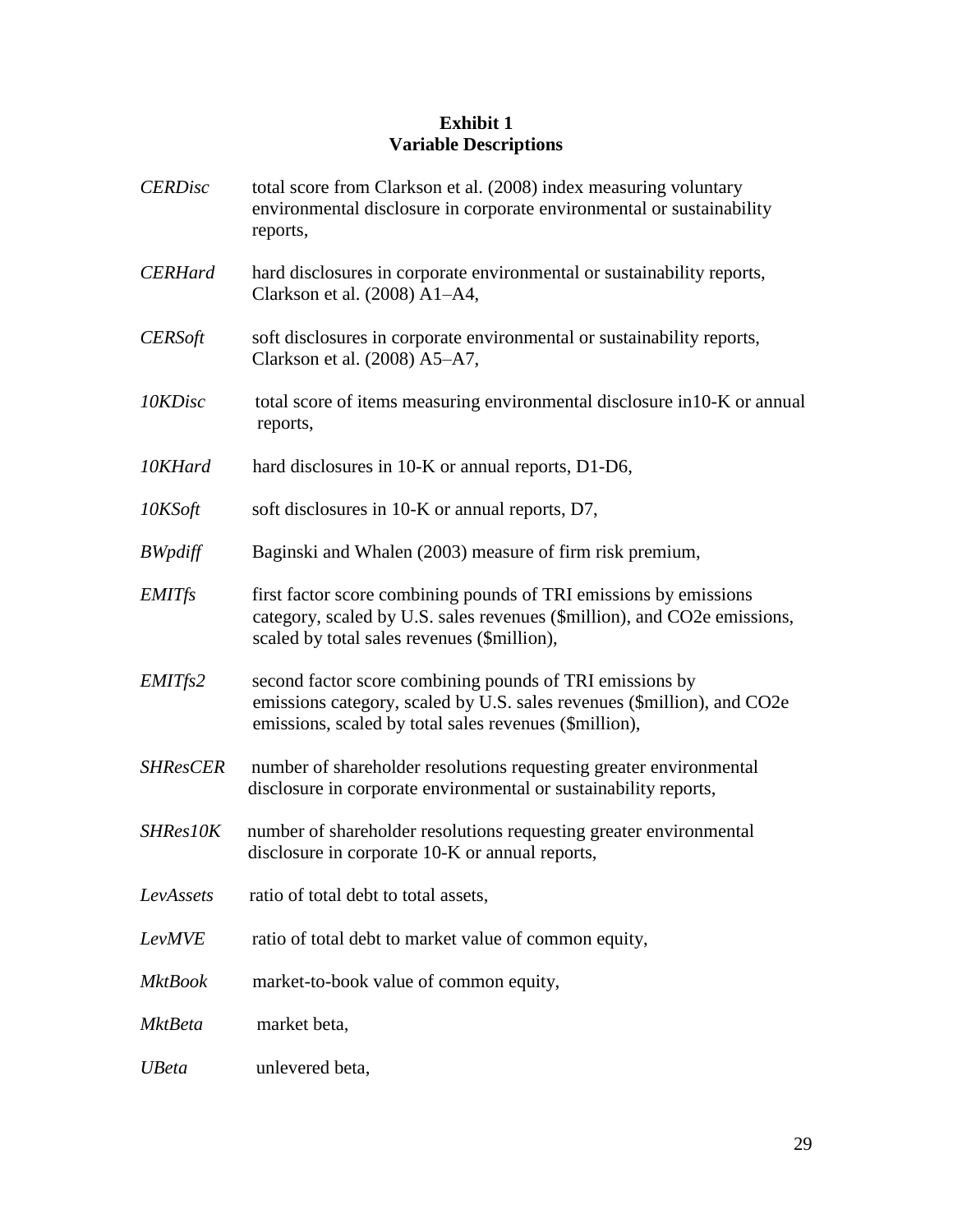## **Exhibit 1 (cont.) Variable Descriptions**

| <i>LTGrowth</i> | expected long-term growth in earnings, as measured by the percentage<br>change in analyst forecasts of earnings per share from period $t+2$ to<br>period $t+3$ for firm i at the end of fiscal year t, |
|-----------------|--------------------------------------------------------------------------------------------------------------------------------------------------------------------------------------------------------|
| <i>SDfeps</i>   | measure of information uncertainty or risk, as estimated by the standard<br>deviation of analysts' forecasts of earnings per share,                                                                    |
| AbnAccr         | absolute value of estimated abnormal or discretionary accruals,                                                                                                                                        |
| lnMVE           | natural logarithm of market value of common equity,                                                                                                                                                    |
| <b>ROA</b>      | income before extraordinary items divided by book value of total assets,                                                                                                                               |
| <i>IndustDV</i> | industry dummy variable equal to 1 if firm is an electric utility,                                                                                                                                     |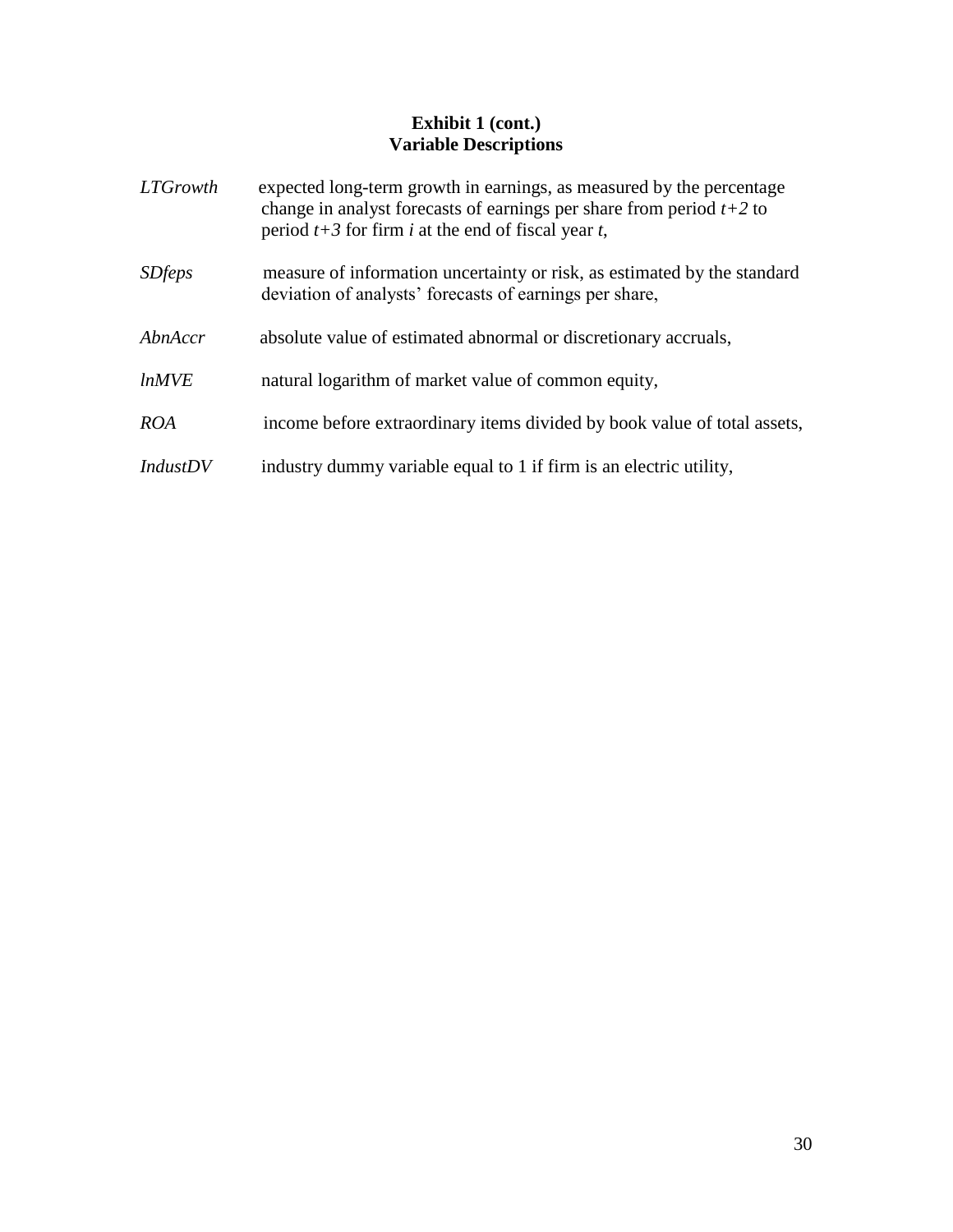|                                                               | All Sample | Chemical | Electric |
|---------------------------------------------------------------|------------|----------|----------|
| Number of Firms                                               | 74         | 35       | 39       |
| Number of Firm-year Observations                              | 364        | 171      | 193      |
| Proportion                                                    | 100%       | 47.0%    | 53.0%    |
| Mean Global Sales Revenues (\$millions)                       | \$7,849    | \$7,538  | \$8,124  |
| <b>Standard Deviation (\$millions)</b>                        | \$7,327    | \$9,280  | \$5,010  |
| Mean U.S. Sales Revenues (\$millions)                         | \$5,877    | \$3,654  | \$7,846  |
| <b>Standard Deviation (\$millions)</b>                        | \$4,827    | \$3,476  | \$5,006  |
| Mean Total Assets (\$millions)                                | \$14,631   | \$7,972  | \$20,531 |
| <b>Standard Deviation (\$millions)</b>                        | \$13,429   | \$9,310  | \$13,775 |
| <b>Mean Return-on-assets</b>                                  | 0.046      | 0.067    | 0.027    |
| Mean Market Value of Common Equity (\$millions)               | \$10,009   | \$10,182 | \$9,857  |
| <b>Mean Risk Premium</b>                                      | 81.225     | 87.675   | 75.472   |
| <b>Standard Deviation</b>                                     | 6.522      | 11.395   | 7.003    |
| Mean Pounds TRI Emissions/US. Sales (per \$1,000)             | 2.414      | 2.134    | 2.657    |
| Standard Deviation (per \$1,000)                              | 2.980      | 2.957    | 2.985    |
| Mean Tonnes Direct $CO_2$ Emissions/Total Sales (per \$1,000) | 3.103      | 0.531    | 5.332    |
| <b>Standard Deviation</b>                                     | 3.572      | 0.626    | 3.574    |
| Leverage (total debt/total assets)                            | 0.326      | 0.274    | 0.372    |
| Leverage (total debt/market value of equity)                  | 0.717      | 0.414    | 0.981    |
| <b>Market Beta</b>                                            | 0.940      | 1.119    | 0.785    |
| <b>Unlevered Beta</b>                                         | 0.517      | 0.720    | 0.342    |
| Abnormal Accruals (absolute value)                            | 0.019      | 0.025    | 0.014    |
| <b>Standard Deviation</b>                                     | 0.027      | 0.038    | 0.013    |

# **Table 1. Sample Descriptive Statistics**

*Notes:* Descriptive statistics are based on firm-year observations for report release years 2005 through 2009.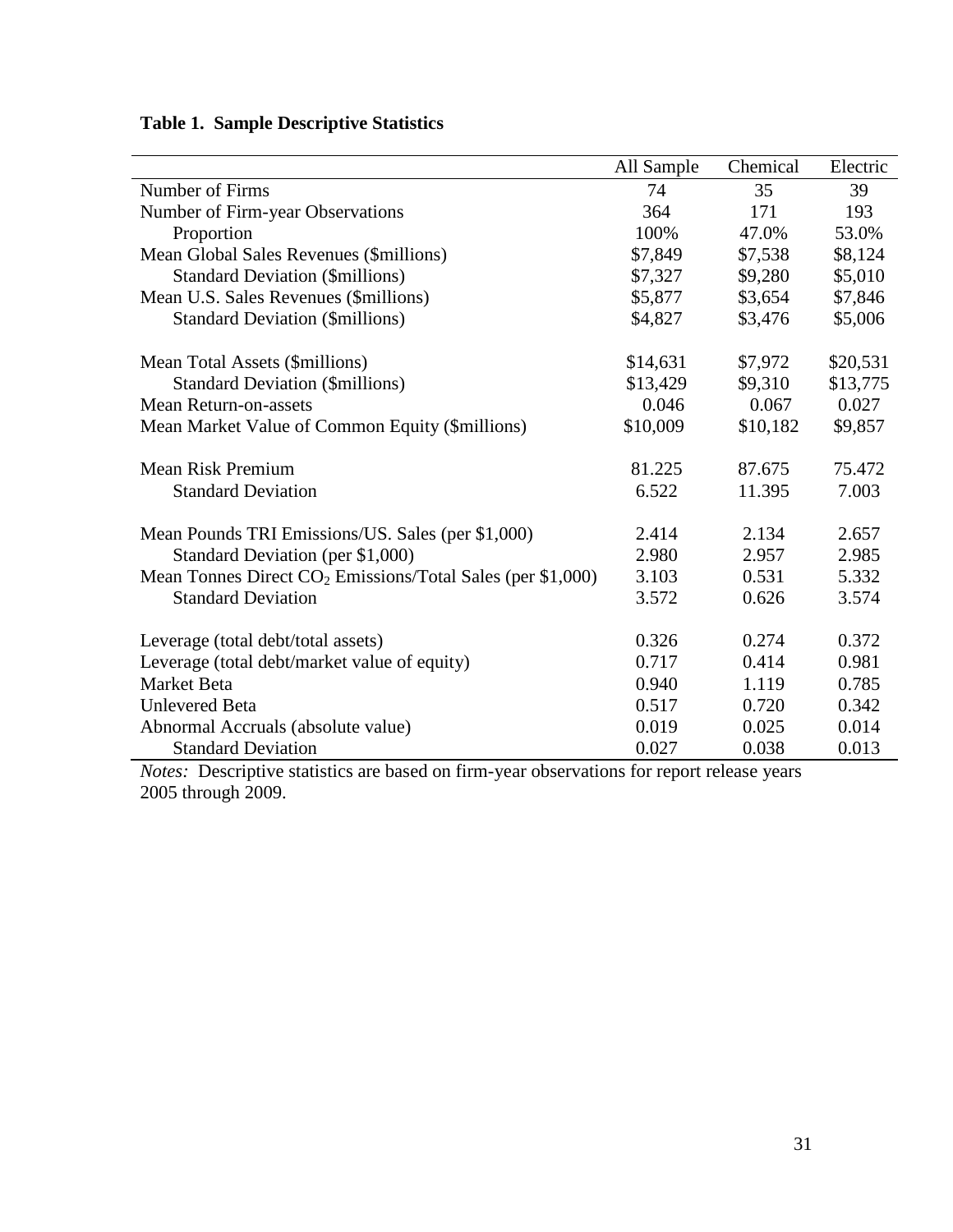# **Table 2. TRI and CO2e Scaled Emissions Differences between Industry Mean Scores**

|                                                  | Chem  | Electric | Diff     | <i>t</i> -statistic |
|--------------------------------------------------|-------|----------|----------|---------------------|
| Number of firm-year observations                 | 207   | 232      |          |                     |
| Mean pounds of emissions per \$1,000 U.S. sales: |       |          |          |                     |
| TRI air                                          | 1.002 | 1.799    | $-0.797$ | ****<br>$-4.04$     |
| TRI land                                         | 0.132 | 0.691    | $-0.559$ | $-9.50***$          |
| TRI water                                        | 0.112 | 0.006    | 0.106    | $7.45***$           |
| TRI underground injection                        | 0.820 | 0.001    | 0.820    | $5.44***$           |
| TRI transfer offsite                             | 0.128 | 0.161    | $-0.033$ | $-1.43$             |
| TRI total emissions                              | 2.194 | 2.657    | $-0.463$ | $-1.63$             |
| Mean tons of CO2e emissions per \$1,000 global   | 0.506 | 3.583    | $-4.775$ | $-20.01***$         |
| sales                                            |       |          |          |                     |

*Notes:* Calendar years in which emissions take place range from 2003 to 2008 (2004- 2008 emissions in disclosure equations; 2003, 2004, 2005, 2006, and 2008 emissions reported by EPA in May 2005 through December 2009 in cost of capital equations). Statistical tests reject equality of variances between industries. Therefore, approximate *t*statistics and probabilities based on Cochran and Cox (1950) are reported; two-tailed tests; \* pr>*t <*0.1; \*\*pr>*t <*0.01; \*\*\*pr>*t <*0.001; \*\*\*\*pr>*t <*0.0001.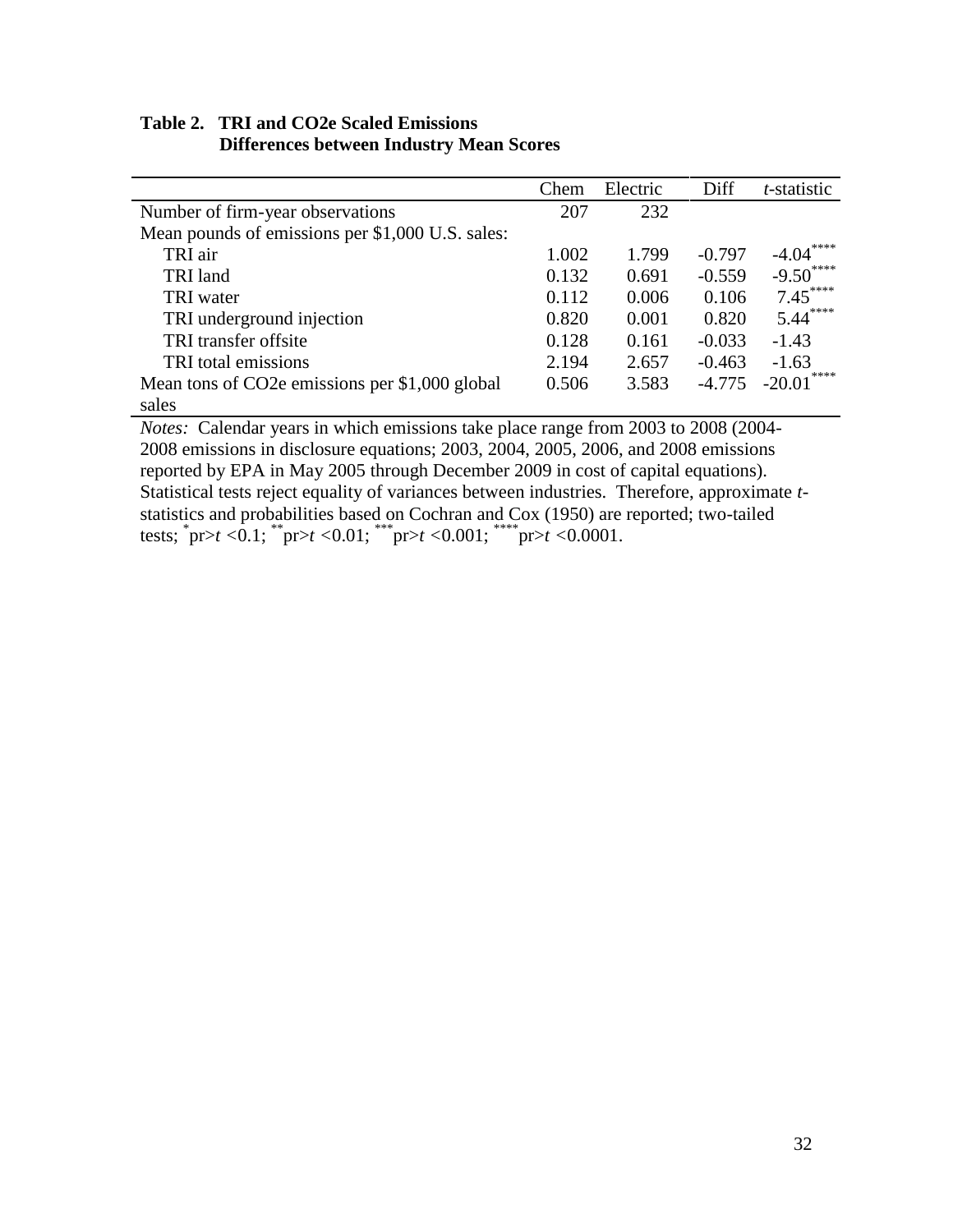| Year of Report Release              | 2005   | 2006   | 2007   | 2008   | 2009   |
|-------------------------------------|--------|--------|--------|--------|--------|
|                                     |        |        |        |        |        |
| Combined sample:                    |        |        |        |        |        |
| Firm-year observations, total       | 69     | 73     | 74     | 74     | 74     |
| Firm-year observations with reports | 15     | 17     | 19     | 30     | 37     |
| Percent observations with reports   | 21.74% | 23.29% | 25.68% | 40.54% | 50.00% |
| Chemical companies:                 |        |        |        |        |        |
| Firm-year observations, total       | 30     | 34     | 35     | 36     | 36     |
| Firm-year observations with reports | 4      | 9      | 9      | 17     | 20     |
| Percent observations with reports   | 13.33% | 26.47% | 25.71% | 47.22% | 55.56% |
| Electric utilities:                 |        |        |        |        |        |
| Firm-year observations, total       | 39     | 39     | 39     | 38     | 38     |
| Firm-year observations with reports | 11     | 8      | 10     | 13     | 17     |
| Percent observations with reports   | 28.21% | 20.51% | 25.64% | 34.21% | 44.74% |

# **Table 3. Firm-year Observations with Environmental/Sustainability Reports**

*Notes:* Environmental/sustainability reports are based on performance in 2004 through 2008.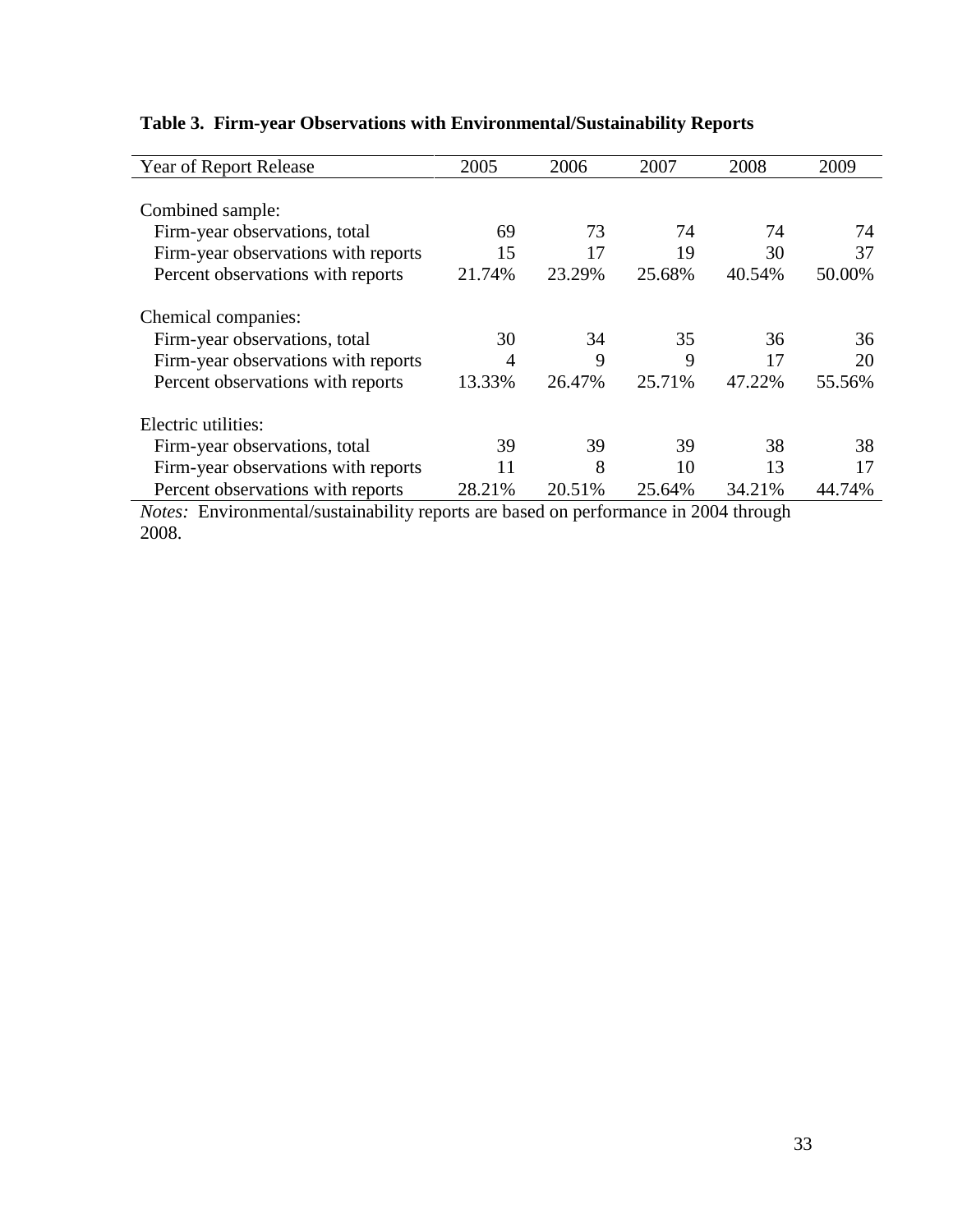### **Table 4. Clarkson et al. (2008) Environmental/Sustainability Disclosure Index Individual Item Descriptive Statistics**

|                                                                                                                 | Mean  | SD    |
|-----------------------------------------------------------------------------------------------------------------|-------|-------|
| <b>Hard disclosures</b>                                                                                         |       |       |
| (A1) Governance structure and management systems                                                                |       |       |
| 1. Existence of a Department for pollution control and/or management positions for env. management $(0-1)$      | 0.228 | 0.022 |
| 2. Existence of an environmental and/or a public issues committee in the board $(0-1)$                          | 0.092 | 0.015 |
| 3. Existence of terms and conditions applicable to suppliers and/or customers regarding env. practices $(0-1)$  | 0.047 | 0.011 |
| 4. Stakeholder involvement in setting corporate environmental policies $(0-1)$                                  | 0.019 | 0.007 |
| 5. Implementation of ISO14001 at the plant and/or firm level $(0-1)$                                            | 0.089 | 0.015 |
| 6. Executive compensation is linked to environmental performance $(0-1)$                                        | 0.000 | 0.000 |
| $(A2)$ Credibility                                                                                              |       |       |
| 1. Adoption of GRI sustainability reporting guidelines or provision of a CERES report $(0-1)$                   | 0.086 | 0.281 |
| 2. Independent verification/assurance about environmental information disclosed in the EP report/web $(0-1)$    | 0.008 | 0.091 |
| 3. Periodic independent verifications/audits on environmental performance and/or systems $(0-1)$                | 0.064 | 0.245 |
| 4. Certification of environmental programs by independent agencies $(0-1)$                                      | 0.000 | 0.000 |
| 5. Product Certification with respect to environmental impact $(0-1)$                                           | 0.003 | 0.053 |
| 6. External environmental performance awards and/or inclusion in a sustainability index $(0-1)$                 | 0.181 | 0.385 |
| 7. Stakeholder involvement in the environmental disclosure process $(0-1)$                                      | 0.013 | 0.117 |
| 8. Participation in voluntary environmental initiatives endorsed by EPA or Department of Energy $(0-1)$         | 0.116 | 0.363 |
| 9. Participation in industry specific associations/initiatives to improve environmental practices $(0-1)$       | 0.112 | 0.328 |
| 10. Participation in other environmental organizations/assoc. to improve. environmental practices $(0-1)$       | 0.067 | 0.250 |
| (A3) Environmental performance Indicators                                                                       |       |       |
| 1. EPI on energy use and/or energy efficiency $(0-6)$                                                           | 0.417 | 1.060 |
| 2. EPI on water use and/or water use efficiency $(0-6)$                                                         | 0.439 | 1.410 |
| 3. EPI on green house gas emissions $(0-6)$                                                                     | 1.111 | 1.705 |
| 4. EPI on other air emissions $(0-6)$                                                                           | 0.833 | 1.539 |
| 5. EPI on TRI (land, water, air) $(0-6)$                                                                        | 0.547 | 1.218 |
| 6. EPI on other discharges, releases and/or spills (not TRI) $(0-6)$                                            | 0.303 | 0.914 |
| 7. EPI on waste generation and/or management $(0-6)$                                                            | 0.678 | 1.340 |
| 8. EPI on land and resources use, biodiversity and conservation $(0-6)$                                         | 0.047 | 0.290 |
| 9. EPI on environmental impacts of products and services (0-6)                                                  | 0.039 | 0.323 |
| 10. EPI on compliance performance (e.g., exceedances, reportable incidents) (0–6)                               | 0.613 | 1.226 |
| (A4) Environmental spending                                                                                     |       |       |
| 1. Summary of dollar savings arising from environment initiatives to the company $(0-1)$                        | 0.044 | 0.206 |
| 2. Amount spent on technologies, $R\& D$ and/or innovations to enhance environ. perf. and/or efficiency $(0-1)$ | 0.125 | 0.331 |
| 3. Amount spent on fines related to environmental issues $(0-1)$                                                | 0.139 | 0.346 |

*Notes*: SD = standard deviation; EPI = environmental performance indicators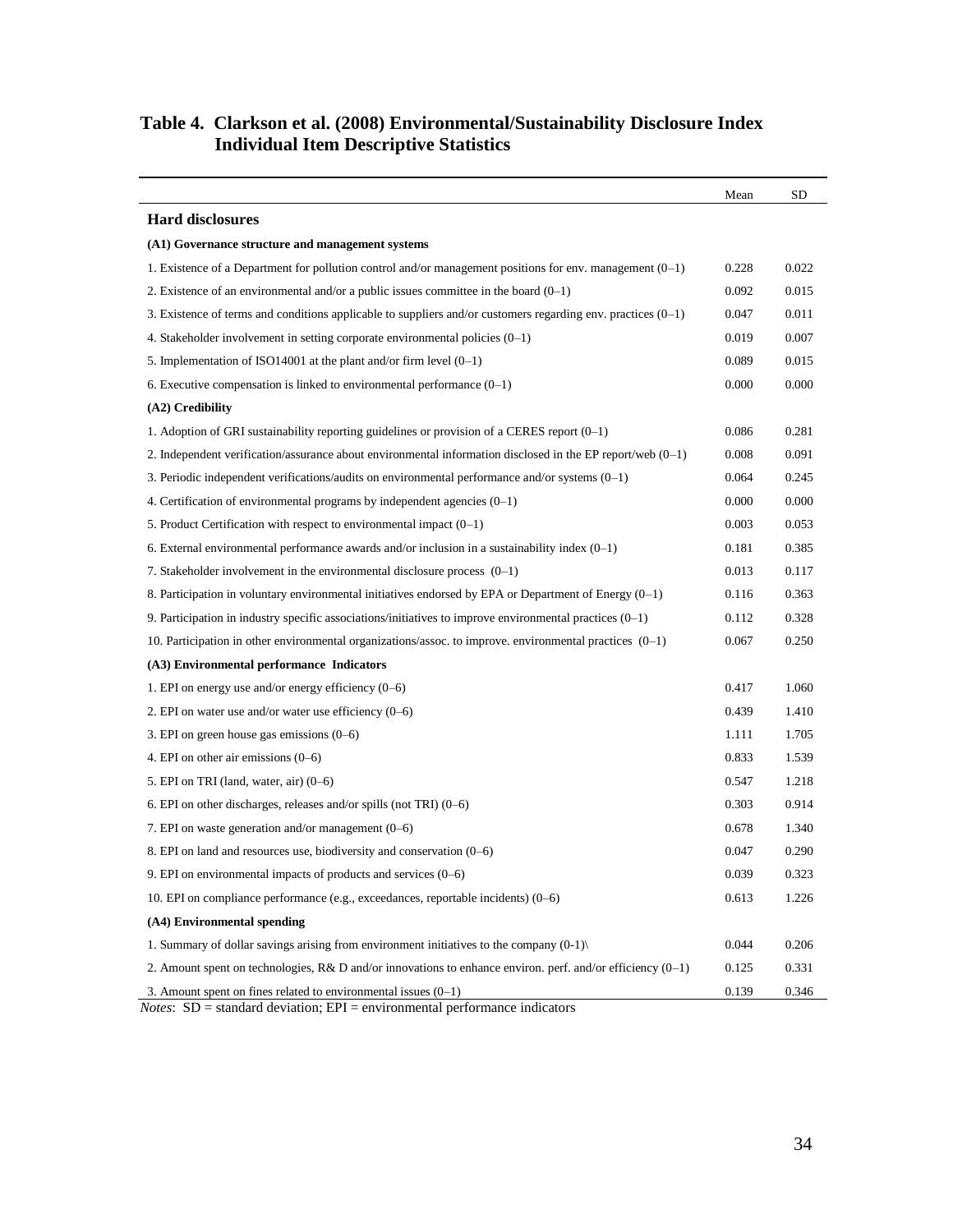| Individual Item Descriptive Statistics                                                                       |       |           |
|--------------------------------------------------------------------------------------------------------------|-------|-----------|
|                                                                                                              | Mean  | <b>SD</b> |
| <b>Soft Disclosures</b>                                                                                      |       |           |
| (A5) Vision and strategy                                                                                     |       |           |
| 1. CEO statement on environmental performance in letter to shareholders and/or stakeholders (0-1)            | 0.308 | 0.462     |
| 2. A statement of corporate environmental policy, values and principles, environ. codes of conduct $(0-1)$   | 0.186 | 0.389     |
| 3. A statement about formal management systems regarding environmental risk and performance $(0-1)$          | 0.111 | 0.315     |
| 4. A statement that the firm undertakes periodic reviews and evaluations of its environ. performance $(0-1)$ | 0.069 | 0.254     |
| 5. A statement of measurable goals in terms of future env. Performance (if not awarded under A3) $(0-1)$     | 0.058 | 0.234     |
| 6. A statement about specific environmental innovations and/or new technologies $(0-1)$                      | 0.116 | 0.321     |
| (A6) Environmental profile                                                                                   |       |           |
| 1. A statement about the firm's compliance (or lack thereof) with specific environmental standards $(0-1)$   | 0.061 | 0.239     |
| 2. An overview of environmental impact of the industry $(0-1)$                                               | 0.042 | 0.200     |
| 3. An overview of how the business operations and/or products and services impact the environment. $(0-1)$   | 0.133 | 0.340     |
| 4. An overview of corporate environmental performance relative to industry peers $(0-1)$                     | 0.008 | 0.091     |
| (A7) Environmental initiatives                                                                               |       |           |
| 1. A substantive description of employee training in environmental management and operations (0-1)           | 0.416 | 0.002     |
| 2. Existence of response plans in case of environmental accidents $(0-1)$                                    | 0.050 | 0.218     |
| 3. Internal environmental awards $(0-1)$                                                                     | 0.041 | 0.214     |
| 4. Internal environmental audits $(0-1)$                                                                     | 0.131 | 0.345     |
| 5. Internal certification of environmental programs $(0-1)$                                                  | 0.011 | 0.105     |
| 6. Community involvement and/or donations related to environ. (if not awarded under A1.4 or A2.7) $(0-1)$    | 0.228 | 0.420     |
| <i>Notes</i> : $SD = standard deviation$                                                                     |       |           |

## **Table 4. (cont.) Clarkson et al. (2008) Environmental/Sustainability Disclosure Index Individual Item Descriptive Statistics**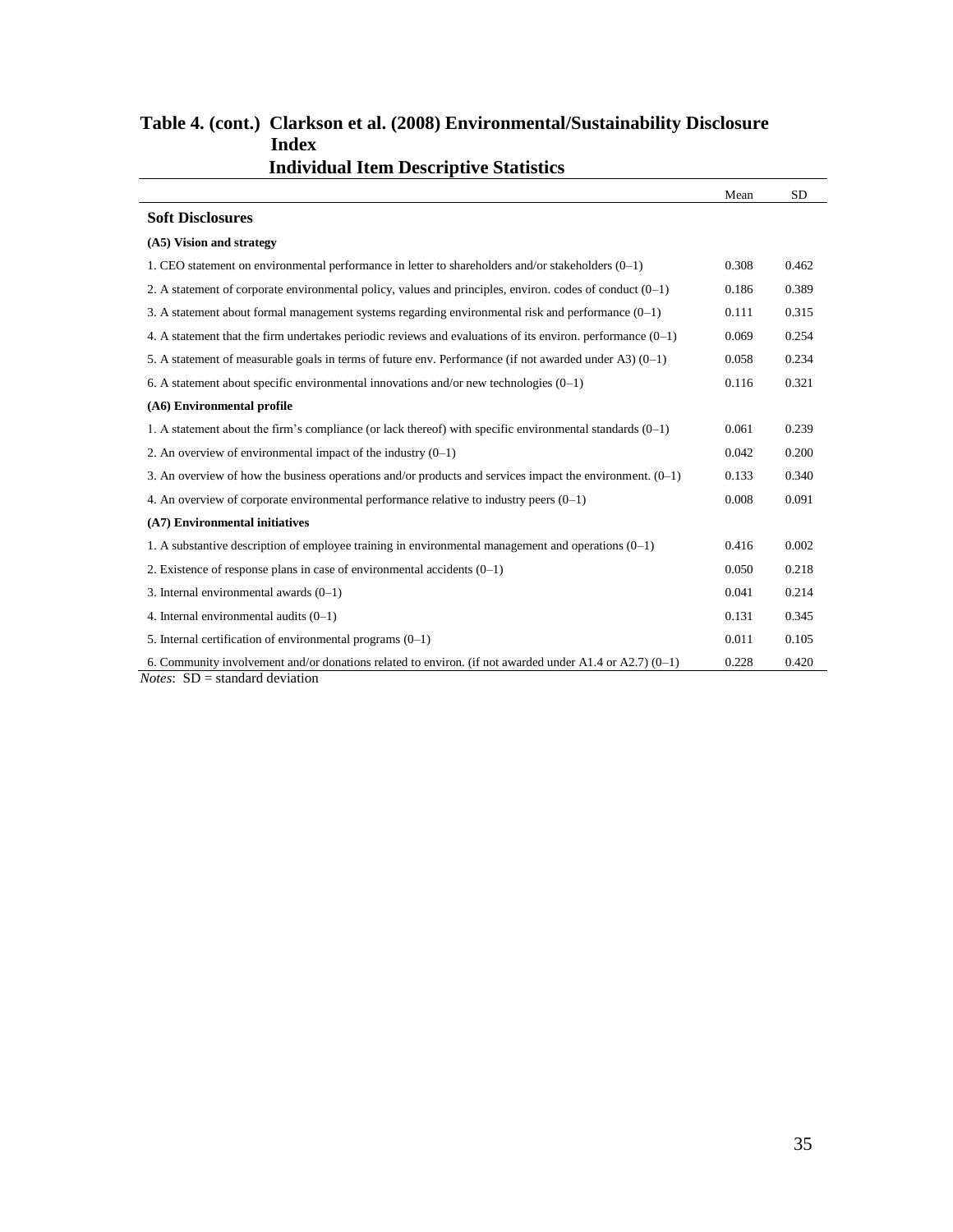|                                     | Full   | Chem   | Electric | Diff     | t-stat               |
|-------------------------------------|--------|--------|----------|----------|----------------------|
|                                     | Sample |        |          |          |                      |
| Number of firm-year observations    | 118    | 59     | 59       |          |                      |
| Mean score:                         |        |        |          |          |                      |
| Clarkson A1                         | 1.246  | 1.288  | 1.203    | 0.085    | 0.41                 |
| Clarkson A2                         | 1.695  | 1.152  | 2.237    | $-1.085$ | $-4.46^{\degree}$    |
| Clarkson A3                         | 12.703 | 12.983 | 12.424   | 0.559    | 0.38                 |
| Clarkson A4                         | 0.780  | 0.610  | 0.949    | $-0.339$ | $-2.50^{\circ}$      |
| Clarkson A5                         | 2.119  | 1.623  | 2.475    | $-0.712$ | $-2.71$ <sup>*</sup> |
| Clarkson A6                         | 0.568  | 0.136  | 1.000    | $-0.864$ | $-6.09***$           |
| Clarkson A7                         | 1.237  | 0.881  | 1.593    | $-0.712$ | $-3.17$ **           |
| Total disclosure score              | 20.347 | 18.814 | 21.881   | $-3.068$ | $-1.40$              |
| Total hard disclosure score (A1-A4) | 16.424 | 16.034 | 16.814   | $-0.780$ | $-0.43$              |
| Total soft disclosure score (A5-A7) | 3.924  | 2.780  | 5.068    | $-2.288$ | $-4.29$              |

# **Table 5. Clarkson et al. (2008) Environmental/Sustainability Disclosure Index Statistics**

 **Firm-year Observations with Environmental/Sustainability Reports**

*Notes:* Environmental/sustainability reports released in 2005 through 2009, based on performance in 2004 through 2008. Statistical tests reject equality of variances between industries. Therefore, approximate *t*-statistics and probabilities based on Cochran and Cox (1950) are reported; two-tailed tests;  $\text{pr} > t < 0.1$ ;  $\text{pr} > t < 0.01$ ;  $\text{pr} > t < 0.001$ ;  $*$ pr>*t* <0.0001.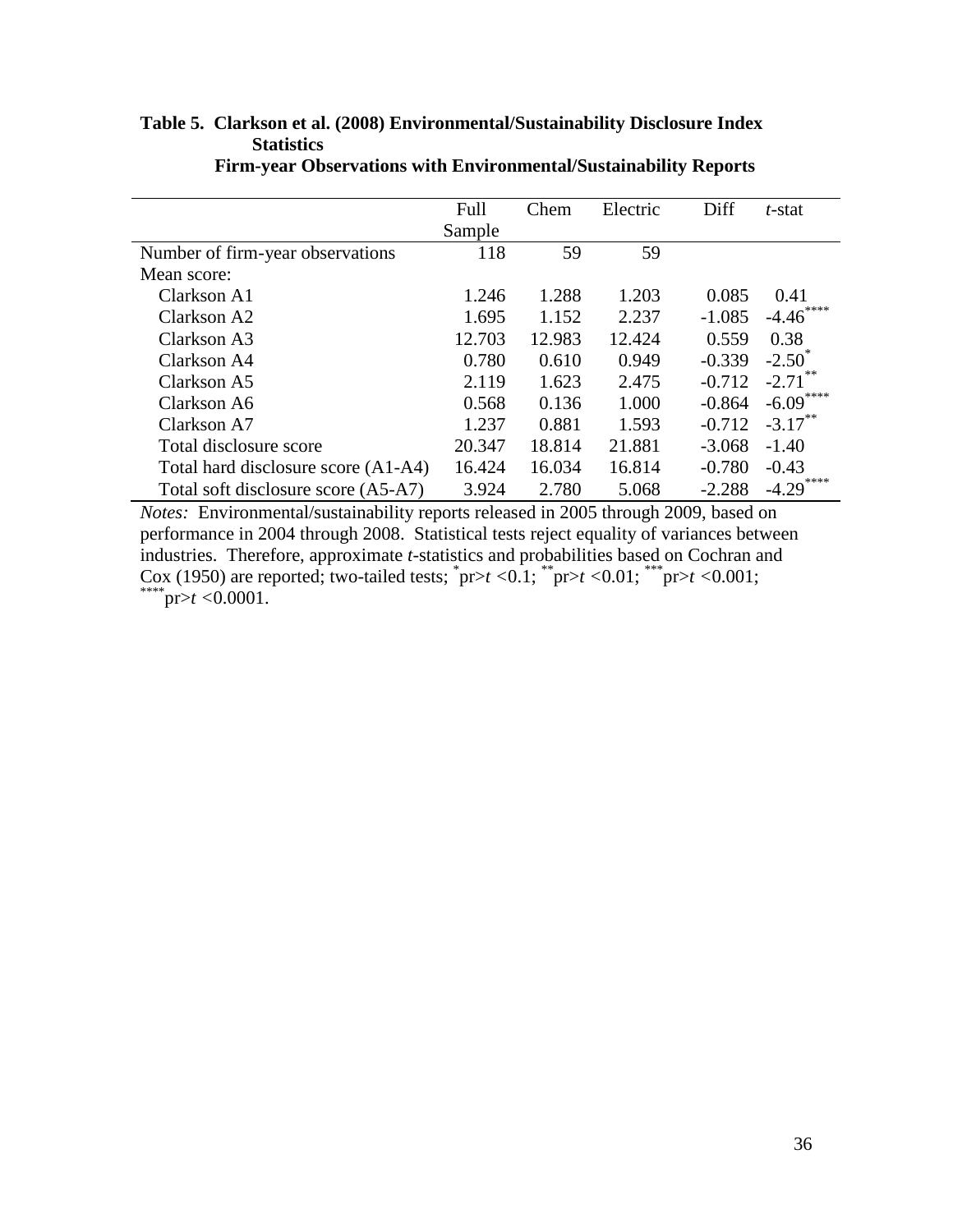|                                                    | <b>Full</b>   |                 |                 |
|----------------------------------------------------|---------------|-----------------|-----------------|
|                                                    | <b>Sample</b> | <b>Chemical</b> | <b>Electric</b> |
| Number of firm-year observations                   | 363           | 170             | 193             |
| <b>Percent reporting:</b>                          |               |                 |                 |
| <b>D1.</b> Litigation                              |               |                 |                 |
| 1. Litigation -- clean air                         | 33.33         | 2.94            | 60.10           |
| 2. Litigation -- carbon dioxide                    | 10.71         | 0.00            | 20.21           |
| 3. Litigation -- other                             | 38.02         | 47.65           | 29.53           |
| D2. Dollars spent on penalties and fines           |               |                 |                 |
| 4. Dollars spent on penalties and fines            | 19.83         | 21.76           | 18.13           |
| D3. Dollars spent on technologies, R&D, innovation |               |                 |                 |
| 5. Dollars spent on technologies, R&D, innovation  | 2.20          | 0.00            | 4.15            |
| D4. Regulatory compliance and remediation costs    |               |                 |                 |
| 6. Regulatory compliance costs                     | 46.28         | 40.00           | 51.81           |
| 7. Remediation costs                               | 39.91         | 45.29           | 35.23           |
| D5. Compliance capital expenditures, reserves      |               |                 |                 |
| for remediation, and projected remediation         |               |                 |                 |
| costs                                              |               |                 |                 |
| 8. Compliance capital expenditures                 | 63.09         | 48.24           | 76.17           |
| 9. Reserves for remediation                        | 68.60         | 79.41           | 59.07           |
| 10. Projected remediation costs                    | 29.75         | 21.76           | 36.79           |
| D6. Potentially responsible party                  |               |                 |                 |
| 11. Potentially responsible party (PRP) under      |               |                 |                 |
| <b>CERCLA</b>                                      | 66.12         | 57.65           | 73.58           |
| D7. Management strategy and other issues           |               |                 |                 |
| 12. Management strategy -- air                     | 12.67         | 0.00            | 23.83           |
| 13. Management strategy -- greenhouse gases        | 28.10         | 24.12           | 31.61           |
| 14. Management strategy -- water                   | 1.65          | 0.00            | 3.11            |
| 15. Management strategy -- ash and landfill        | 4.13          | 0.00            | 7.77            |
| 16. Other issues                                   | 7.71          | 14.12           | 2.07            |

## **Table 6. 10-K/Annual Report Environmental Disclosure Index Statistics Percentages of Firm-year Observations Reporting Index Items**

*Notes:* 10-K and annual reports released in 2005 through 2009, based on environmental performance in fiscal years 2004 through 2008. 16. "Other issues" includes discussions regarding compliance with REACH and planned investments in wind and solar power generating facilities.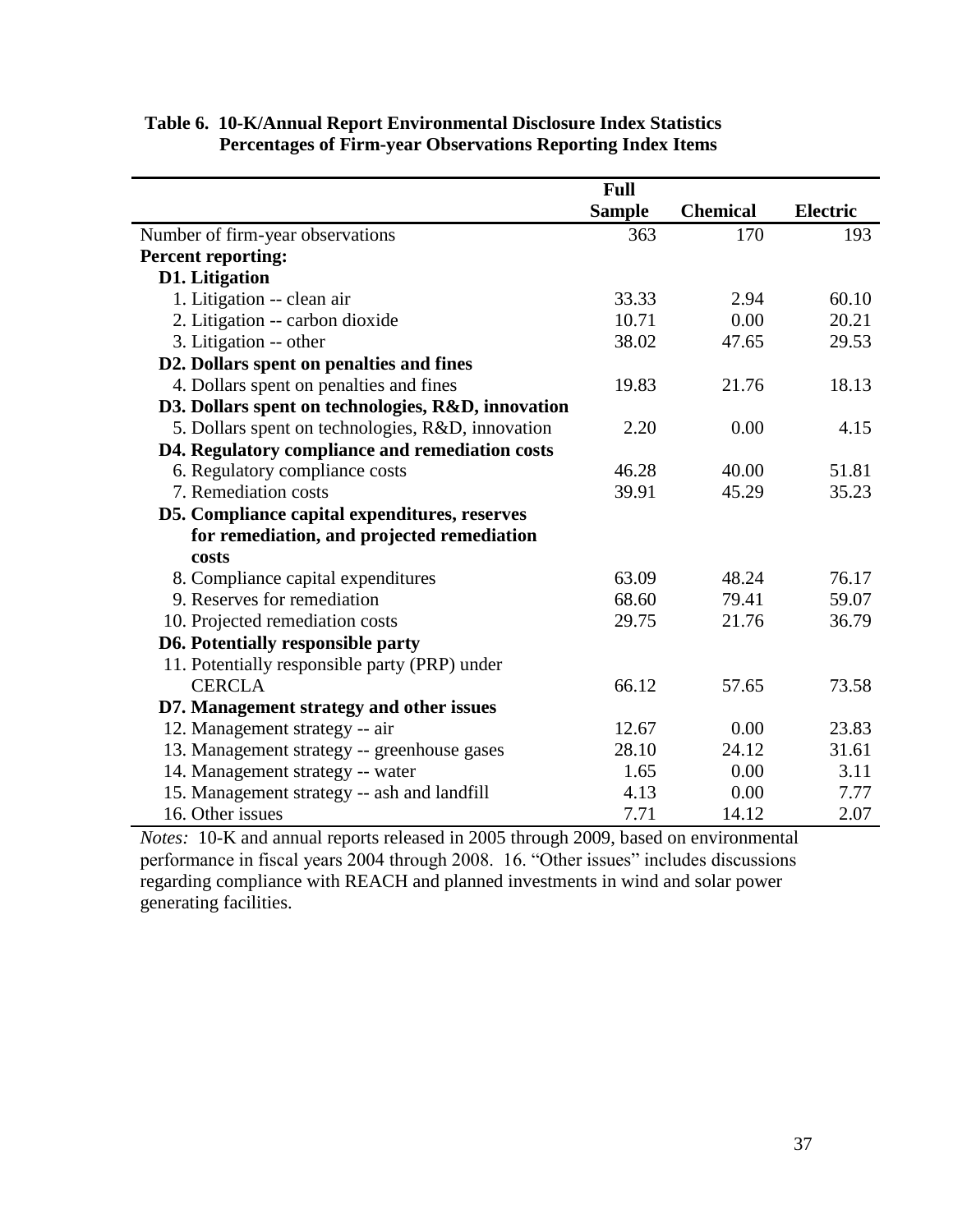| Differences between muusti v mean scores                                                             |       |          |          |                       |  |
|------------------------------------------------------------------------------------------------------|-------|----------|----------|-----------------------|--|
|                                                                                                      | Chem  | Electric | Diff     | t-stat                |  |
| Number of firm-year observations                                                                     | 170   | 193      |          |                       |  |
| Mean score:                                                                                          |       |          |          |                       |  |
| D1. Litigation                                                                                       | 0.506 | 1.098    | $-0.593$ | $-8.05***$            |  |
| D2. Dollars spent on penalties and fines                                                             | 0.218 | 0.181    | 0.036    | 0.86                  |  |
| D3. Dollars spent on technologies, R&D,<br>innovation                                                | 0.000 | 0.042    | $-0.042$ | $-2.88$ <sup>**</sup> |  |
| D4. Regulatory compliance and remediation<br>costs                                                   | 0.853 | 0.871    | $-0.018$ | $-0.21$               |  |
| D5. Compliance capital expenditures,<br>reserves for remediation, and projected<br>remediation costs | 1.494 | 1.720    | $-0.226$ | $-2.38$ <sup>*</sup>  |  |
| D6. Potentially responsible party (PRP)                                                              | 0.557 | 0.736    | $-0.159$ | $-3.21$               |  |
| D7. Management strategy and other issues                                                             | 0.382 | 0.684    | $-0.302$ | $-3.73***$            |  |
| Total disclosure score                                                                               | 4.035 | 5.332    | $-1.296$ | $-5.08$               |  |
| Total hard disclosure score (D1-D6)                                                                  | 3.647 | 4.648    | $-1.001$ | ****<br>$-4.60$       |  |
| Total soft disclosure score (D7)<br>$\sim$ $\sim$ $\sim$ $\sim$                                      | 0.382 | 0.684    | $-0.302$ | $-3.73***$            |  |

**Table 7. 10-K/Annual Report Environmental Disclosure Index Statistics Differences between Industry Mean Scores**

*Notes:* 10-K and annual reports released in 2005 through 2009, based on performance in fiscal years 2004 through 2008. Statistical tests reject equality of variances between industries. Therefore, approximate *t*-statistics and probabilities based on Cochran and Cox (1950) are reported; two-tailed tests;  $\text{pr} > t < 0.1$ ;  $\text{pr} > t < 0.01$ ;  $\text{pr} > t < 0.001$ ; \*\*\*\*pr>*t <*0.0001.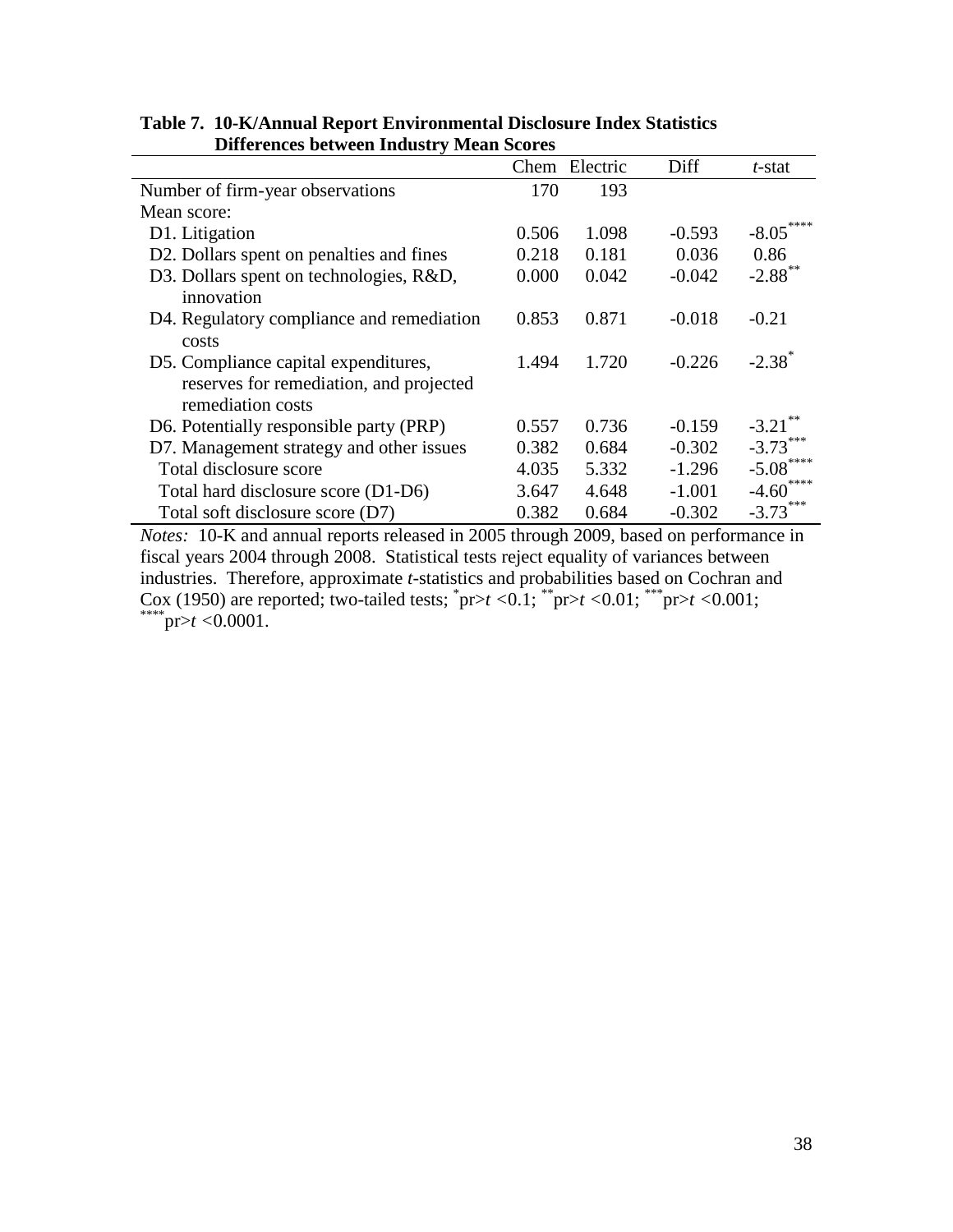| <b>Disclosure Measure</b> | <b>CERDisc</b> | 10KDisc                  |
|---------------------------|----------------|--------------------------|
|                           | (1)            | (2)                      |
| 10KDisc                   | 14.970         |                          |
|                           | $(3.91)$ ****  |                          |
| <b>CERDisc</b>            |                | 0.571                    |
|                           |                | $\left(4.48\right)$ **** |
| <b>EMITfs1</b>            | $-8.991$       | 0.915                    |
|                           | $(-2.36)$      | (1.82)                   |
| EMITfs2                   | $-8.434$       | 1.036                    |
|                           | $(-1.89)^*$    | $(1.62)^{*}$             |
| <b>SHResCER</b>           | 23.465         |                          |
|                           | $(2.02)$ **    |                          |
| SHRes10K                  |                | 4.407                    |
|                           |                | ****<br>(3.71)           |
| AbnAccr                   |                | $-1.235$                 |
|                           |                | $(-0.12)$                |
| <i>lnMVE</i>              | $-5.533$       | $-1.660$                 |
|                           | $(-1.45)$      | $(-1.95)$                |
| <b>ROA</b>                | 129.595        | $-1.054$                 |
|                           | (1.61)         | $(-0.11)$                |
| <b>BWpdiff</b>            | $-0.160$       | $-0.007$                 |
|                           | $(-0.81)$      | $(-1.83)^*$              |
| <b>IndustDV</b>           | $-12.534$      | 0.377                    |
|                           | $(-1.74)^{*}$  | (0.78)                   |
| Intercept                 | $-12.820$      | 14.302                   |
|                           | $(-0.56)$      | **<br>(2.24)             |
| F-statistic               | 2.75           | 15.35                    |
| pr>F                      | 0.0104         | 0.000                    |

**Table 8. Disclosure Equations 2SLS Regression Results**

*Notes:* All regressions employ 328 firm-year observations and 74 firm clusters. Each cell contains coefficient estimate, with *z*-statistic in parentheses below; two-tailed tests; \* pr>*z <*.1; \*\*pr>*z <*.05; \*\*\*pr>*z <*.01; \*\*\*\*pr>*z <*.001. Variables defined in Exhibit 1.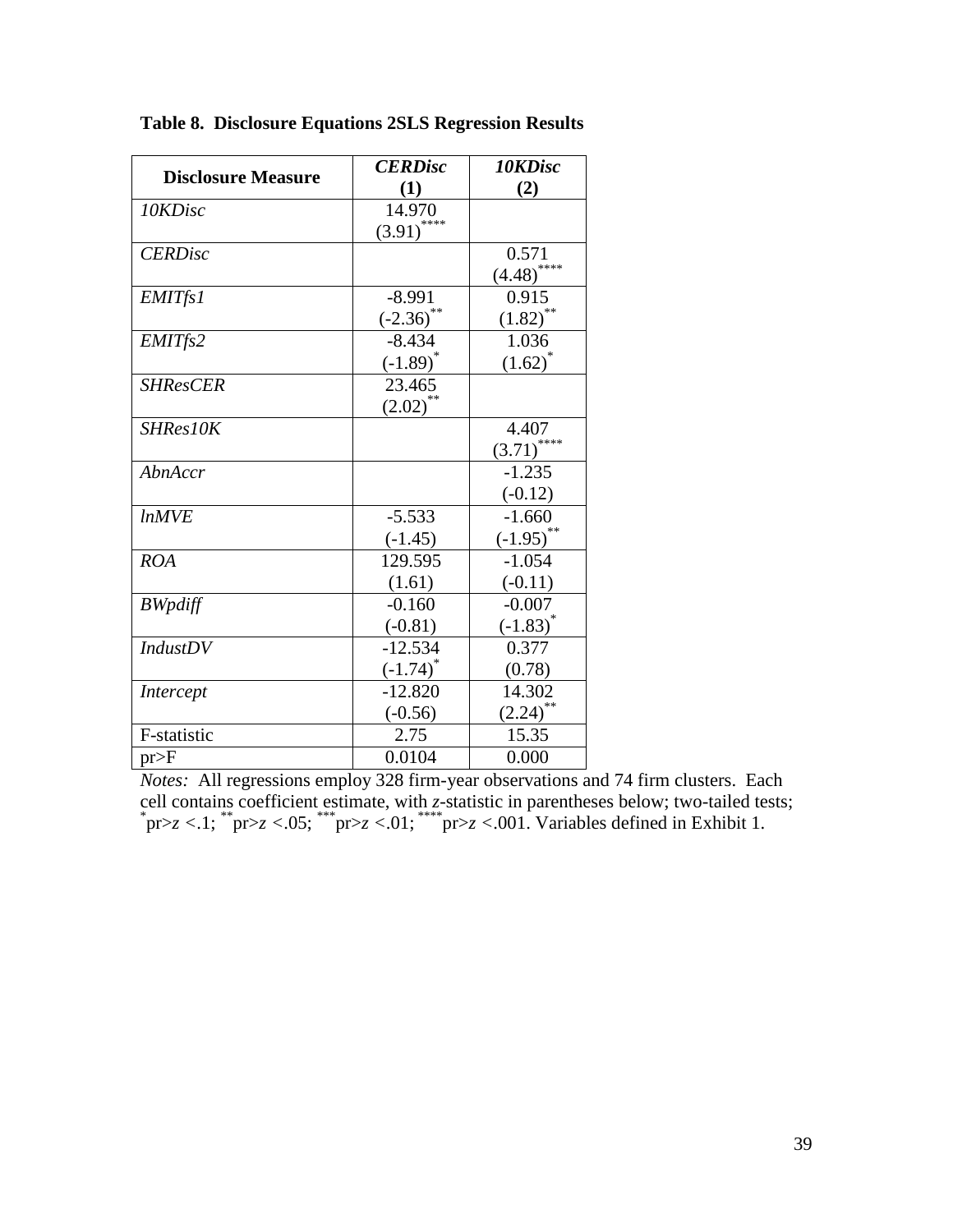| <b>Disclosure</b> |                                    |                           |                        |                             |                            |                     |
|-------------------|------------------------------------|---------------------------|------------------------|-----------------------------|----------------------------|---------------------|
| <b>Measure</b>    | <b>CERDisc</b>                     | 10KDisc                   | <b>CERHard</b>         | 10KHard                     | <b>CERSoft</b>             | 10KSoft             |
| <b>CERDisc</b>    | 1.683<br>$\overline{(3.30)}^{***}$ |                           |                        |                             |                            |                     |
| 10KDisc           |                                    | 6.463<br>$(2.05)$ ***     |                        |                             |                            |                     |
| <b>CERHard</b>    |                                    |                           | 1.951<br>$(3.01)$ ***  |                             |                            |                     |
| 10KHard           |                                    |                           |                        | 7.321<br>$(2.10)$ ***       |                            |                     |
| <b>CERSoft</b>    |                                    |                           |                        |                             | 8.160<br>$(3.87)$ ****     |                     |
| 10KSoft           |                                    |                           |                        |                             |                            | 10.556<br>(1.24)    |
| <b>EMITfs1</b>    | $-7.600$                           | $-12.112$                 | $-8.074$               | $-12.395$                   | $-5.972$                   | $-9.730$            |
|                   | $(-1.64)$                          | $(-2.50)$ ***             | $(-1.74)^{*}$          | $(-2.54)$ **                | $(-1.28)$                  | $(-2.00)$ **        |
| EMITfs2           | $-5.563$                           | $-5.147$                  | $-5.246$               | $-4.169$                    | $-5.584$                   | $-3.256$            |
|                   | $(-0.62)$                          | $(-0.60)$                 | $(-0.59)$              | $(-0.49)$                   | $(-0.60)$                  | $(-0.34)$           |
| SHRes10K          | 113.601                            | 98.473                    | 114.521                | 103.79                      | 107.792                    | 97.105              |
|                   | $(13.50)$ ****                     | $(10.94)$ <sup>****</sup> | $(13.42)$ ****         | $(12.95)$ ****              | $(12.78)$ <sup>****</sup>  | $(8.75)$ ****       |
| <b>UBeta</b>      | $-13.724$                          | $-22.045$                 | $-13.656$              | $-22.415$                   | $-14.868$                  | $-17.064$           |
|                   | $(-1.48)$                          | $(-1.80)^*$               | $(-1.48)$              | $(-1.77)^{*}$               | $(-1.51)$                  | $\frac{(-1.61)}{2}$ |
| <b>LevMVE</b>     | 41.339                             | 41.327                    | 41.105                 | 41.149                      | 42.630                     | 42.307              |
|                   | $(2.71)$ ***                       | $(2.66)$ ***              | $(2.67)$ ***           | $(2.59)$ ***                | $(2.85)$ ***               | $(2.66)$ ***        |
| <b>LTGrowth</b>   | $-60.875$                          | $-66.785$                 | $-60.802$              | $-64.917$                   | $-59.781$                  | $-62.573$           |
|                   | $(-3.36)$ ****                     | $(-3.66)$ ****            | $(-3.38)$ ****         | $\left( -3.66 \right)$ **** | $\overline{(-3.32)}^{***}$ | $(-3.47)$ ***       |
| <b>SDfeps</b>     | 114.778                            | 118.065                   | 115.078                | 118.970                     | 115.551                    | 119.651             |
|                   | $(2.31)$ **                        | $(2.44)$ <sup>***</sup>   | $(2.31)$ <sup>**</sup> | $(2.47)$ ***                | $(2.34)$ **                | $(2.33)$ **         |
| <b>lnMVE</b>      | 5.341                              | 7.212                     | 5.292                  | 6.998                       | 6.784                      | 9.737               |
|                   | (0.65)                             | (0.88)                    | (0.64)                 | (0.395)                     | (0.86)                     | (1.26)              |
| IndustryDV        | $-0.0457$                          | $-33.894$                 | $-23.206$              | $-32.872$                   | $-31.723$                  | $-27.161$           |
|                   | $(-3.09)$ ***                      | $(-1.87)$ *               | $(-1.43)$              | $(-1.80)$ <sup>*</sup>      | $(-1.99)$ **               | $(-1.59)$           |
| Intercept         | $-10.904$                          | $-34.316$                 | $-10.381$              | $-33.076$                   | $-19.805$                  | $-38.990$           |
|                   | $-(0.15)$                          | (0.49)                    | $(-0.14)$              | $(-0.47)$                   | $(-0.28)$                  | $(-0.56)$           |
|                   |                                    |                           |                        |                             |                            |                     |
| $R^2$             | 0.1952                             | 0.1835                    | 0.1922                 | 0.1823                      | 0.2002                     | 0.1743              |

**Table 9. Risk Premium Equation Regression Results**

*Notes:* All equations employ 350 firm-year observations and 74 firm clusters. Each cell contains coefficient estimate, with *t*-statistic in parentheses below; two-tailed tests;  $\text{pr} > t$  $\langle 1; \text{``pr} \rangle t \langle 0.05; \text{''} \text{''pr} \rangle t \langle 0.01; \text{''} \text{''pr} \rangle t \langle 0.01. \text{ Variables defined in Exhibit 1.}$